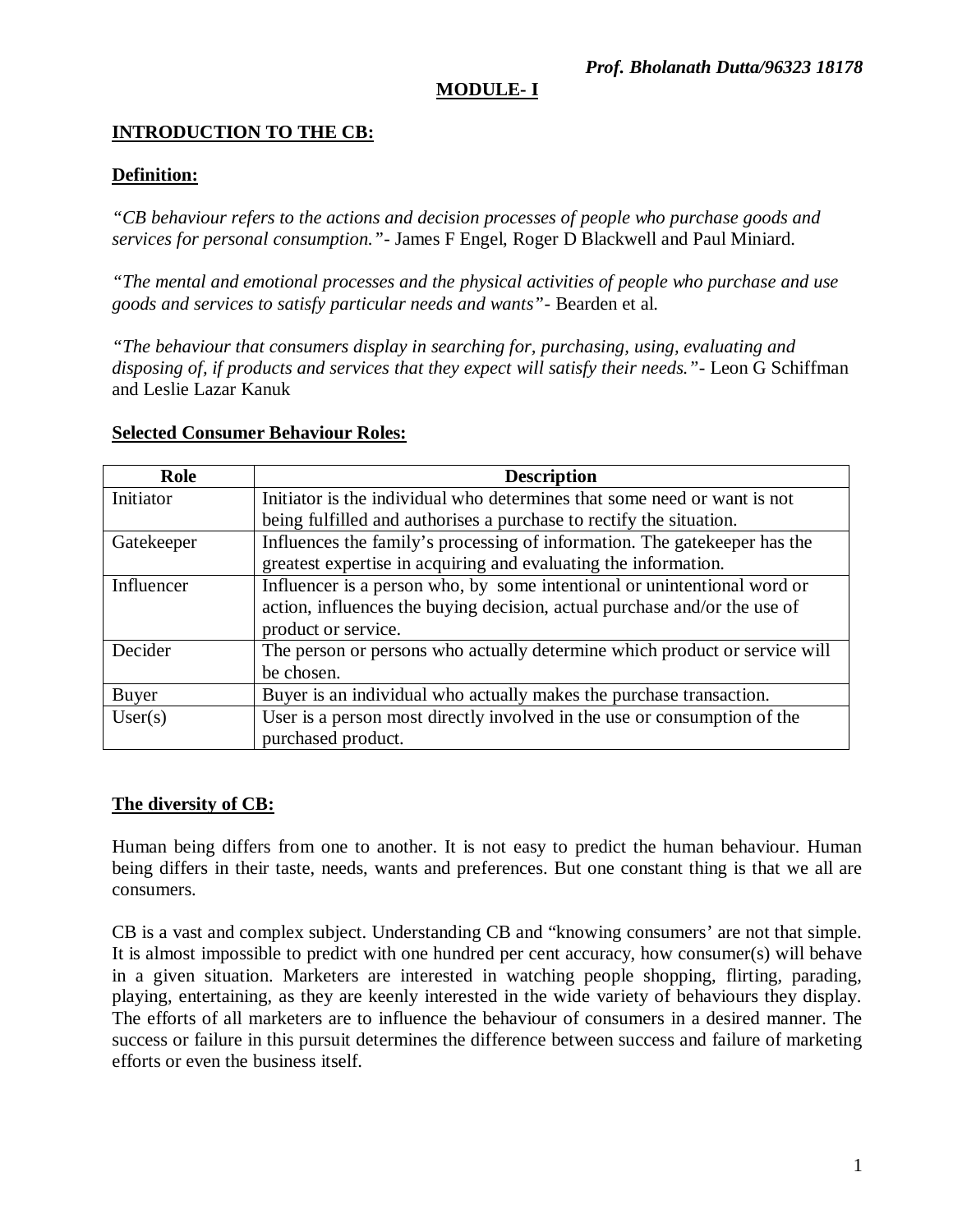## **Why we study of CB:**

The term CB is defined as the behaviour that consumers' display in searching for, purchasing, using, evaluating and disposing of products and services that they expect will satisfy their needs. CB focuses on how individuals make decisions to spend their available resources (time, money, effort) on consumption related items.

The term CB describes two different kinds of consuming entities: the personal consumer and the organizational consumers. The Personal consumer buys goods and services for his or her own use, for the use of the household or as a gift for a friend. In each of these contexts, individuals, who are referred to as end users or ultimate consumers, buy the products for fine use.

The second category of consumer- the organizational consumer- includes profit and not-for-profit businesses, government agencies (local, state, and national), and institutions (e.g. Schools, hospitals, and prisons), all of which must buy products, equipments and services in order to run their organization.

## **Why the field of CB developed:**

In order to succeed in any business, and especially in today's dynamic & rapidly evolving market place, marketers need to know everything they can about consumers – what they want, what they think, how they work, how they spend their leisure time. The field of CB is rooted in the Marketing concept.

- Production concept
- Product concept
- Selling Concept
- Marketing concept- CB developed from this concept. Here everything is executed from the point of view of Consumer.

### **Ethics of Marketing & Corporate Environment:**

No environmental degradation-less promotion for tobacco  $\&$  drug- the societal marketing concept requires that all marketers adhere to principles of social responsibility in the marketing of their goods & services. According to the societal marketing concept, fast-food restaurants should develop foods that contain less fat and starch and more nutrients, and marketers shouldn't advertise alcoholic beverages or cigarettes to young people, or use young models or professional athletes in liquor or tobacco advertising.

Some critics are concerned that an in-depth understanding of CB makes it possible for unethical marketers to exploit human vulnerabilities in the market place and engage in other unethical marketing practices in order to achieve individual business objectives. As a result, many trade associations have developed industry wide code of ethics.

### **Business School Education:**

Consumers also stand to benefit directly from orderly investigations of their own behaviour. This can occur on an individual basis or as part of more formal educational programs. As we study what has been discovered about the behaviour of others, we can gain insight into out own interactions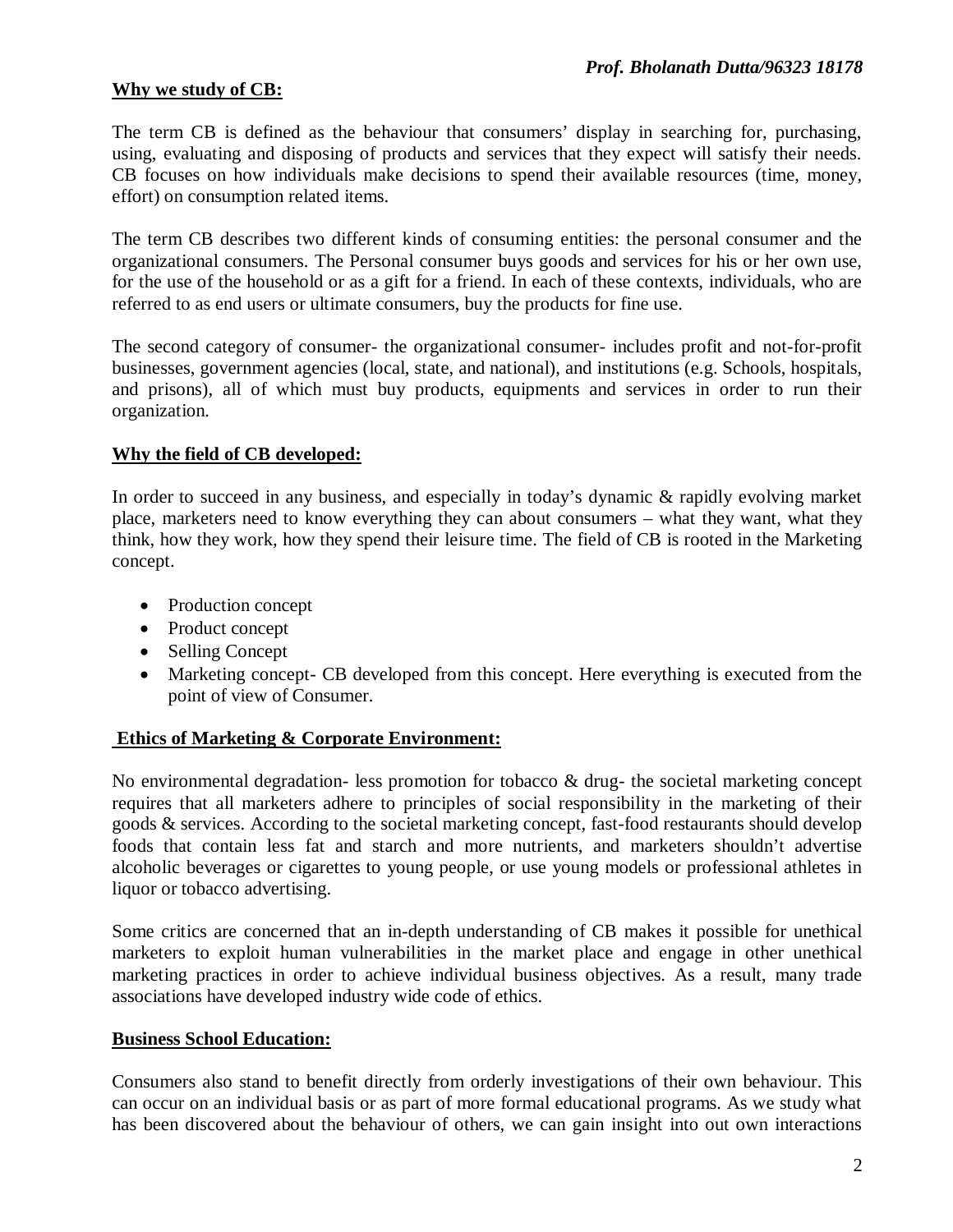# *Prof. Bholanath Dutta/96323 18178*

with the marketplace. For example, when we learn that a large proportion of the billions spend annually on grocery products is used for impulse purchases, and not spent according to pre-planned shopping lists, we may be more willing to plan our purchases in an effort to save money. In general, as we discover the many variables that can influence consumers' purchases. We have the opportunity to understand better how they affect our own behaviour.

What is learned about consumer behaviour can also directly benefit consumers in a more formal sense. The knowledge can serve as data for the development of educational programs designed to improve consumers' decision-making regarding products and services. Such courses are now available at the high school and college level and are becoming increasingly popular. To be most effective, these educational programs should be based on a clear understanding of the important variables influencing consumers.

## **Consumer Movement:**

Marketing evolved through production concept to marketing concept. And marketing concept is nothing but consumer-oriented approach. Until company satisfy the needs and wants of consumer the whole efforts to bring the product in the market fails. Companies had to engage in extensive marketing research to identify unsatisfied consumer needs. In this process, marketers learned that consumers were highly complex as individuals had very different psychological and social needs, quite apart from their survival needs. They also discovered that needs and priorities of different consumer segments differed significantly. They realised that to design products and develop suitable marketing strategies that would satisfy consumer needs, they had to first study consumers and the consumption related behaviour in depth. In this manner, market segmentation and marketing concept paved the way for the application of consumer behaviour principles to marketing strategy.

# **Consumer Research:**

### **(A) Consumer researchers today use two different types of RM to study CB**

- (i) **Quantitative Research:** It is also known as positivism researchers are known as positivist. The research methods used in positivist research are borrowed primarily from the natural sciences and consist of experiments, survey techniques and observation. The findings are descriptive, empirical and, if collected randomly (using a probability sample) can be generalized to larger population.
- (ii) **Qualitative Research:** It is also known as interpretivism. Researchers are also known as interpretivists. Among the RM they use are depth interviews, projective techniques, and other methods borrowed from cultural anthropology. Broadly speaking, the findings of qualitative research cannot be generalized to large population.

Marketers have discovered that these two research paradigms are really complementary in nature. The prediction made possible by positivist research together produce a richer and more robust profile of consumer behaviour than either research approach used alone.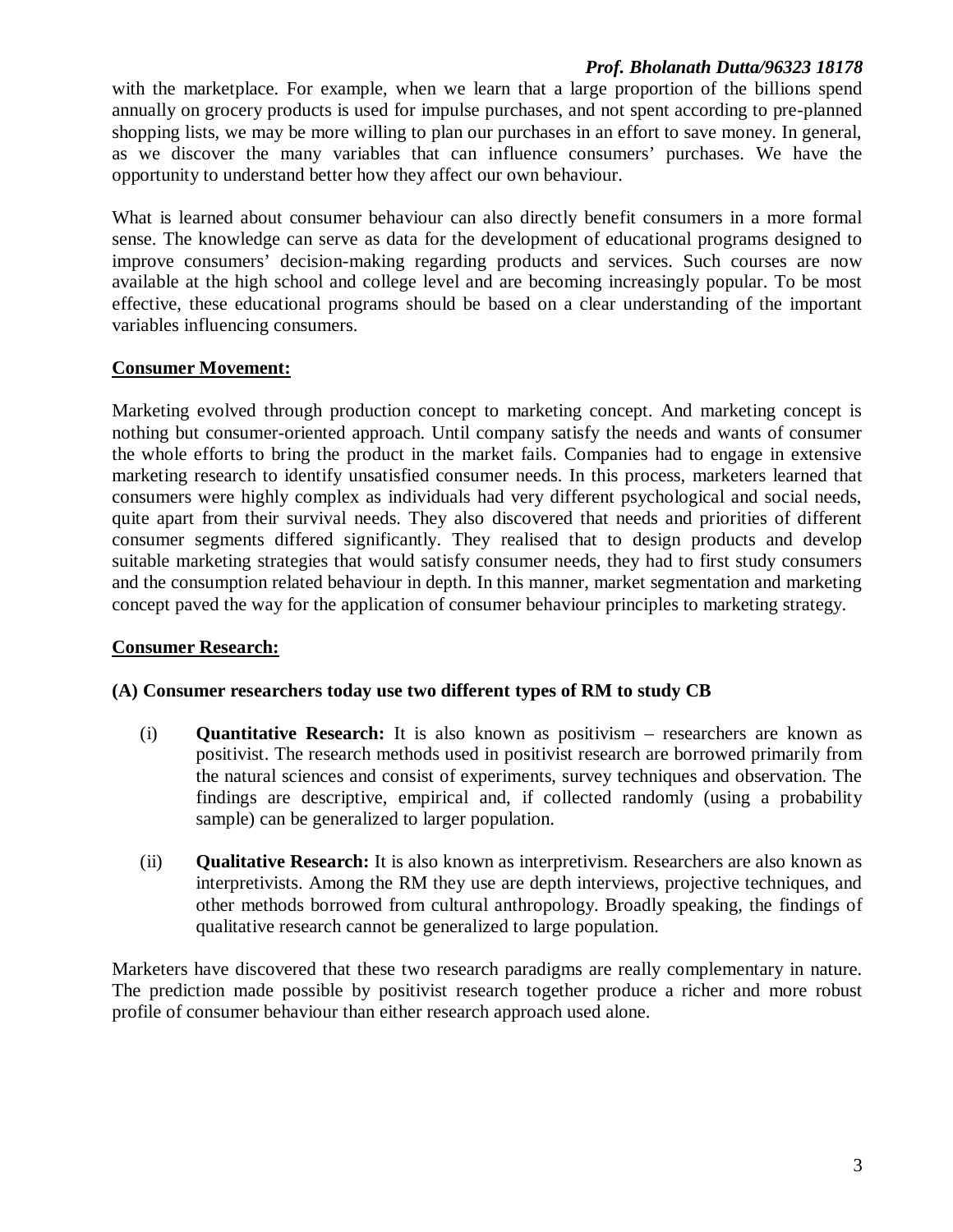

# **(i) Developing research objectives:**

A carefully thought out statement of objectives helps to define the type and level of information needed. Is it to find out consumer attitudes about online shopping? To determine what percentage of households e-mail?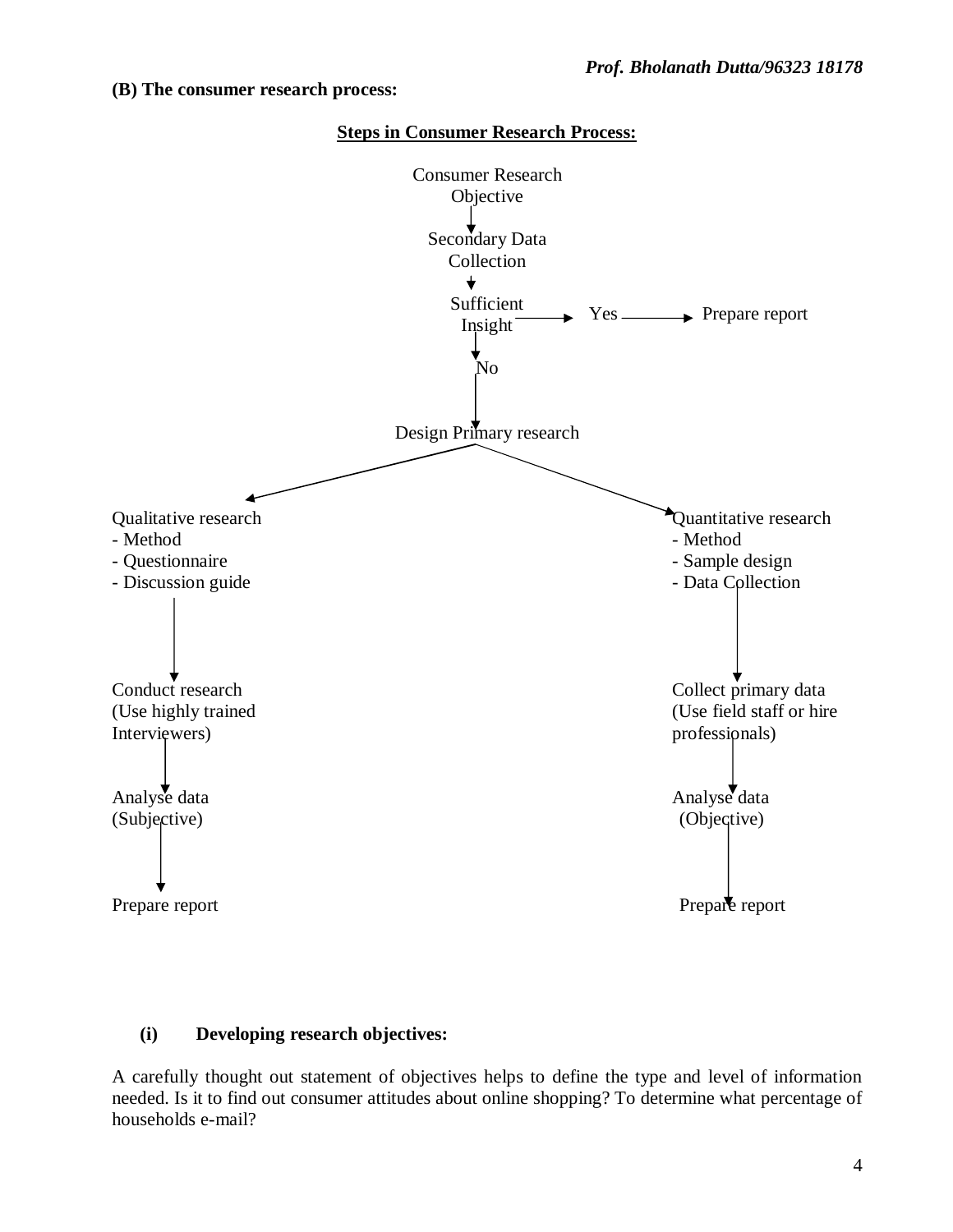## **(ii) Collecting Secondary Data:**

Internal sources: P&L statement, balance sheets, sales figure, and prior research report.

External sources: Govt publication, periodicals and books & commercial data.

## (iii) **Designing primary research:**

**Quantitative research designs**: Three Basic RD used here are

### **Observational Research:**

OR is an important method of consumer research because marketers recognize that the best way to gain an in-depth understanding of the relationship between people & product is by watching them in the process of buying and using products. Many large corporations and advertising agencies used trained researchers/observers to watch note & sometimes videotape consumers in stores, malls or their own homes.

Mechanical observation like security cameras in ATM counter to observe problems customer may have in using ATMs.

## **Experimentation:**

The best example is shopping mall; we can judge the consumers inside about how long respondents spend in looking at the product, the time spent in examining each side of the package, the products purchased, and the order of the purchases.

### **Surveys:**

If researchers wish to ask consumers about their purchase preferences and consumption experiences they can do so in person, by mail, by telephone or online through questionnaire.

### **Qualitative RD & Data Collection Method:**

# **Depth Interview:**

It is a lengthy (generally 30mnts to an hour) non-structured interview between a respondent and a highly trained interview between a respondent and a highly trained interviewer. Respondents are encourages to talk freely about their activities, attitudes and interest to the product category or brand under study.

# **Focus Group:**

Consists of 8 to 10 respondents who meet with a moderator-analyst for a group discussion "focussed" on a particular product or product category. Respondents are encouraged to discuss their interests, attitudes, reactions, motives, life styles, feelings about the product or product category, usage experience and so forth.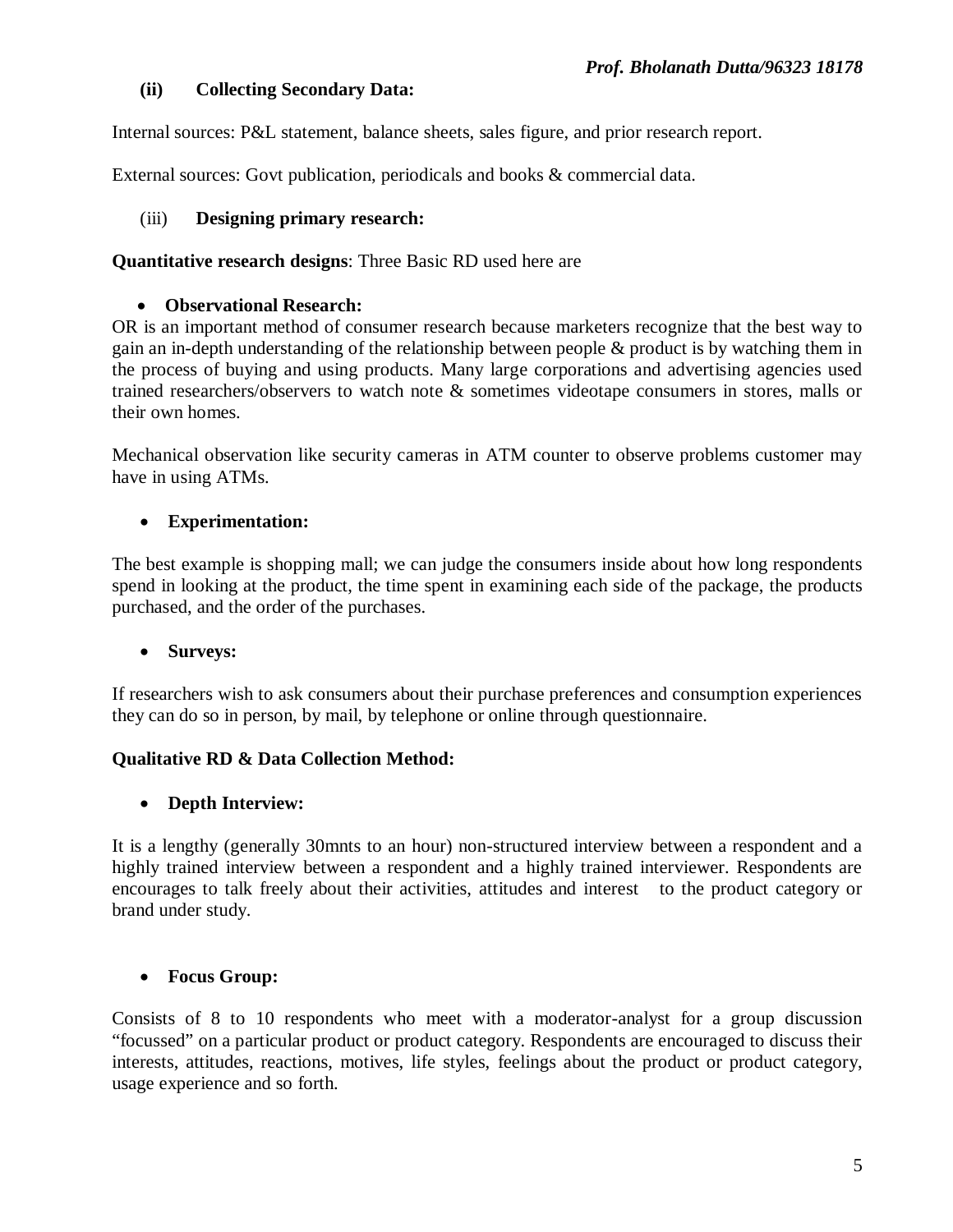# **Projective Techniques:**

Designed to tap the underlying motives of individuals. They consist of a variety of disguised tests that contain ambiguous stimuli, such as in complete sentences, untitled pictures or cartoons, work association test.

- (i) **Thematic Apperception Test (TAT):** respondents are shown pictures or cartoons concerning the product or the topic under study and asked to describe what is happening in the picture. It is believed that respondents will actually reveal their own motivations, attitudes, personalities and feelings about the situations.
- (ii) **Word Association Test**: This is a relatively old and simple technique. Respondents are read a series of words or phrases, one at a time and asked to answer quickly with the first word that comes into mind after hearing each one. By responding in rapid succession, it is assumed that they indicate what they associate most closely with the word or phrase spoken and reveal their true feelings.
- (iii) **Sentence Completion Test:** The interviewer reads the beginning of a sentence and the respondent is required to finish it. This technique is believed to be useful in uncovering the images consumers have about products and stores. The information collected can be used to develop promotional campaigns.
- (iv) **The Third Person Technique:** The interviewer asks the respondent to describe a third person. For this, respondents are presented with some information about the person. It is believed that when they describe a neighbour or a third person, they usually respond without hesitation and in doing so, they express their own attitudes or motives as they infer the attitudes or motives of someone else.

# **(iv) Sampling & data collection:**

Probability sampling – Non-probability sampling.

# **(v) Data analysis and reporting research findings:**

In qualitative research, the moderator or test administrator usually analyses the responses received. In quantitative research, the researcher supervises the analysis.

# (vi) **Report Preparation**:

In both qualitative  $\&$  quantitative research, the research report includes a brief executive summary of the findings. Depending on the assignment from marketing management, the research report may or may not include recommendations for marketing action.

The body of the report includes a full description of the methodology used and for quantitative research, also includes tables and graphics to support the findings. A sample of the questionnaire is usually included in the appendix to enable management to evaluate the objectivity of the findings.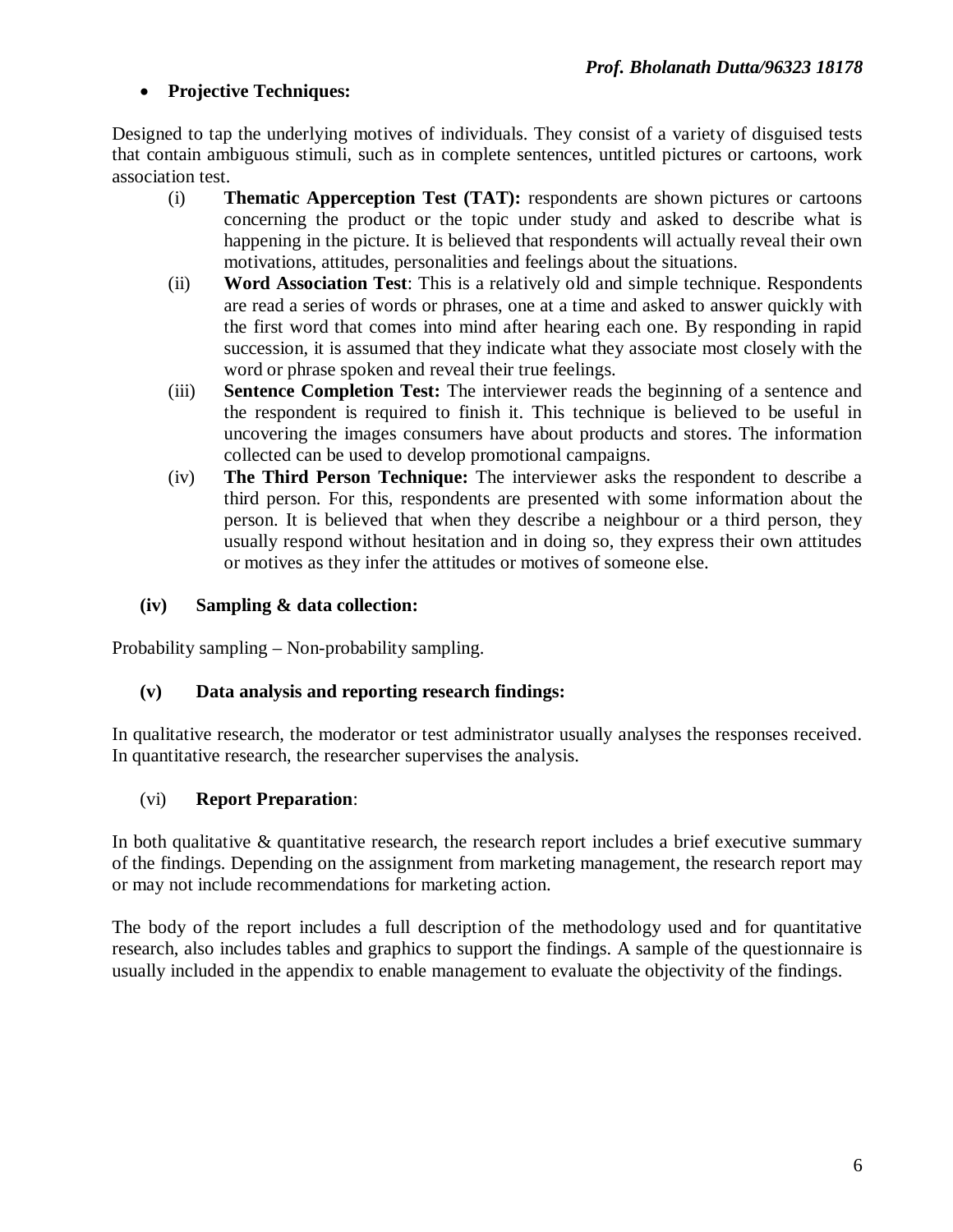# **MODULE – II**

# **CONSUMER AS AN INDIVIDUAL:**

### **Consumer needs and Motivation:**

**Motivation:** Basic drive in the individual, which enable a man to act in a particular way, called motivation.



**Needs:** Every individual has needs. **Innate Needs:** Physiological (food, water, air, clothing, shelter, sex). It is called primary needs also. **Acquired Needs:** We learn in response to our culture or environment. Self-esteem, prestige, affection, power, learning. Because, acquired needs are generally psychological. They are considered secondary needs.

**Goals:** Goals are the sought-after results of motivated behaviour. If a person tells his parents the he wants to get a graduate degree, he has stated a generic goal. If he says he wants to get a graduate degree, he has stated a generic goal. If he says he wants to get an MBA degree from CMRIT then he has expressed a product specific goal.

The goals selected by individuals depend on their personal experiences, physical capacity, prevailing cultural norms and values and the goal's accessibility in the physical and social environment.

### **Positive & Negative Motivation:**

We may feel a driving force toward some object or condition or a driving force, which takes away from some object or condition. For example, a restaurant to fulfil a hunger need, and away from motorcycles transportation to fulfil a safety need.

Some psychologists refer to positive drives as needs, wants or desires and to negative drives as fear or aversion.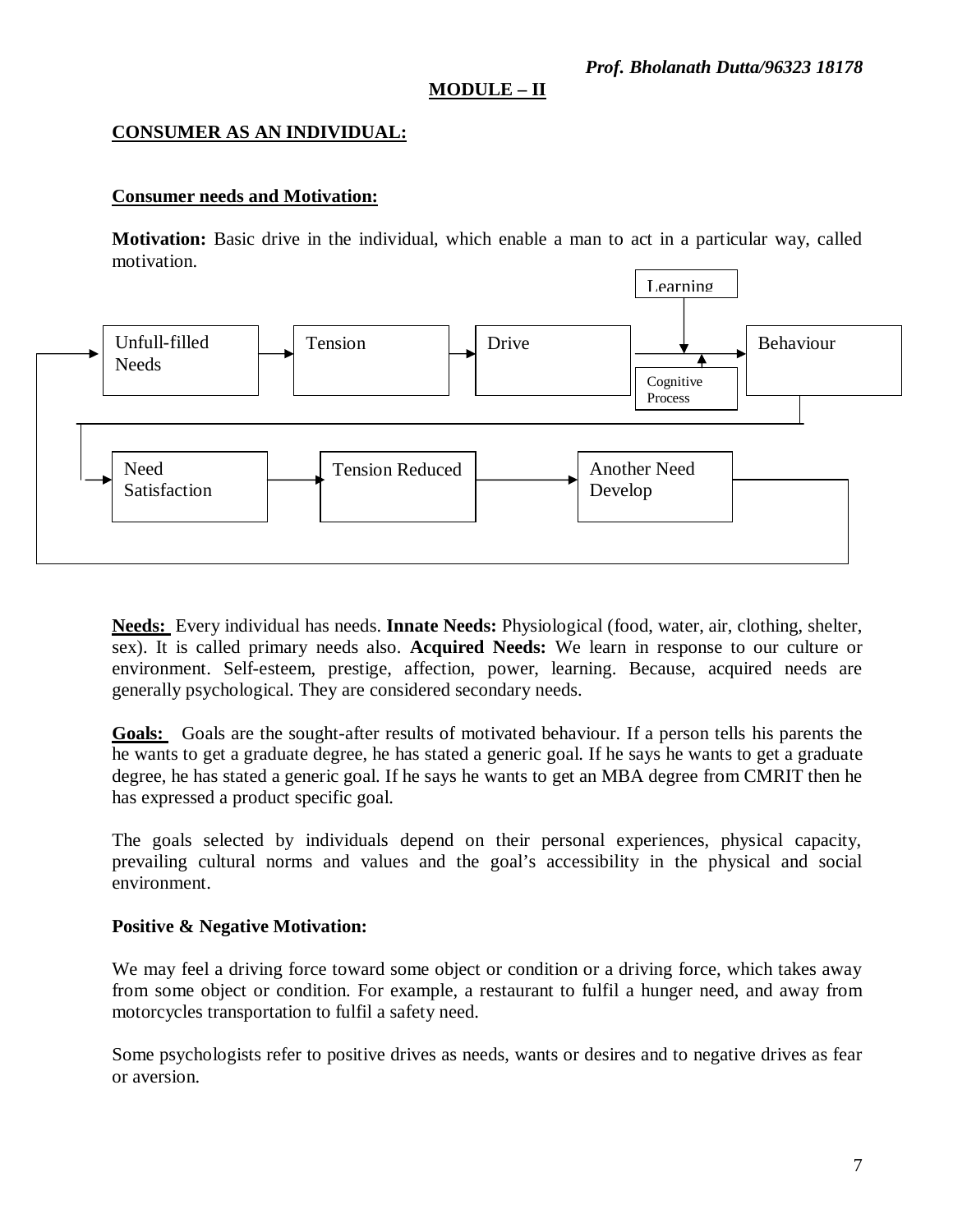## **Rational Vs Emotional Motives:**

Consumer behaviourists say that consumers behave rationally by carefully considering all alternatives and choosing those that give them the greatest utility. In a marketing context, the rationality implies that consumers select goals based on totally objective criteria, such as size, weight, price etc. Emotional motives imply the selection of goals according to personal or subjective criteria (e.g. pride, fear, affection or status).

### **The Dynamics of Motivation:**

Motivation is a highly dynamic construct that is constantly changing in relation to life experiences. Needs and goals change & grow in response to an individual's physical condition, environment, interaction with others, and experiences. As individuals attain their goals, they develop new ones. If they don't attain their goals they continue to strive for old goals or they develop substitute goals.

### **Frustration:**

Failure to achieve a goal often results in feeling s of frustration. The barrier that prevents attainment of a goal may be personal to the individual (e.g. limited physical or financial resources) or an obstacle in the physical or social environment (e.g. a storm that causes the postponement of a long-awaited vacation) regardless of the cause; individuals react differently to frustrating situation. Some substitute goals. And some follow other defence mechanism.

### **Defence Mechanisms:**

When needs are not satisfied then you get frustrated. Even you set the substitute goals then also at the initial stage, there will be frustration.

- Aggression: throwing rotten tomato to players after defeating.
- Rationalisation: Failed in exam, as I have not studied well.
- Regression: Childish behaviour, spill ink on shirt in show room.
- Projection: Blame on something else or some one else.
- Autism: Unrealistic psychological thinking based on emotions. Marketer in advtg, e.g. Sprays, perfumes, denim, uses it.
- Withdrawal: You expect that within one year, you will get promotion, if you don't get then leave the job.
- Identification: I don't get promotion then identify that 'X' has got promotion because of some close link up with management.
- Repression: If you can't achieve then you forget that once you had such desire.

### **Arousal of Motives:**

- **Physiological Arousal:** A decrease in body temperature will induce shivering, which makes the individual aware of the need for warmth. Secretion of sex hormones will awaken the sex need. For example, a person who is cold may turn up the heat in his bedroom and also make a mental note to buy a warm cardigan sweater to wear around the house.
- **Emotional Arousal**: Sometimes day dreaming results in the arousal or stimulation of latent needs. People who are bored or who are frustrated in trying to achieve their goals often engage in day dreaming (autistic thinking) in which they imagine themselves in all sorts of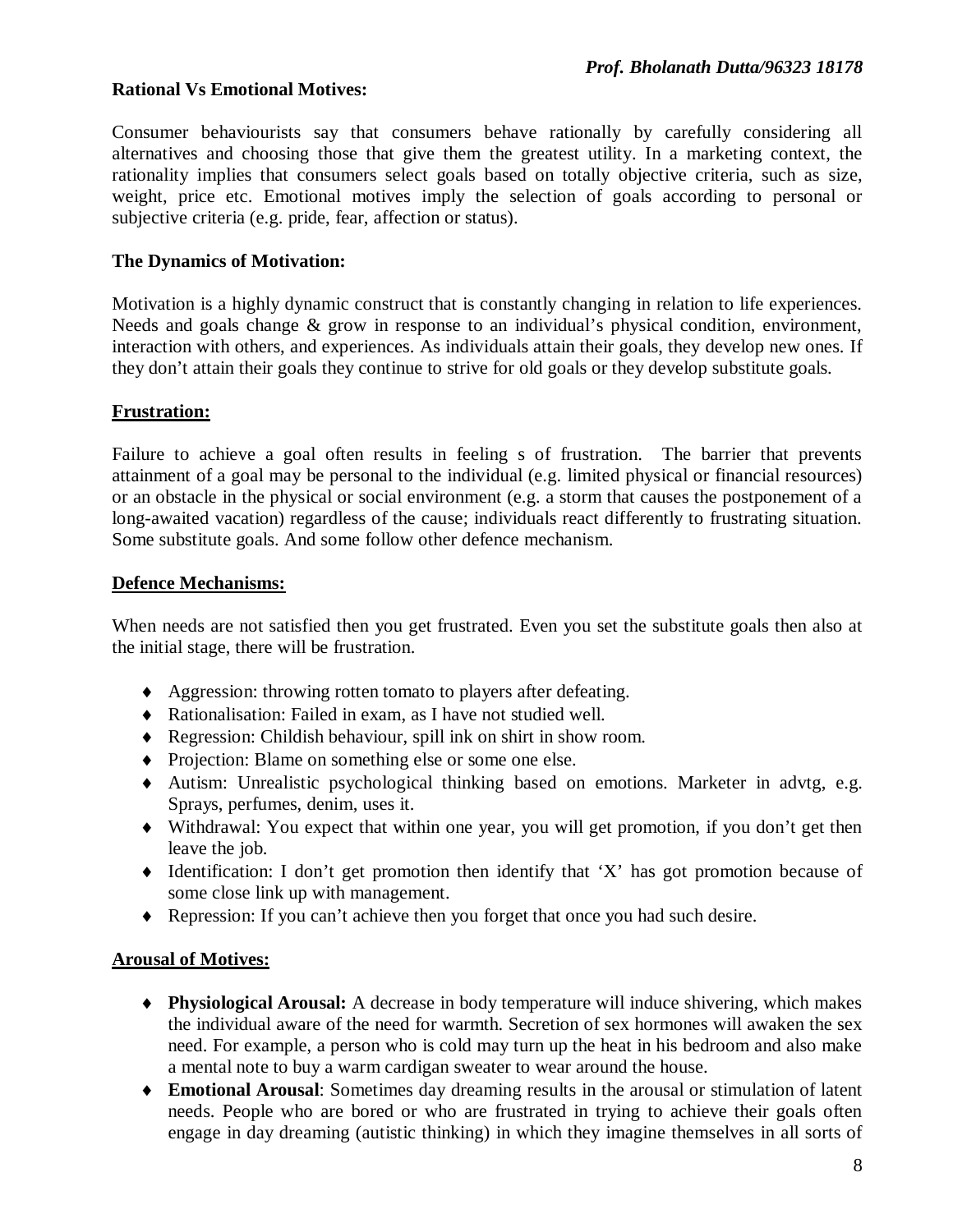desirable situations. A young woman who daydreams of a torrid romance may spend her free time in Internet.

- **Cognitive Arousal**: Sometimes random thoughts can read to a cognitive awareness of needs. An advertisement that provides reminders of home might trigger instant yearning to speak with one's parents. This is the basic for many long-distance telephone company campaigns that stress the low cost of internationals long-distance rates.
- **Environmental Arousal:** The set of needs an individual experience at a particular time are often activated by specific cues in the environment. Without these cues, the needs might remain dormant. For example, the 6° clock news, the sight or smell of bakery goods, fastfood commercial on television, the end of school day- all of these may arouse the "need" for food.

# **Types & Systems of Needs:**

For many years, psychologists and others have attempted to develop a comprehensive list of motives. Most authorities agree about specific physiological needs but there is marked disagreement about specific psychogenic or secondary needs.

Henry Murray (1938) prepared a list of 28 psychogenic motives. He believed that everyone has the same basic set of needs. What differs among individuals is that they attach different priority and ranking to these needs. Some important psychogenic motives pointed out by Murray include acquisition, achievement, recognition and exhibition, which are believed to play an important role in consumer behaviour.

## **(i) Murray's List of Psychogenic Needs:**

### **Needs associated with inanimate objects:**

Acquisition, Conservancy, Order, Retention, Construction.

### **Needs that reflect ambition, power, accomplishment, and prestige:**

Superiority, Achievement, Recognition, Exhibition, Inviolacy (inviolate attitude), Infavoidance (to avoid shame, failure, humiliation, ridicule), Defendance (defensive attitude), Counteraction (counteractive attitude)

### **Needs concerned with human power:**

Dominance, Deferrence, Similance (suggestible attitude), Autonomy, Contrariance (to act differently from others)

### **Sadomasochistic Needs:** Aggression, Abasement

**Needs concerned with affection between people:** Affiliation, Rejection, Nurturance, Succorance (to seek aid, protection, or sympathy), play.

### **Needs concerned with social intercourse (the needs to ask and tell):**

Cognizance (inquiring attitude) Exposition (expositive attitude)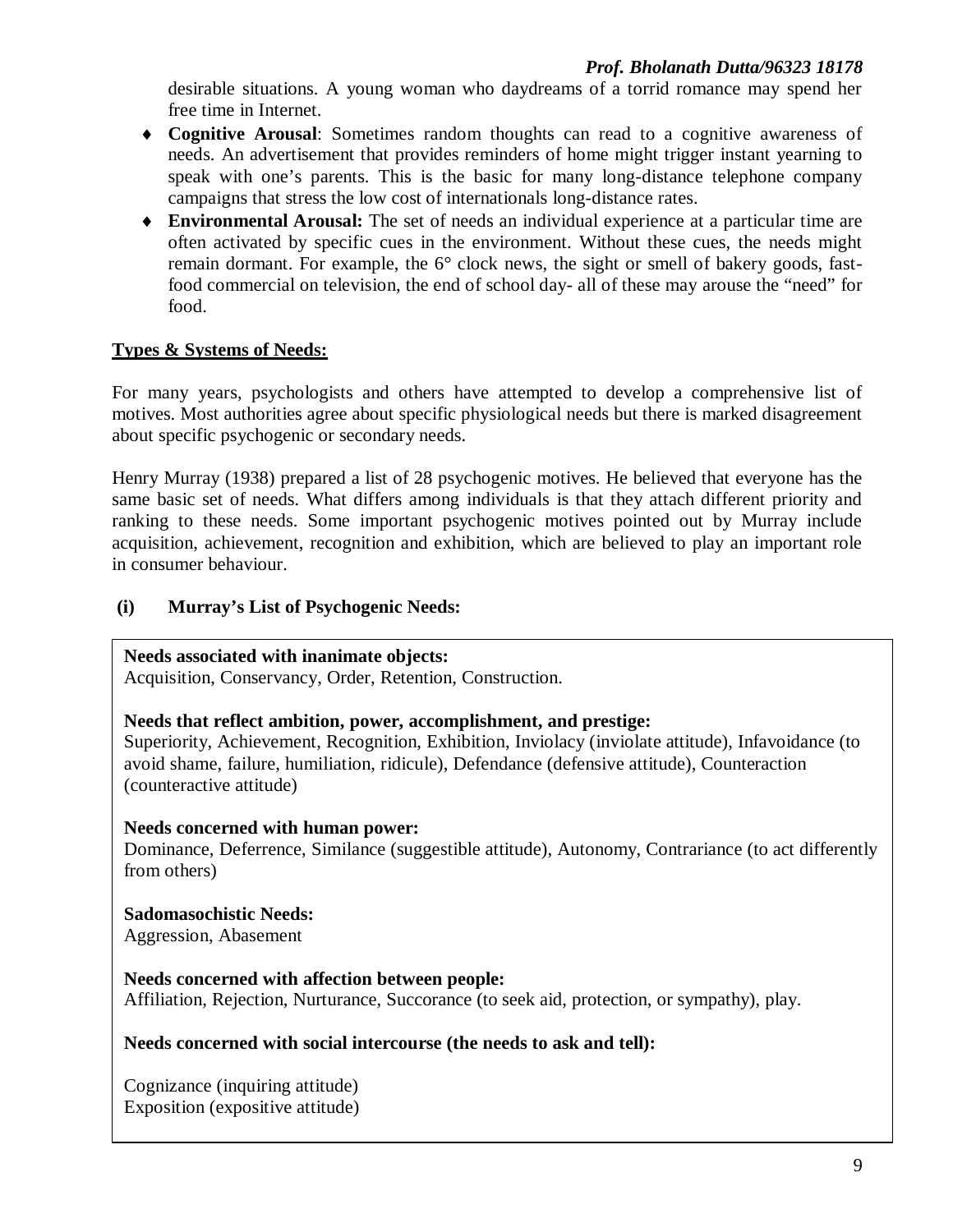**(iii) Maslow's Need hierarchy:**



# **The Measurement of Motives:**

How are motives identified? How are they measured? How do researchers know which motives are responsible for certain kinds of Behavior? These are different questions to answer because motives are hypothetical constructs that is- they can't be seen or touched, handled, smelled, or otherwise tangibly observed. For this reason no single measurement method can be considered a reliable index. Instead, researchers usually rely on a combination of various qualitative research techniques to try to establish the presence and/or the strength of various motives.

# **Motivational Research:**

The concept of motivation research has been offered as a means of identifying consumers' true, underlying purchase motives. The term is typically not used to describe just any type of research on motivational issues. It refers to certain research techniques and, to some extent, ways of interpreting information about motivation generated by this technique.

**(i) The development of Motivational Research:** Sigmund Freud's psychoanalytic theory of personality provided the foundation for the development of motivational research. This theory was built on the premise that unconscious needs or drives- especially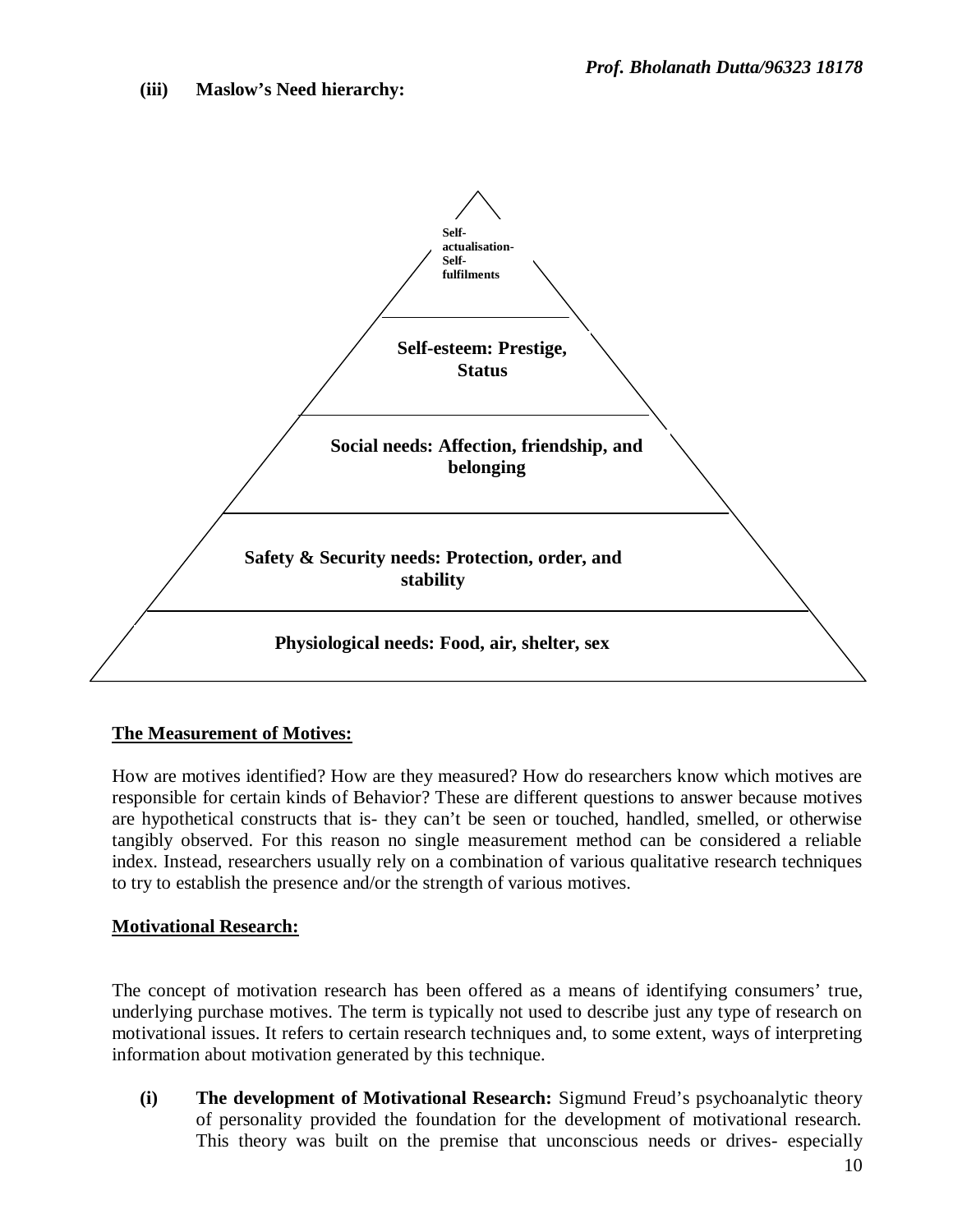# *Prof. Bholanath Dutta/96323 18178*

biological and sexual drives – are at the heart of human motivation and personality. Freud constructed his theory from patients' recollections of early childhood experiences, analysis of their dreams, and the specific nature of their mental and physical adjustment problems.

Dr. Ernest Dichter, formerly a psychoanalyst in Vienna, adapted Freud's psychoanalytical techniques to the study of consumer buying habits. Up to this time marketing research had focused on what consumers did (i.e., quantitative, descriptive studies). Dichter used qualitative research methods to find out why they did it. Marketers were quickly fascinated by the glib, entertaining, and usually surprising explanations offered for consumer behaviours, especially since many of these explanations were grounded in sex. For example, marketers were told that cigarettes and Lifesaver candies were bought because of their sexual symbolism.

By the early 1960s, however, marketers realized that motivational research had a number of drawbacks. Because of the intensive nature of qualitative research, samples necessarily were small; thus, there was concern about generalizing findings to the total market. Also, marketers soon realized that the analysis of projective tests and depth interviews was highly subjective. The same data given to three different analysts could produce three different reports, each offering its own explanation of the consumer behaviour examined. Critics noted that many of the projective tests that were used had originally been developed for clinical purposes rather than for studies of marketing or Consumer Behavior.

### (ii) **Evaluation of Motivational Research:**

Despite its criticisms, motivational research is still regarded as an important tool by marketers who want to gain deeper insights into the whys of CB than conventional marketing research techniques can yield. Since motivational research often reveals unsuspected consumer motivations concerning product or brand usage, its principal use today is in the development of new ideas for promotional campaigns, ideas that can penetrate the consumer's conscious awareness by appealing to unrecognised needs.

Motivational research also provides marketers with a basic orientation for new product categories and enables them to explore consumer reactions to ideas and advertising copy at an early stage to avoid costly errors. Furthermore, as with all qualitative research techniques, motivational research findings provide consumer researchers with basic insights that enable them to design structured, quantitative marketing research studies to be conducted on larger, more representative samples of consumers.

### **Consumer Modelling:**

### **Definition of a Model:**

A model can be defined as a simplified representation of reality. It simplifies by incorporating only those aspects of reality that interest the model builder. Other aspects that are not of interest only add to the complexity of the situation and can be ignored. Thus an architect's model of a building may not how furniture arrangements if that is not important to the building's design. Similarly, in modelling consumers we should feel free to exclude any aspects that are not relevant to their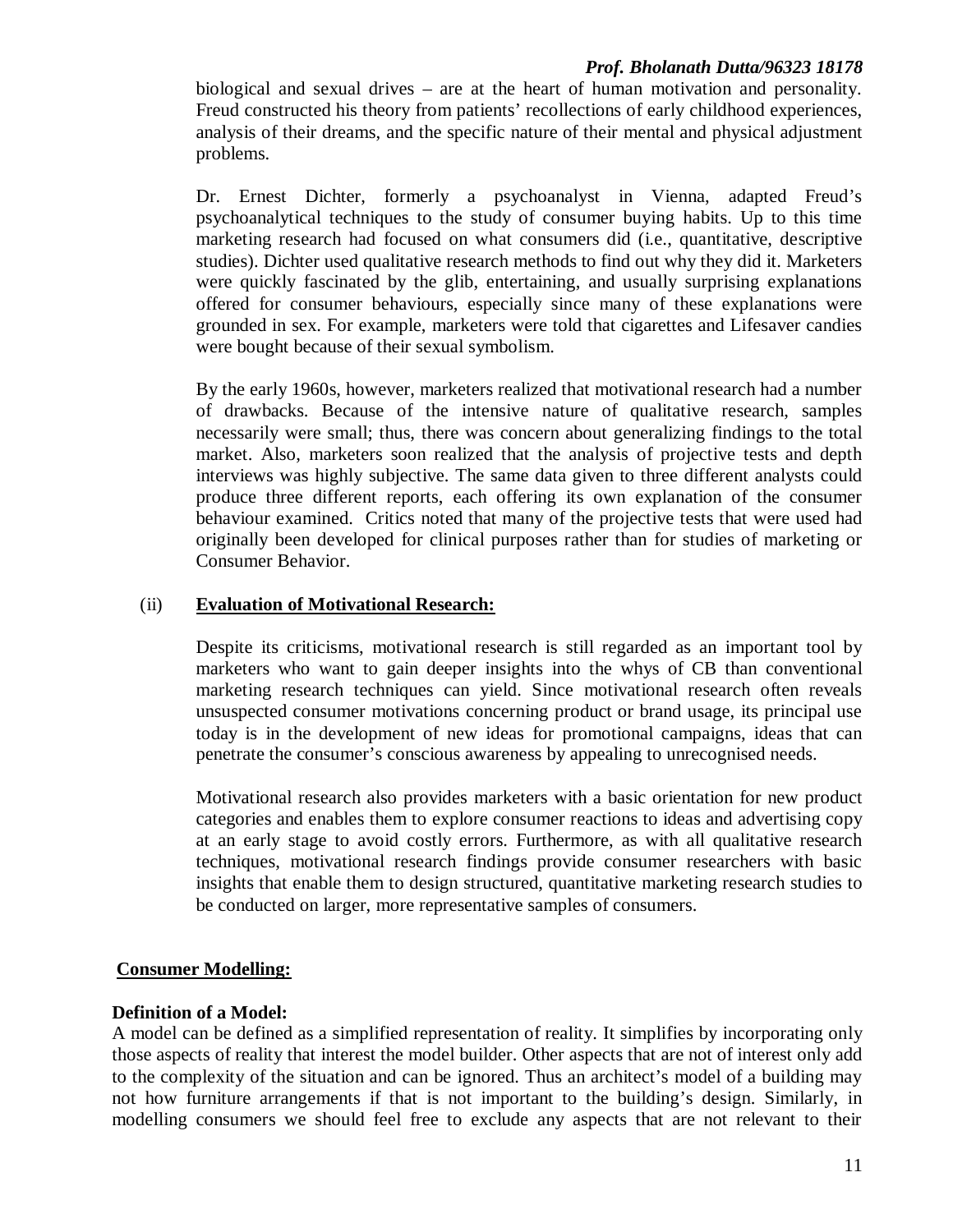Behavior. Since we have defined consumer Behavior as involving a decision process, models that focus on this process will be of considerable interest to us. **Types of Models:**

Any given property or process can be modelled in a variety of ways. We could model something by verbally describing it, by representing it with diagrams or mathematical symbols, or by characterizing it with some physical process such as electrical current. The most common consumer-behavior models are verbal, often supported by a schematic drawing.

Consumer-behavior models can also be classified in terms of scope. Some are designed to represent a very specific aspect of behavior, such as consumers' repetitive purchasing of the same brand over a period of time. Others are much more comprehensive because they attempt to include a great variety of consumer behaviours. These comprehensive models are less detailed in nature so that they can represent many diverse situations.

# **Use of Models**

Models are devised for a variety of reasons, but the two purposes for developing most consumer models are (1) to assist in constructing a theory that guides research on consumer behavior and (2) to facilitate learning what is presently known about consumer behavior. In both cases the model serves to structure systematic and logical thinking about consumers.

### **The Economic Model:**

In this model, consumers follow the principle of maximum utility based on the law of diminishing marginal utility. The consumer wants to spend the minimum amount for maximising his gains.

Economic Man model is based on:

**Price effect:** Lesser the price of the product, more will be the quantity purchased.

**Substitution effect:** Lesser the price of the substitute product, lesser will be the utility of the original product bought.

**Income effect:** When more income is earned, or more money is available, more will be the quantity purchased.

This model, according to behavioural scientists is, not complete as it assumes the homogeneity of the market, similarity of buyer behaviour and concentrates only on the product or price. It ignores all the other aspects such as perception, motivation, learning, attitudes, personality and sociocultural factors. It is important to have a multi-disciplinary approach, as human beings are complex entities and are influenced by external and internal factors.

# **Learning Model:**

This model is also named as Pavlovian learning model after the Russian Physiologist Ivan Pavlov. He experimented on a dog and observed how it responded on the call of a bell and presenting it with a piece of meat. The responses were measured by the amount of saliva secreted by the dog. Learning is defined as the changes in behaviour, which occur by practice and, based on previous experience. This is important to marketers as well.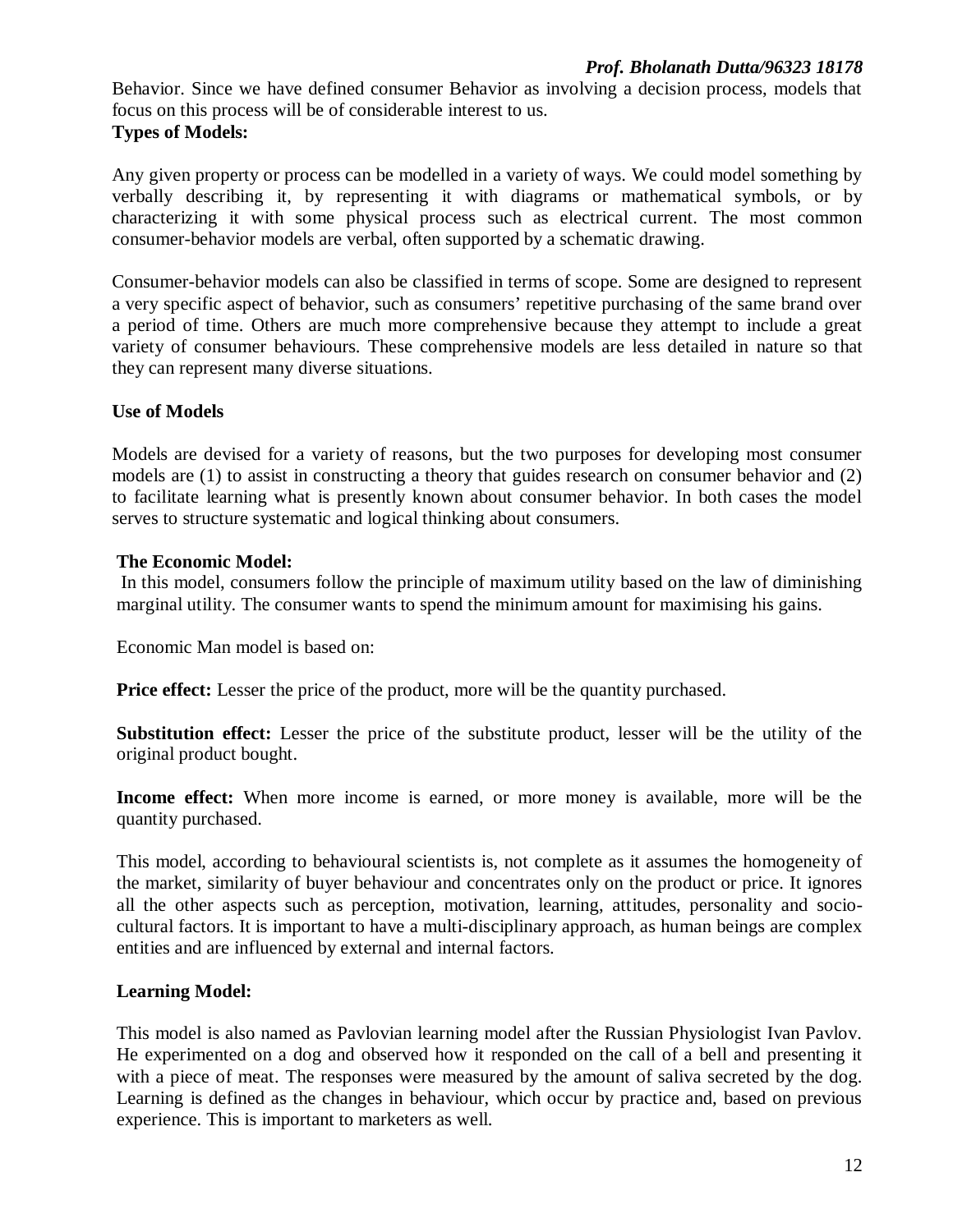# **Drives:**

This is a strong internal stimulus, which impels action. Because of the drive, a person is stimulated to action to fulfil his desires.

Can be innate which stem from physiological needs, such as hunger, thirst, pain, cold, sex, etc. Learned drive, such as striving for status or social approval.

Responses are what the buyer does, i.e. buys or does not buy.

# **Reinforcement**

Thus when a person has a need to buy, say clothing, and passes by a showroom and is attracted by the display of clothing, their colour and style, which acts a stimulus, and he makes a purchase. He uses it, and if he likes it, enforcement takes place and he is happy and satisfied with the purchase. He recommends it to his friends as well, and visits the same shop again. Learning part, thus is an important part of buyer behaviour and the marketer tries to create a good image of the product in the mind of the consumer for repeat purchases through learning.

## **Psychoanalytical model:**

Psychologists have been investigating the causes, which lead to purchases and decision-making. A.H. Maslow has answered this in his hierarchy of needs. The behaviour of an individual at a particular time is determined by his strongest need at that time. The behaviour of an individual at a particular time is determined by his strongest need at that time. This also shows that needs have a priority. First they satisfy the basic needs and then go on for secondary needs.

Motivational forces govern the purchasing process and behaviour. Motivation stimulates people into action. Motivation starts with the need. It is a driving force and also a mental phenomenon. Need arises when one is deprived of something. A tension is created in the mind of the individual, which leads him to a goal directed behaviour, which satisfies the need. Once a need is satisfied, a new need arises and the process is continuous.

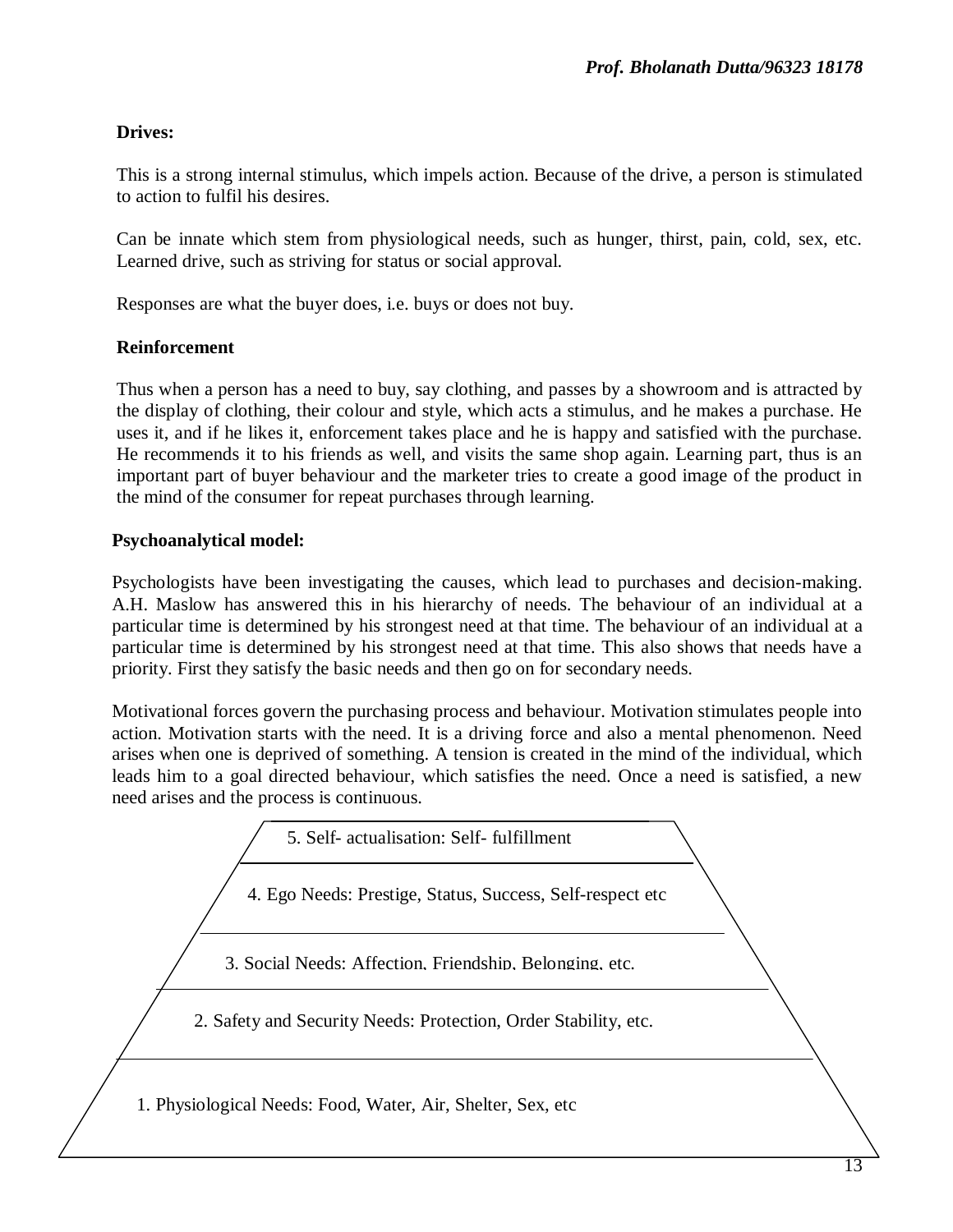# **Sociological model:**

This is concerned with the society. A consumer is a part of the society and he may be a member of many groups in a society. These groups influence his behaviour. Primary groups of family friends and close associates exert a lot of influence on his buying. A consumer may be a member of a political party where his dress norms are different. As a member of an elite organisation, his dress requirements may be different, thus he has to buy things that conform to his lifestyles in different groups.

# **The Howard Sheth Model:**

This model is slightly complicated and shows that consumer behaviour is a complex process and concepts of leaning; perception and attitudes influence consumer behaviour. This model of decision-making is applicable to individuals. It has four sets of variables, which are:

- (i) Input
- (ii) Perceptual and Learning constructs
- (iii) Outputs
- (iv) Exogenous or external variables

## Input:

Some inputs are necessary for the customer for making decisions.

(a) Significance stimuli: These are physical tangible characteristics of the product. These are price, quality, distinctiveness, services rendered and availability of the product. These are essential for making decisions.

(b) Symbolic stimuli: These are the same as significative characteristics, but they include the perception of the individual, i.e. price is high or low. Quality is up to the mark or below average. How is it different from the other products, what services can the product render and, what is the position of after sales service and how quickly or easily is the product available and, from where.

© Social stimuli: This is the stimulus provided by family, friends, social groups, and social class. This is important, as one lives in society and for the approval and appreciation of the society, buying habits have to be governed.

# Perceptual and Learning Constructs

These constructs are psychological variables, e.g. motives, attitudes, perception which influence the consumer decision process.

The consumer receives the stimuli and interprets it. Two factors that influence his interpretation are stiulus-ambiguity and perpetual bias.

Stimulus ambiguity occurs when the consumer can not interpret or fully understand the meaning of the stimuli he has received, and does not know how to respond. Perceptual bias occurs when an individual distorts the information according to his need and experiences.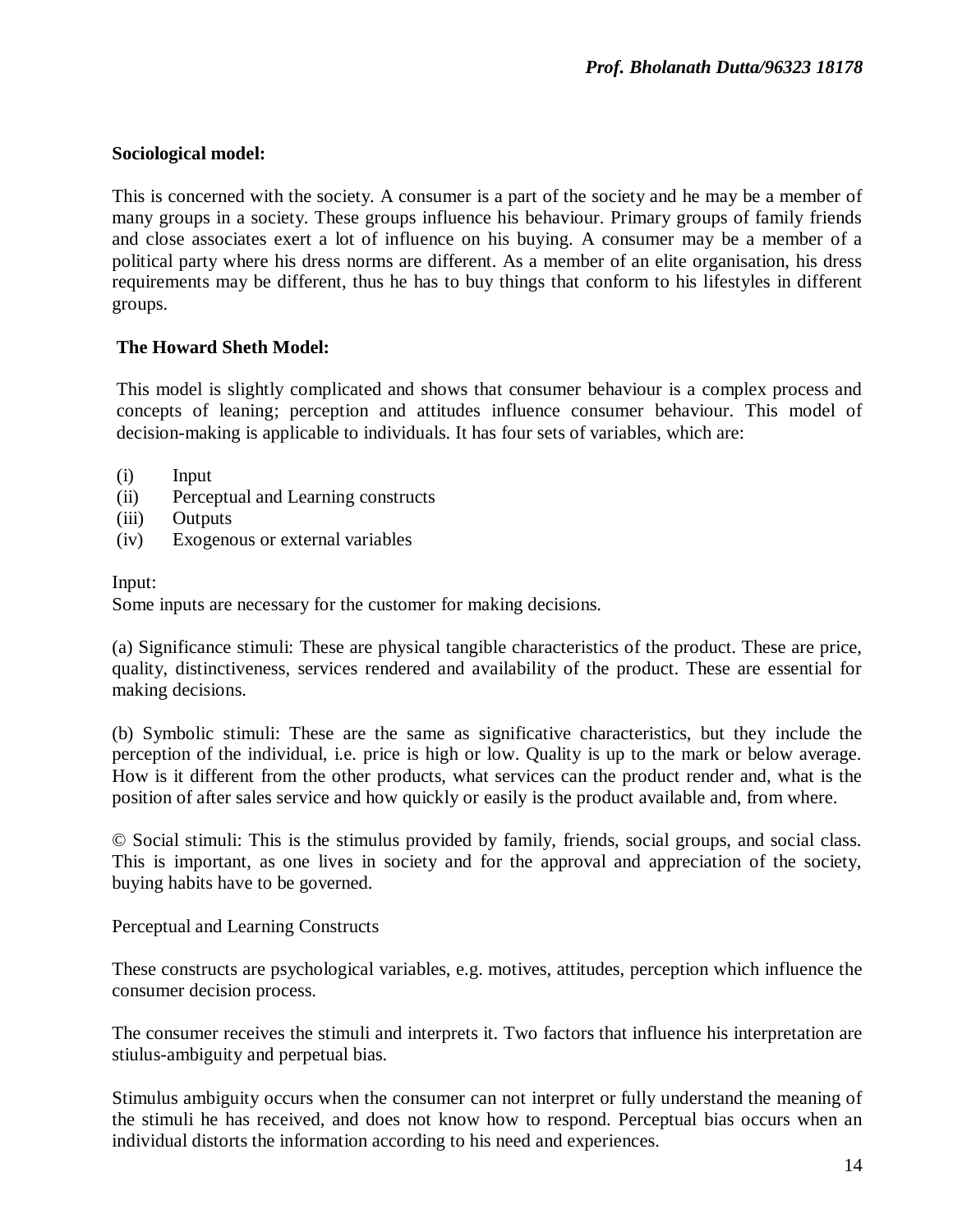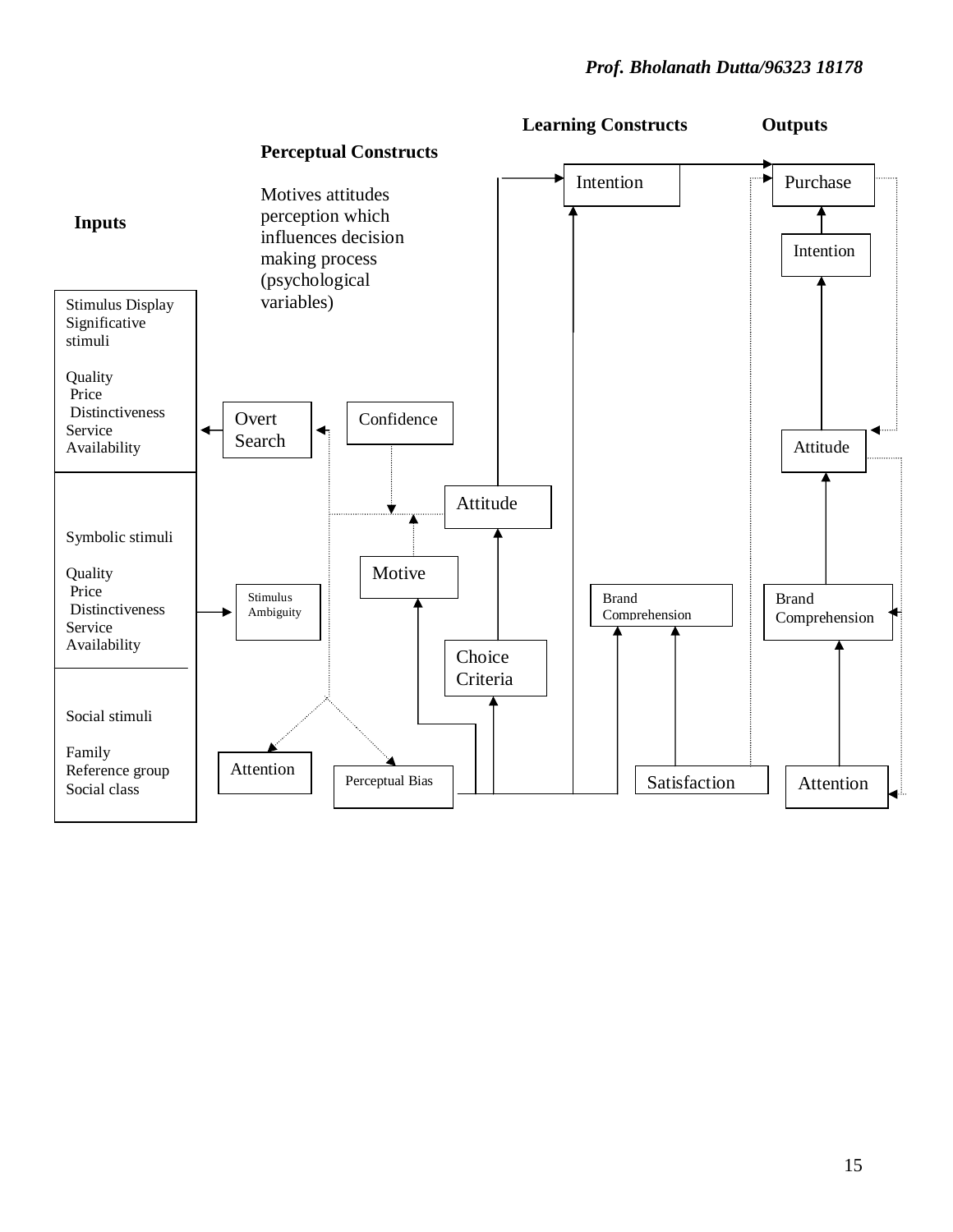These two factors influence the individual for the comprehension and rating of the brand. If the brand is rated high, he develops confidence in it and finally purchases it.

# **Output**

By output we mean the purchase decision. After purchase there is satisfaction or dissatisfaction. Satisfaction leads to positive attitude and increases brand comprehension. With dissatisfaction, a negative attitude is developed. The feedback shown by the dotted line and the solid lines shows the flow of information.

### **Exogenous or external variables**

These are not shown in the model, and do not directly influence the decision process. They influence the consumer indirectly and vary from one consumer to another. These are the individual's own personality traits, social class, importance of purchase and financial status.

All the four factors discussed above are dependent on each other and influence the decision-making process. The model though complicated, deals with the purchase behaviour in an exhaustive manner.

## **The Engel-Kollat-Blackwell Model:**

It consists of four components:

- (i) Information processing
- (ii) Central control unit
- (iii) Decision process
- (iv) Environmental influences

### **Information processing:**

It consists of exposure, attention, comprehension and retention of the marketing and non-marketing stimuli. For successful sales the consumer must be properly and repeatedly exposed to the message. His attention should be drawn, such that he understands what is to be conveyed and retains it in his mind.

### **Central control Unit:**

The stimuli processes and interprets the information received by an individual. This is done by the help of four psychological factors.

(a) Stores information and past experience about the product, which serves as a standard for comparing other products and brands.

(b) Evaluative criteria, which could be different for different individuals.

© Attitudes or the state of mind, which changes from time to time, and helps in choosing the product.

(d) The personality of the consumer, which guides him to make a choice suiting his personality.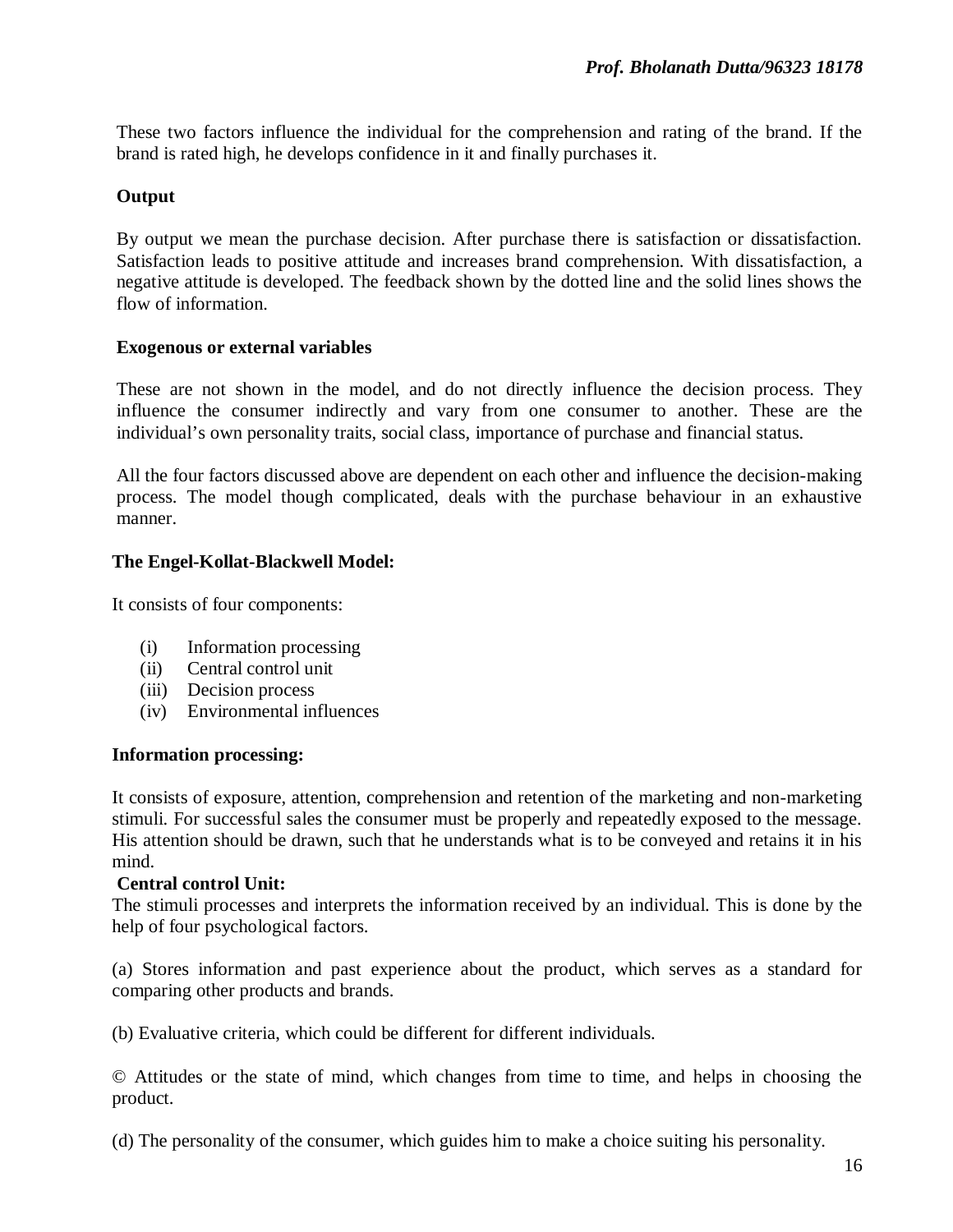# **Information Processing**

**Central Control Unit**

*Prof. Bholanath Dutta/96323 18178* **Influences Environment**

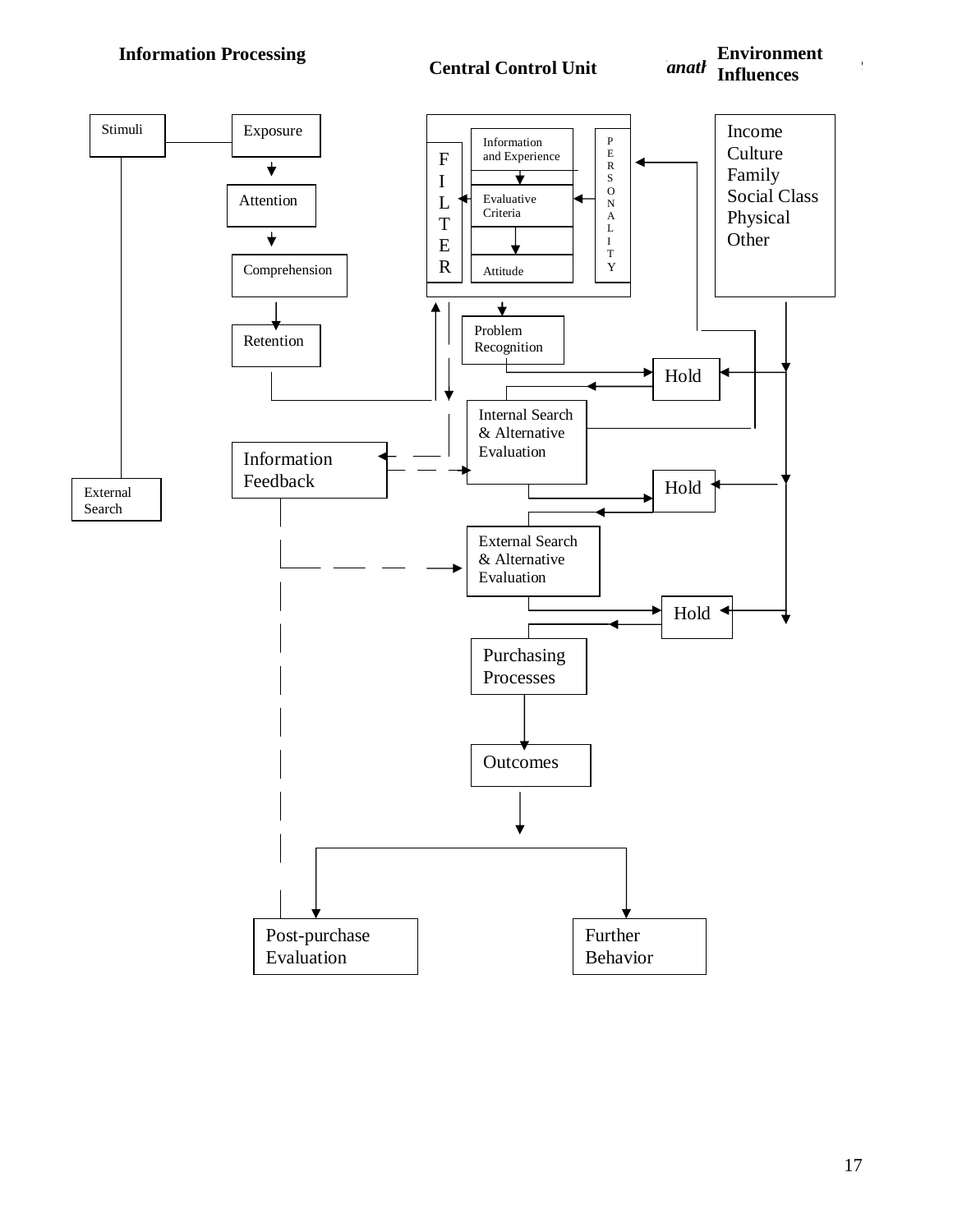## **Decision Process**

It consists basically of problem recognition, internal and external search, evaluation and the purchase. The decision outcome or the satisfaction and dissatisfaction is also an important factor which influences further decisions.

The decision process may involve extensive problem solving, limited problem solving or routinised response behaviour. This depends on the type and value of the product to be purchased.

### **Environmental influences**

The environmental influences are also shown in a separate box and consist of income , social class, family influences, social class and physical influences and other considerations. All these factors may favour or disfavour the purchase decisions.

# **MODULE – III**

### **Determinants of CB:**

### **Consumer Imagery & perceived Risk:**

### **Perception:**

It is the individual process. It is the process by which we attach meaning s to the happening in the environment. It may be reality or reality itself.

### **Steps:**

- i. Selection: Selecting the stimuli.
- ii. Organizing: Similar things group together
- iii. Interpretation: Here individuality comes in the process.

### **Sensation:**

It is the immediate & direct response of the sensory organs to stimuli. A stimulus is any unit of input to any of the senses. Examples of stimuli (i.e., sensory input) include products, packages, brand names, advertisements, and commercials. Sensory receptors are the human organs (the eyes, ears, nose, mouth and skin) that receive sensory inputs. Their sensory functions are called into play, either singly or in combination, in the, in the evaluation and use of most consumer products.

### **The absolute thresh hold:**

The lowest level at which an individual can experience a sensation is called the absolute threshold. The point at which a person can detect a difference between "something" and "nothing" is that person's absolute threshold for that stimulus. To illustrate the distance at which a driver can note a specific bill board on a highway is that individual's absolute threshold.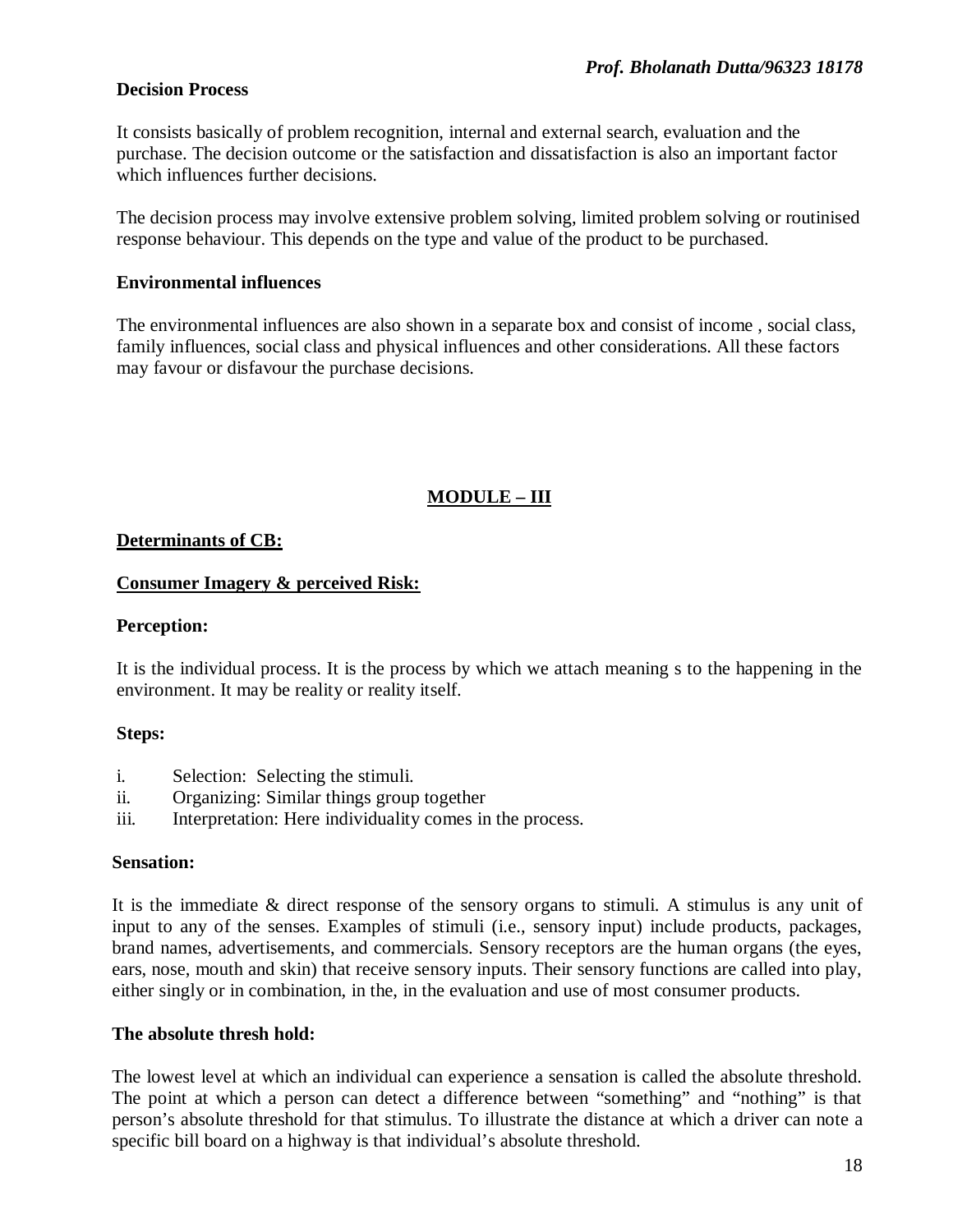As our exposure to the stimulus increases, we notice it less in the field of perception, the term adaptation refers specifically to "getting used to" certain sensation; that is, becoming accommodated to a certain level of stimulations.

Sensory adaptation is a problem that concerns many national advertisers, which is why they try to change their advertising campaigns regularly. They are concerned that consumers will get so used to their current print ads and TV commercials that they will no longer "see" them; that is , the ads will no longer provide sufficient sensory input to be noted.

Example: Some print ads include a lot of empty space in order to accentuate the brand name or product illustration, and some TV ads use silence, the absence of audio sound , to generate attention.

## **The differential Threshold:**

The minimal difference that can be detected between two similar stimuli is called the differential threshold or the JND.

Manufacturers and marketers endeavour to determine the relevant JND for their products for two different reasons:

- i. So that negative changes (e.g. reductions in product size or quality, or increases in product, price) are not readily discernible to the public (they remain below the JND) and
- ii. So that product improvements (such as improved or updated packaging, larger size or lower price) are very apparent to consumers without being wastefully extravagant (i.e., they are at or just above the JND)

### **Subliminal Perception:**

People are also stimulated below their level of conscious awareness; that is they can perceive stimuli without being consciously aware that they are doing so. Stimuli are beneath the threshold.

### **Consumer Imagery**

Consumers have a number of enduring perceptions, or images that are particularly relevant to the study of consumer Behavior. Products and brands have symbolic value for individuals, who evaluate them on the basis of their consistency with their personal pictures of themselves. We know about the consumer self-images and how consumers attempt to preserve or enhance their selfimages by buying products and patronizing services that they believe are congruent with their selfimages and by avoiding those that are not. The following section examines consumers' perceived images of products, brands, services, prices, product quality, retail stores, and manufacturers.

i. **Product Positioning:** The essence of successful marketing is the image that a product has in the mind of the consumer- that is, its positioning. Positioning. Positioning is more important to the ultimate success for a product than are its actual characteristics, although products that are poorly made will not succeed in the long run on the basis of image alone.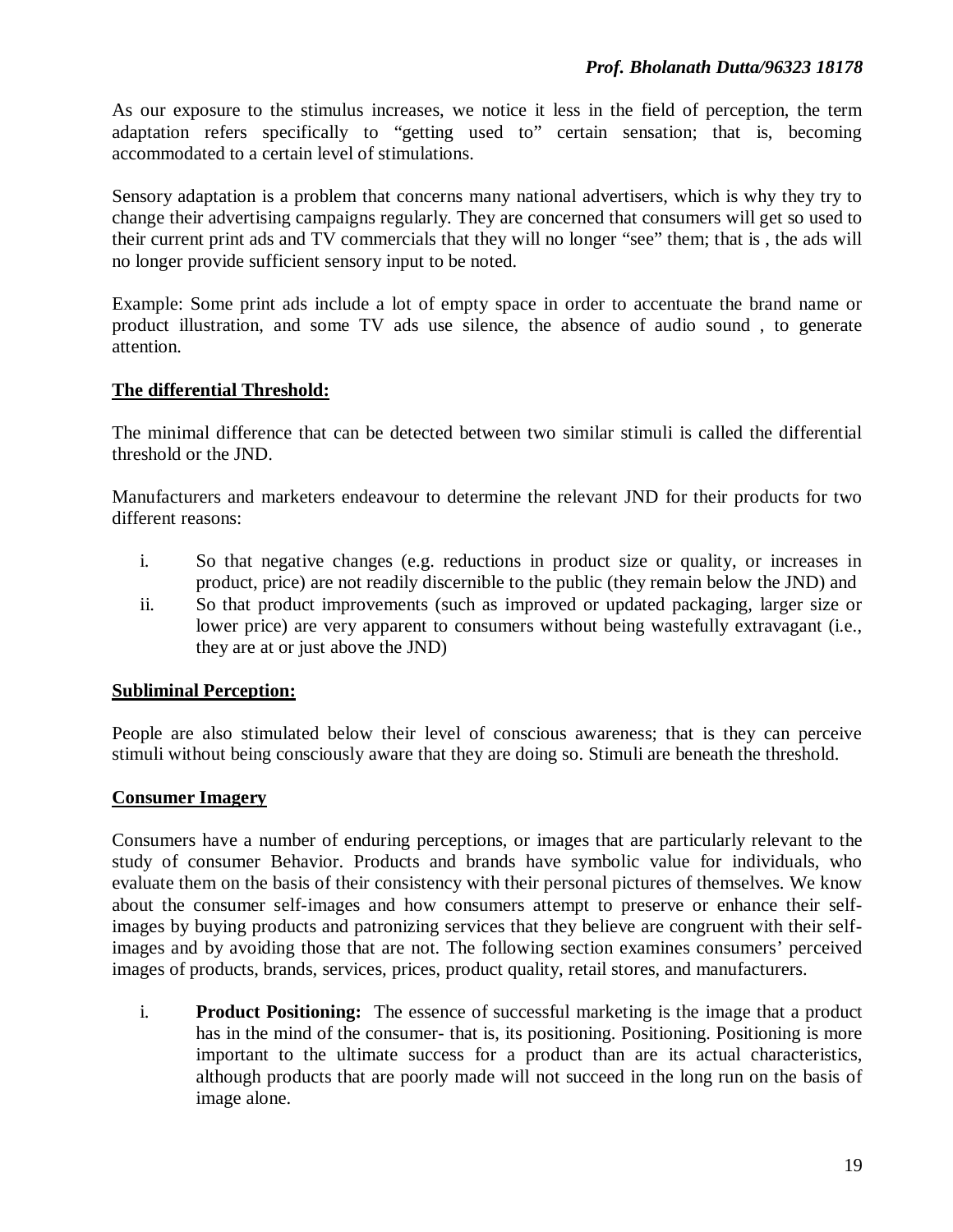# *Prof. Bholanath Dutta/96323 18178*

Positioning conveys the concept, or meaning, of the product or service in terms of how it fulfils a consumer need. A good positioning strategy should have a two-pronged meaning: one that is congruent with the consumer's needs while, at the same time, featuring the brand against its competition. For example, the classic 7-Up slogan "The Un-Cola" was designed to appeal to consumers' desire for an alternative to the most popular soft drink (by using the prefix un), while also elevating the product by placing it in the same league with its giant competitor (by using the word cola).

- **Umbrella positioning:** This strategy entails creating an overall image of the company around which a lot of products can be featured individually. This strategy is appropriate for very large corporations with diversified product lines. For example, Mc Donald's positioning approaches over the years include "You deserve a break today at Mc Donald's", "Nobody can do it like McDonald's can", and "Good times, great taste."
- **Positioning Against the Competition:** You will find it between Pepsi and coco cola.
- **Positioning based on a specific Benefit:** Pizza Hut anywhere service within 30 mints.
- **Filling several position**

## **ii. Positioning of services:**

Compared with manufacturing firms, service marketers face several unique problems in positioning and promoting their offerings, because services are intangible images becomes a key factor in differentiating a service from its competition. Thus the marketing objective is to enable the consumer to link a specific image with a specific brand name. Many service marketers have developed strategies to provide customers with visual images and tangible reminders of their service offerings. These include delivery vehicles painted in distinct colour, restaurant matchbooks, packaged hotel soaps and shampoos and a variety of other speciality items.

# **Perceived Price:**

How a consumer perceives a price – as high, as low, as fair- has strong influences on both purchase intentions and purchase satisfactions. Consider the perception of price fairness, for example, there is some evidence that customer do pay attention to the prices paid by other customers (such as senior citizen, frequent flyers, affinity club members), and that the differential pricing strategies used by some marketers are perceived as unfair by customers not eligible for the special prices. No one is happy knowing that he or she paid twice as much for an airline ticket or a theatre ticket as the person in the next seat.

# **Perceived Quality:**

Consumers often judge the quality of a product or service on the basis of a variety of informational cues that they associate with the product. Some of these cues are intrinsic to the product or service, whereas others are extrinsic. Either singly or in composite, such cues provide the basis for perceptions of product & service quality

Perceived quality of products: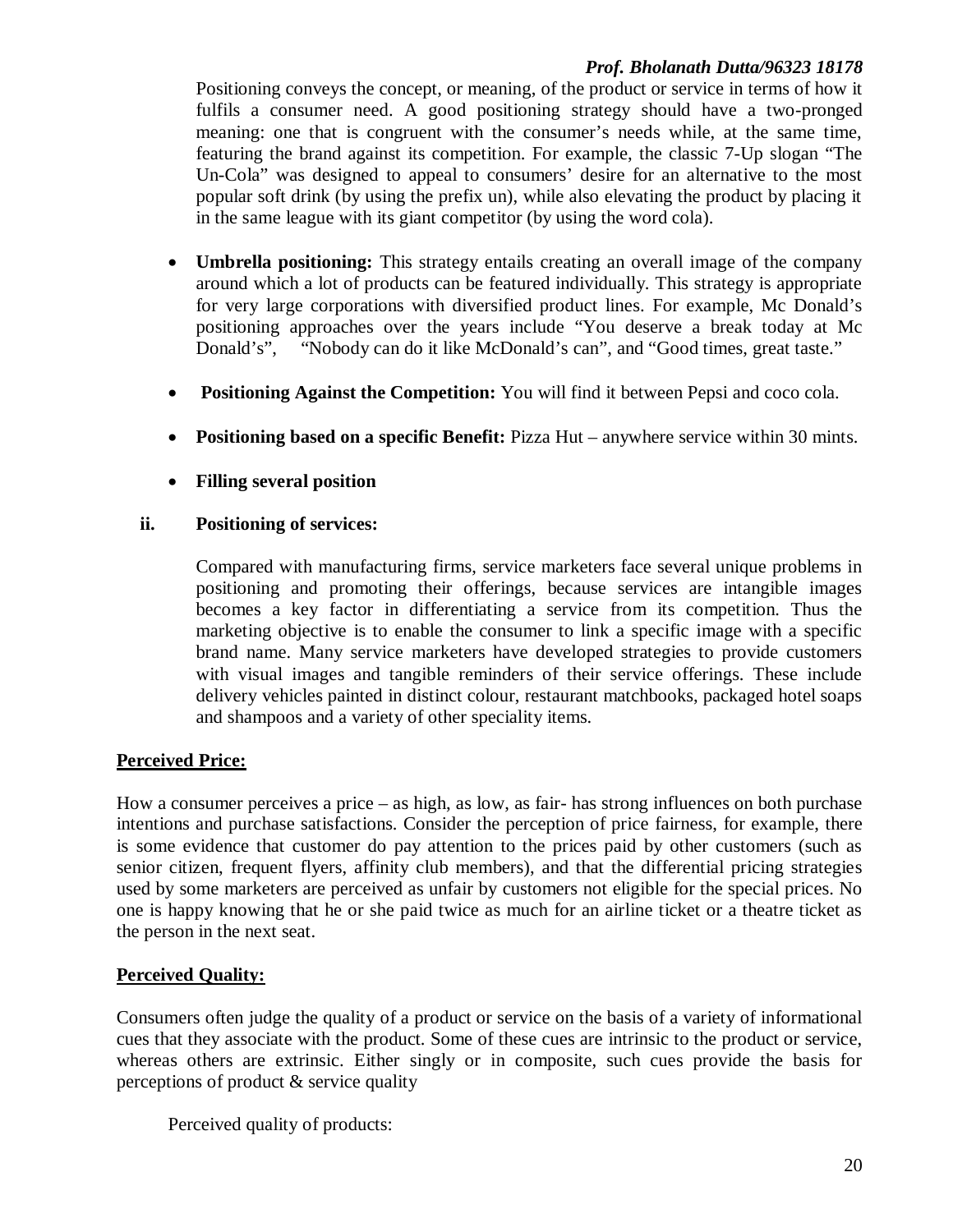- $\checkmark$  Intrinsic cue: Size, colour, flavour, and physical characteristics.
- $\checkmark$  Extrinsic cue: Packaging, pricing, advertising and even peer pressure.

Perceived quality of services:

 $\checkmark$  Difficult to evaluate, e.g., in evaluating a doctor's services people note the quality of the office and examining room furnishing, the number of framed degrees on the wall.

# **Perceived Risk:**

It is defined as the uncertainty that consumers face when they cannot foresee the consequences of their purchase decisions, regarding what products or services to buy and where to buy them.

# **(i) Types of Risk:**

- $\checkmark$  Functional Risk: the product will not perform well.
- $\checkmark$  Physical Risk: Risk the product may pose. E.g., radiation of cell phone.
- $\checkmark$  Social Risk: Poor product choice may cause social embarrassments (hair cut)
- $\checkmark$  Time Risk: Time spent on searching for product is waste if don't perform well.

## (ii) **Perception of Risk:**

Consumer perception of risk varies, depending on the person, the product, the situation &culture. The amounts of risk perceived depend on the specific consumer. Some can take high risk and some cannot.

### **How consumer handle risk:**

- $\checkmark$  Consumer seeks information.
- $\checkmark$  Consumers are brand loyal.
- $\checkmark$  Consumers select Brand Image.
- $\checkmark$  Consumers rely on store image.
- $\checkmark$  Consumers buy the most expensive model.

### **Consumer Innovativeness and Personality Traits:**

Marketing practitioners try to learn all they can about consumer innovators- those who are likely to be the first to try new products, services, or practices – for the market response of such innovators is often a critical indication of the eventual success of failure of a new product or service.

Personality traits that have been useful in differentiation between consumer innovators and noinnovators include consumer innovativeness, dogmatism, social character, need for uniqueness, optimum stimulation level, sensation seeking and variety-novelty seeking.

 $\checkmark$  Consumer Innovativeness: Consumer researchers have endeavoured to develop measurement instruments to gauge the level of consumer innovativeness, because such personality trait measures provide important insights into the nature and boundaries of a consumer innovativeness to innovate.

Recent consumer research indicates a positive relationship between innovative use of the Internet and buying online.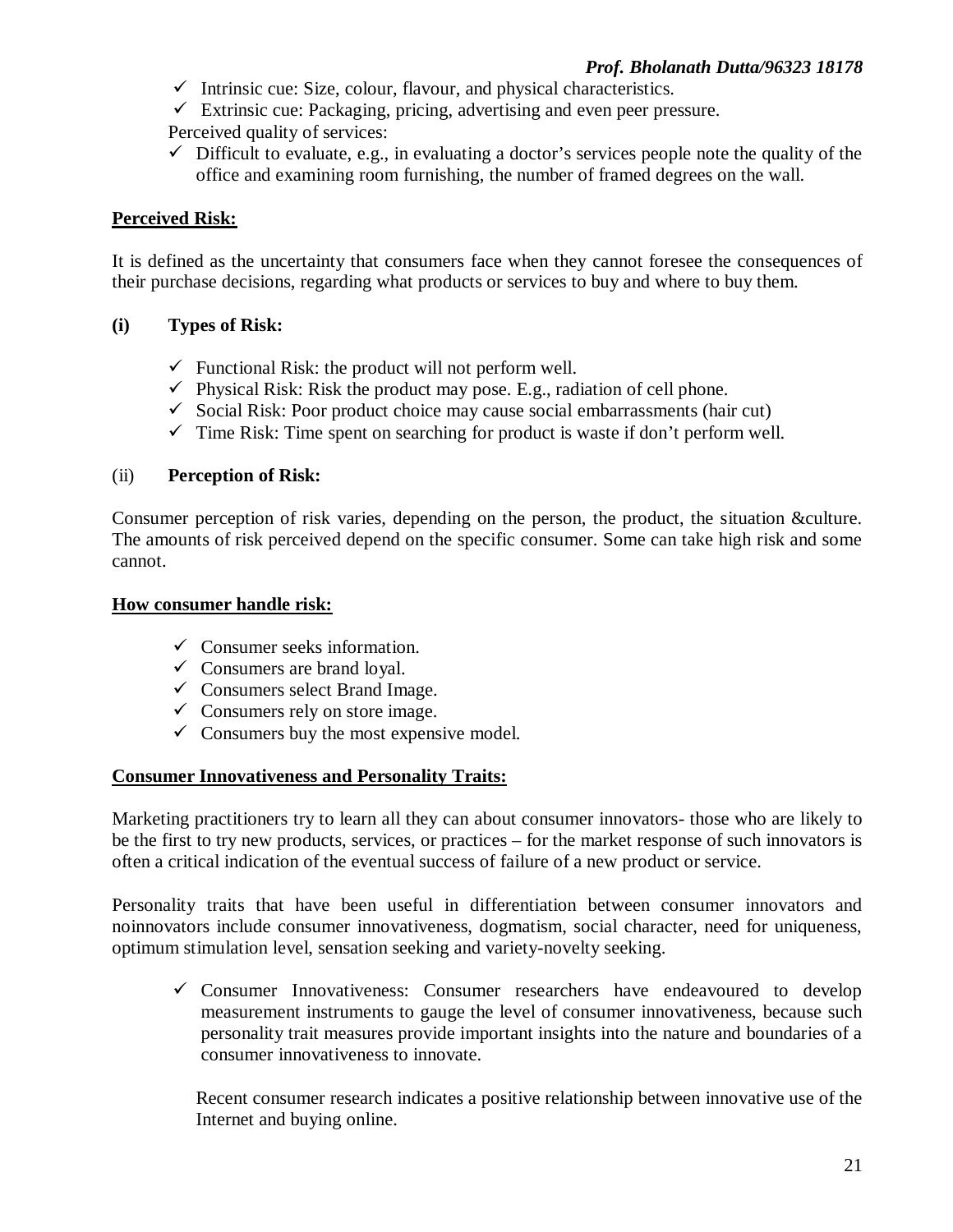# *Prof. Bholanath Dutta/96323 18178*

 $\checkmark$  Dogmatism: Consumer responses to distinctively unfamiliar products or product features are of keen interest to many marketers, especially marketers of technologically rich products. Dogmatism is a personality that measures the degree or rigidity (versus openness) that individuals display toward the unfamiliar and toward information that is contrary to his or her own established beliefs. A person who is high dogmatic approaches the unfamiliar defensively and with considerable discomfort and uncertainty. At the other end of the spectrum, a person who is low dogmatic will readily considers unfamiliar or opposing beliefs.

Consumers who are low in dogmatism (open-minded) are more likely to prefer innovative products to established or traditional alternatives. In contrast, highly dogmatic (closed-minded) consumers are more likely to choose established, rather than innovative, product alternatives.

- $\checkmark$  Social Character: The personality trait known as social character has its origins in sociological research, which focuses on the identification and classification of individuals into distinct sociocultural types. As used in consumer psychology, social character is a personality trait that ranges on a continuum from inner-directedness to other –directedness. Inner-directed consumers tend to rely on their own inner values or standards in evaluating new products and are likely to be consumer innovators. Conversely, other-directed consumers tend to look to others for direction on what is right or wrong; thus, they are less likely to be consumer innovators.
- $\checkmark$  Need for Uniqueness: The research revealed that when consumers are asked to explain their choices, but are not concerned about being criticized by others, they are more receptive to making unique choices.

Sample items from a Consumers' Need for Uniqueness (NFU) Scale:

I collect unusual products as a way of telling people I'm different.

When dressing, I have sometimes dared to be different in ways that others are likely to disapprove.

When products or brands I like become extremely popular, I lose interest in them.

I avoid products or brands that have already been accepted and purchased by the average consumer.

 $\checkmark$  Optimum Stimulation Level: Some people seem to prefer a simple, uncluttered, and calm existence, whereas others prefer an environment crammed with novel, complex, and unusual experiences. Consumer research has examined how such variations in individual needs for stimulation may be related to consumer behaviour. Research has found that high optimum stimulation level (OSLs) are linked with greater willingness to take risks, to try new products to be innovative, to seek purchase-related information, and to accept new retail facilities than low OSLs.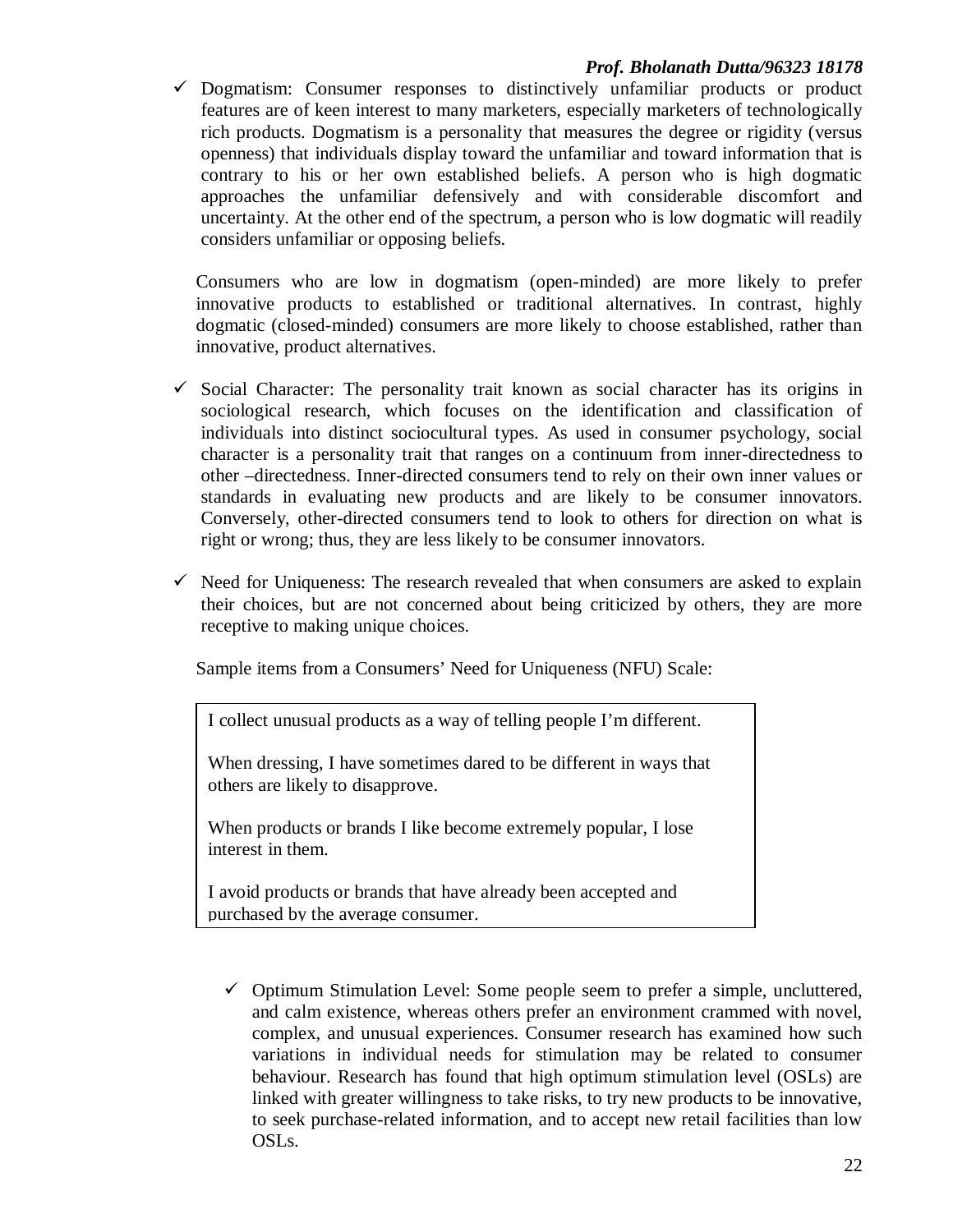OSL scores also seem to reflect a person's desired level of lifestyle stimulation. For instance, consumers whose actual lifestyles are equivalent to their OSL scores appear to be quite satisfied, whereas those whose lifestyles are under stimulated are likely to be bored. Those whose lifestyles are over stimulated are likely to seek rest or relief. This suggests that the relationship between consumers' lifestyles and their OSLs is likely to influence their choices of products or services.

- Sensation Seeking: Closely related to the OSL concept is sensation seeking(SS), which has been define as "a trait characterized by the need for varied , novel, and complex sensations and experience, and the willingness to take physical and social risks for the sake of such experience." Research evidence shows that teenage males with higher SS scores are more likely than other teenagers to prefer listening to heavy metal music and engage in reckless or even dangerous behavior.
- **Variety-Novelty Seeking:** Still another personality-driven trait quite similar to and related to OSL is variety or novelty seeking. There appear to be many different types of consumer variety seeking: exploratory purchase behavior (e.g., switching brands to experience new and possibly better alternatives), vicarious exploration (e.g., securing information about a new or different alternative and then contemplating or even daydreaming about the option), and use innovativeness (using an already adopted product in a new or novel way). The use of innovativeness trait is particularly relevant to technological products (such as home electronics products), in which some models offer an abundance of features and functions, whereas others contain just a few essential features or functions.

# **Brand Personification:**

- **(i) Brand Personality:** Consumers attribute various descriptive personality-like traits or characteristics to different brands in a wide variety of product categories. For instance, with some help from frequent advertising, consumers tend to see Volvo as representing safety, and BMW as performance driven, Nike as the athlete in all of us . As these examples reveal, a brand's personality can either be functional (provides safety) or symbolic (the athlete in all of us). There is common sense and research evidence to conclude that any brand personality, as long as it is strong and favourable, will strengthen a brand.
- **(ii) Brand Personification:** Some marketers find it useful to create a brand personification, which tries to recast consumers' perception of the attributes of a product or service into a human-like character. E.g., Mr. Coffee, a popular brand of automatic-drip coffee makers (USA), unexpectedly found in its focus group research that consumers were referring to Mr. Coffee as if the product were a person. After careful consideration, the marketers decided to explore the possibility of creating a brand personification. Initial consumer research indicated that Mr. Coffee was seen as being "dependable", "friendly", "efficient", "intelligent", and "smart".

# **Elements of Consumer Learning:**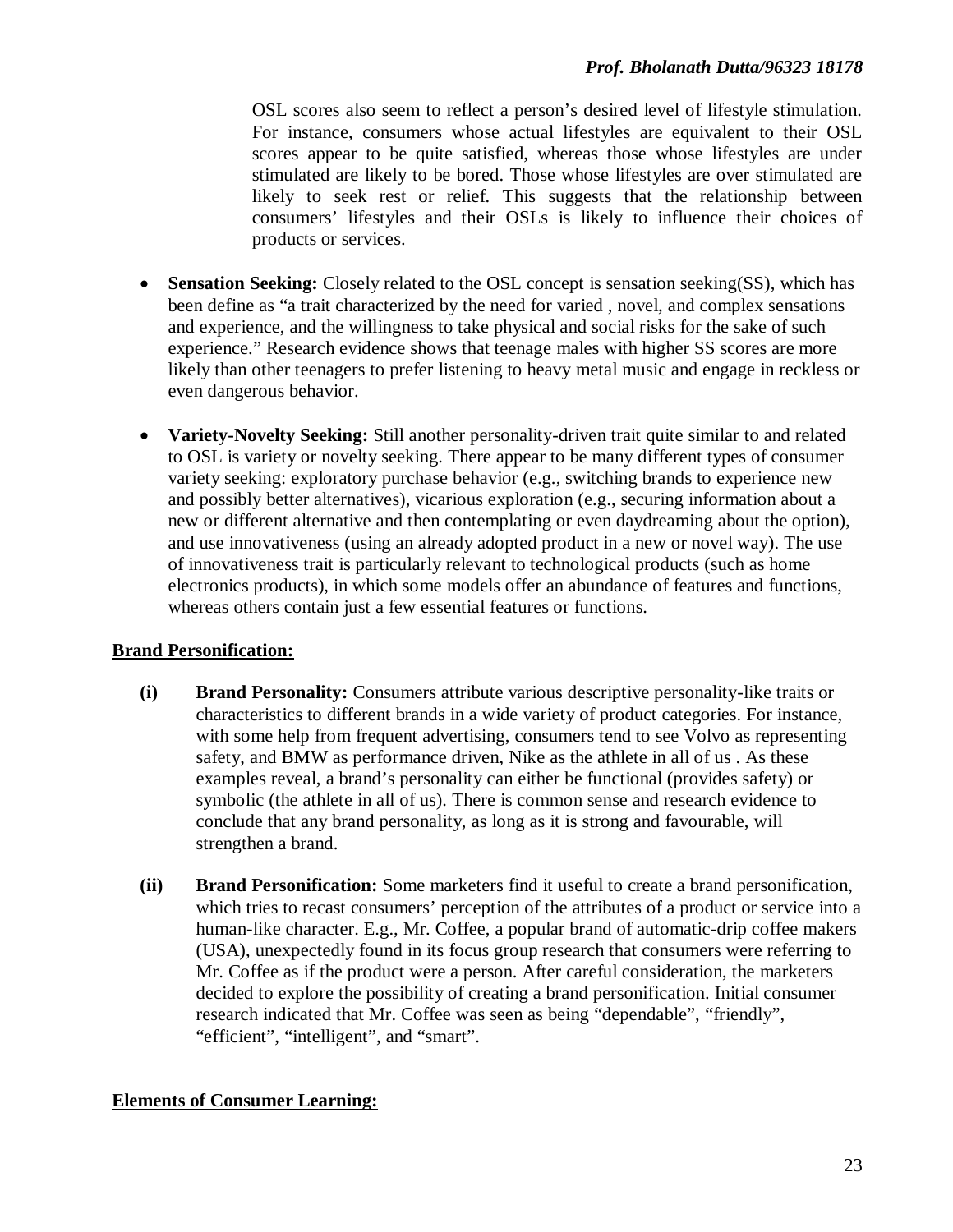Definition: The process by which individuals acquire the purchase and consumption knowledge and experience that they apply to future related behavior. Leaning to take place change in behavior is must.

- **Motivation**: The concept of motivation is important to learning theory. Remember, motivation is based on needs and goals. Motivation acts as a spur to learning. For example, men and women who want to become good tennis players are motivated to learn all they can about tennis and practice whenever they can. They may seek information concerning the prices, quality and characteristics of tennis racquets if they "learn" that a good racquet is instrumental to playing a good game.
- **Cues**: If motives serve to stimulate learning, cues are the stimuli that give direction to these motives. An advertisement for a tennis camp may serve as a cue for tennis buffs that may suddenly recognize that attending tennis camp is a concentrated way to improve their game while taking a vacation. The ad is the cue, or stimulus, that suggests a specific way to satisfy a salient motive.
- **Response**: How individuals react to a drive or cue- how they behave constitutes their response. Learning can occur even when responses are not overt. The automobile manufacturer that provides consistent cues to a consumer may not always succeed in stimulating a purchase.
- **Reinforcement:** If we go to Goa and get lot of enjoyment as expected then it is reinforcement.

# **Relationship between attitude and consumer behaviour**

**The nature of consumer attitude:** Consumer researcher assesses attitudes by asking questions or making inferences from behavior. For example: if a researcher determines from questioning a consumer that she consistently buys "fair& lovely" and even recommends them to friends, the researcher is likely to infer that the consumer possesses a positive attitude toward fair & lovely. This example illustrates that attitudes are not directly observable but must be inferred from what people say or what they do.

"An attitude is a leaned predisposition to behave in a consistently favourable or unfavourable way with respect to a given object".

**The attitude "object":** In conducting attitude research we tend to be object specific. For example, if we were interested in learning consumer's attitudes towards the three major brands of DVD player, our object might include Sony, Toshiba & Panasonic. If we were examining consumer attitudes towards major brands of cellular telephone, our object might include Nokia, Eriksson, Samsung, LG, Panasonic and Motorola.

**Attitudes are a learned predisposition:** There is general agreement that attitudes are learned. This means that attitude relevant to purchase behavior are formed as a result of direct experience with the product, word-of-mouth information acquired from others or exposure to mass media advertising.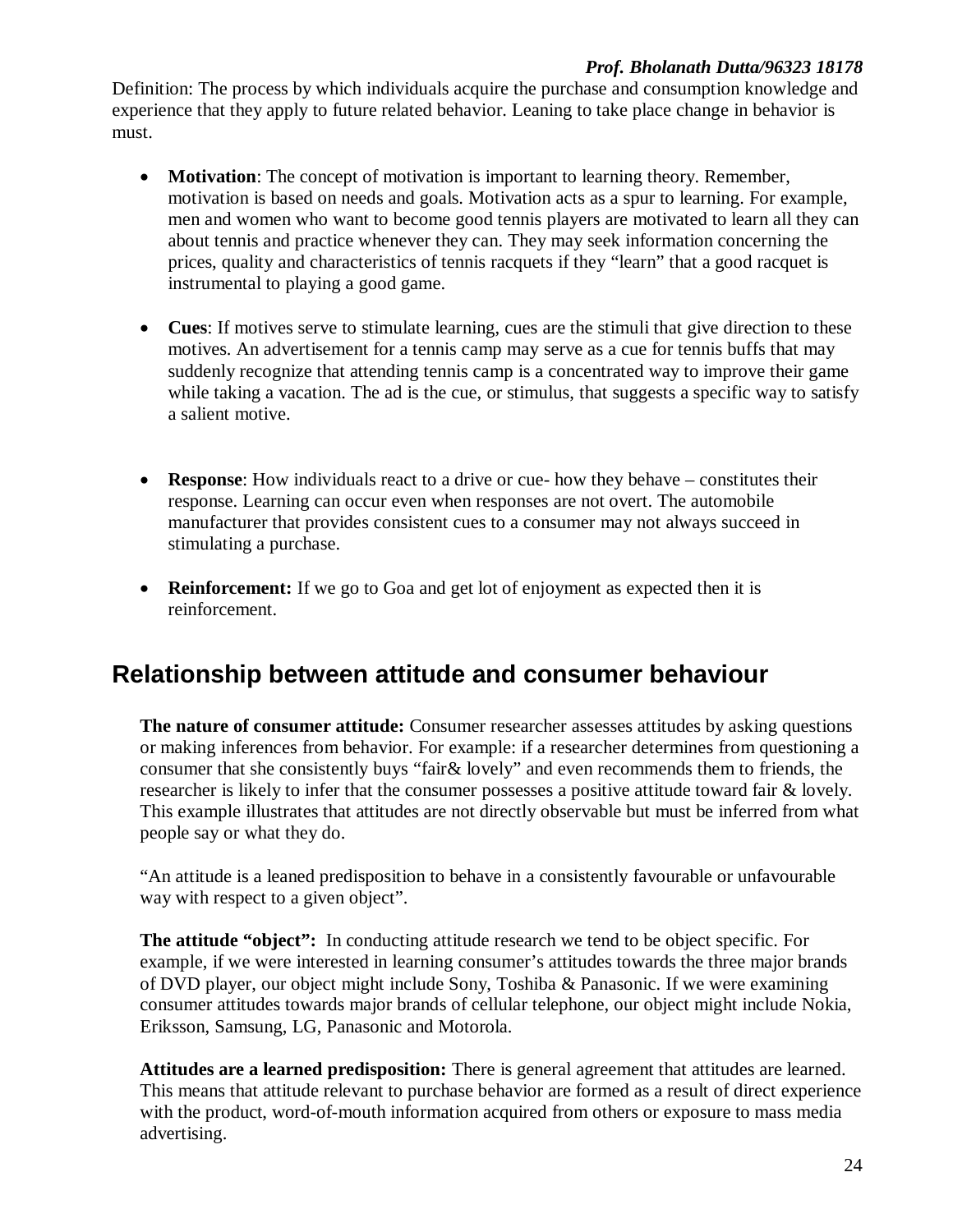**Attitudes have consistency:** If one prefer Japanese over Korean electronics then when he wants to replace his old VCR, he will go for Japanese brand.

**Attitudes occur within a situation**: By situation, we mean events or circumstances that , at a particular point of time, influence the relationship between an attitude and behavior. Specific situation can cause consumers to behave in ways seemingly inconsistent with their attitude.

# **Attitude Model:**

- 1. Tri component Attitude Model
	- Cognitive component
	- The affective Component
	- The Conative Component
- 2. Multi attribute attitude model
- 3. Theory of trying-to-consume model
- 4. Attitude-toward-the-ad model

### **Consumer attitude formation and change:**

## **Attitude Formation:**

(i) **How attitudes are learned**: When we speak of the formation of an attitude, we refer to the shift from having no attitude toward a given object to have some attitude towards it.

Consumers often purchase new products that are associated with a favourably viewed brand name. This favourable attitude toward the brand name is frequently the result of repeated satisfaction with other products produced by the same company.

**(ii) Sources of influence on attitude information:** The formation of consumer attitudes is strongly influenced by personal experience, the influence of family and friends, direct marketing, and mass media.

**(iii) Personality factors:** Personality also plays a critical role in attitude formation. Eg, Individuals with a high need for cognition (i.e., those who crave for information and enjoy thinking) are likely to form positive attitude in response to ads or direct mail that are reaching product related information. On the other hand, consumers who are relatively low in need for cognition are more likely to form positive attitudes in response to ads that feature an attractive model or well-known celebrity.

# **Attitude Change:**

Altering consumer attitude is a key strategy consideration for most marketers. For marketers who are fortunate enough to be market leaders and to enjoy a significant amount of customer goodwill and loyalty, the overriding goal is to fortify the existing positive attitude ofcustoemrs so that they will not succumb to competitors special offers and other inducements designed to win them over.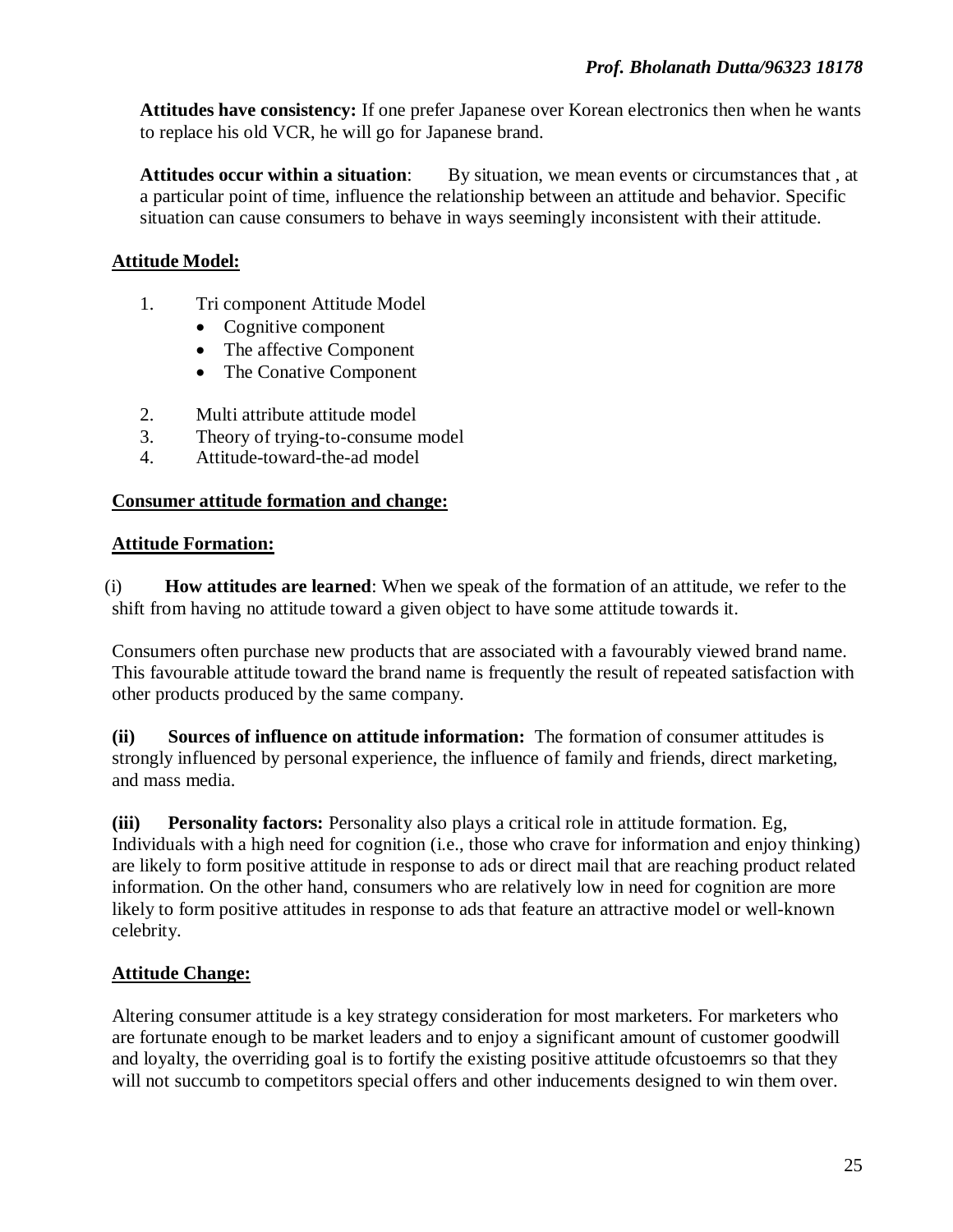- **(i) Changing the basic motivational functional:** An effective strategy for changing consumer attitudes towards a product or brand is to make particular needs prominent.
	- **The utilitarian function:** We hold certain brand attitudes partly because of a brand's utility. When a product has been useful or helped us in the past, our attitude toward it tends to be favourable. One way of changing attitudes in favour of a product is by showing people that it can serve a utilitarian purpose that they may not have considered. E.g., 24 hrs protection, pepsodent toothpaste.
	- **The Ego-Defensive function:** Most people want to protect their self-images from inner feelings of doubt – they want to replace their uncertainty with a sense of security and personal confidence. Ads for cosmetic and personal care product. Example: Fair & Lovely.
	- **The value-Expression Function:** Attitudes are an expression or reflection of the consumer's general values, life styles, and outlook. If a segment of consumers has a positive attitude toward being "in fashion", then their attitudes towards high-fashion clothing are likely to reflect this viewpoint. Thus, by knowing target customers' attitudes, marketers can better anticipate their values, life styles, or outlook characteristics in their advtg and direct marketing efforts.
	- **The knowledge function:** Individuals generally have a strong need to know and understand the people and things they encounter. The consumer's "need to know", a cognitive need, is important to marketers concerned with product positioning. For instance, a message fro an advanced design toothbrush might point out how it is superior to other toothbrushes in controlling gum diseases by removing more plaque and that this is so important to overall good health.

# **(ii) Associating the product with a special group, even, or cause:**

Crest sponsors a program that promotes good oral care to children through the Boys & Girls club of America.

# **(iii) Resolving two Conflicting Attitudes:**

Attitude change strategies can sometimes resolve actual or potential conflict between two attitudes. Specifically, if consumers can be made to see that their negative attitude toward a product, a specific brand, or its attributes is really not in conflict with another attitude, they maybe induced to change their evaluation of the brand. (i.e., from negative to positive).

# **(iv) Altering components of the multi attribute model:**

**Changing the relative evaluation of attributes:**

Regular Teas



Herbal Teas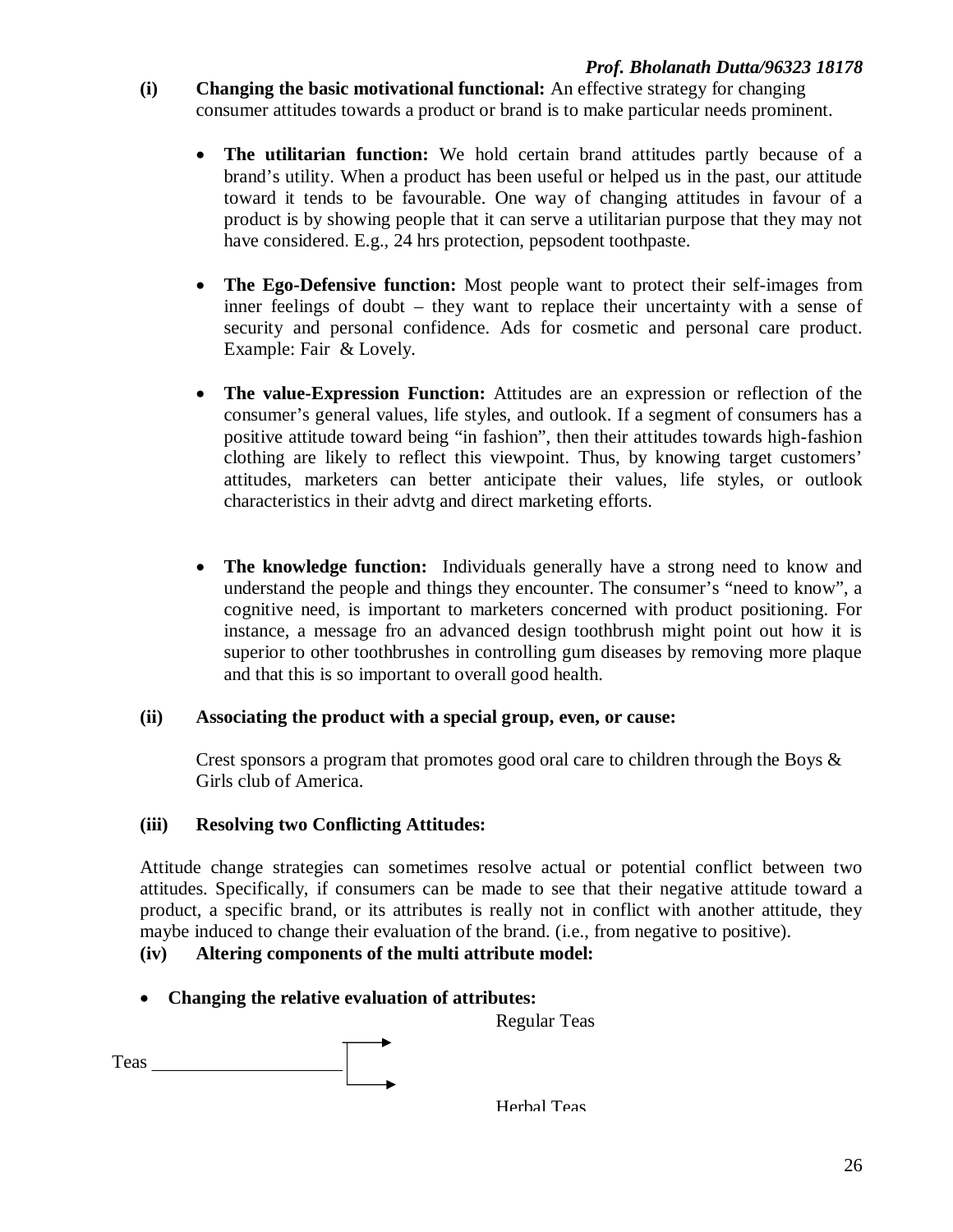When a product category is naturally divided according to distinct product features or benefits that appeal to a particular segments of consumers ,marketers usually have an opportunity to persuade consumers to cross over that is , to persuade consumers who prefer one version of the product to shift their favourable attitude toward another version of the product and possibly vice versa.

# **Changing brand belief:**

Advertisers constantly are reminding us that their product has more or is better or best in terms of some important product attribute.

- Adding an attribute
- Changing the overall brand rating: The largest selling brand or the one all others try to imitate. e.g., IIPM "what we teach today others follow tomorrow"

(v) **Changing beliefs about competitors' brands:** Comparative advertising can boomerang by giving visibility to competing brands & claims.

# **MODULE – IV**

# **Consumption and Post Purchase Behavior**

# **Post purchase Evaluation:**

After purchase, the consumer also engages in an evaluation of the purchase decision. Because the consumer is uncertain of the wisdom of his decision, he rethinks this decision in the post purchase stage. There are several functions, which this stage serves. First, it serves to broaden the consumer's set of experiences stored in memory. Second, it provides a check on how well he is doing as a consumer in selecting products, stores, and so on. Third, the feedback that the consumer receives from this stage helps to make adjustments in future purchasing strategies.

Consumer satisfaction/Dissatisfaction:

Once consumers purchase and use a product, they may then become either satisfied or dissatisfied. Research has uncovered several determinants, which appear to influence satisfaction, including demographic variables, personality variables, and expectations and to be more satisfied. Higher education tends to be associated with lower satisfaction. Men tend to be more satisfied than women. The more confidence one has in purchase decision-making and the more competence in a given product area, the greater one's satisfaction tends to be. There is also greater satisfaction when relevant others are perceived to be more satisfied. Persons who are more satisfied with their lives as a whole, and that is by persons with more favourable attitudes toward the consumer domain,, the market place, business firms and consumerism also indicate higher levels of product satisfaction.

The interaction between expectations and actual product performance produces either satisfaction or dissatisfaction. However, there does not appear to be merely a direct relationship between the level of expectations and the level of satisfaction. Instead, a modifying variable known as "disconfirmation of expectations" is thought to be a significant mediator of this situation. When a consumer does not get what is expected, the situation is one of disconfirmation. Such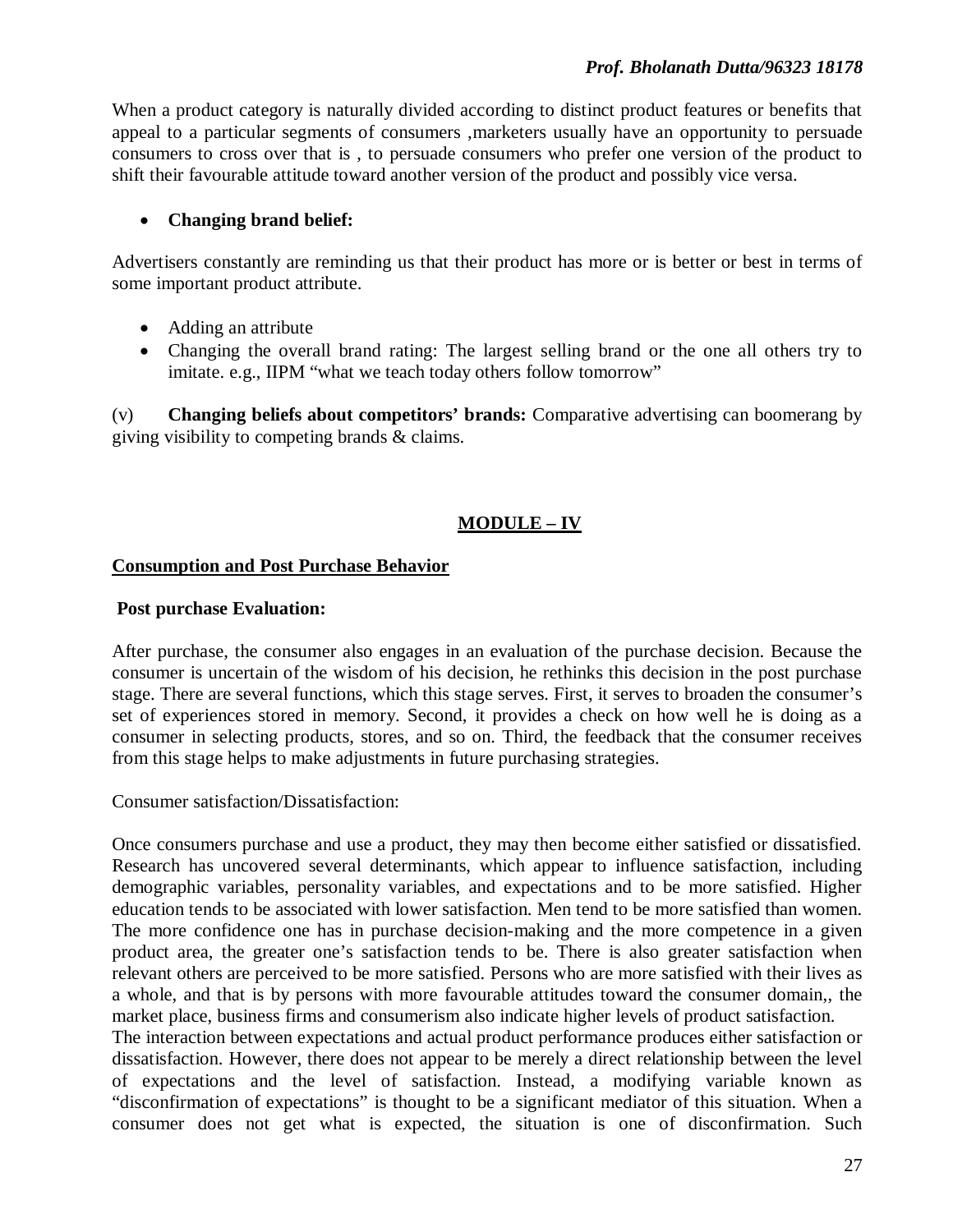## *Prof. Bholanath Dutta/96323 18178*

disconfirmation can be of two varieties: a positive disconfirmation occurs when what is received is better than expected, and a negative disconfirmation occurs when things turn out worse than anticipated. Thus, any situation in which the consumer's judgement is proven wrong is a disconfirmation. Confirmation occurs if the expectations of performance are met.

## **Consumer Complaint Behavior**



### **Postpurchase Dissonance**

Cognitive dissonance occurs as a result of a discrepancy between a consumer's decision and the consumer's prior evaluation. From a review of research findings on cognitive dissonance, it appears that dissonance is likely to occur under the following conditions.

- $\checkmark$  Once a minimum threshold of dissonance tolerance is passed. That is, consumers may tolerate a certain level of inconsistency in their lives until this point is reached.
- $\checkmark$  The action is irrevocable. For instance, when the consumer purchases a new car, there is little likelihood that he will be able to reverse his decision and get his money back.
- $\checkmark$  Unselected alternatives have desirable features.
- $\checkmark$  There are several desirable alternatives. Today's car buyer, for example, has an abundance of choices among similar attractive models. In fact, research indicates that those consumers who experience greater difficulty in making purchase decisions, or who consider a wider range of store and brand options, are more likely to experience greater magnitudes of Postpurchase dissonance.
- $\checkmark$  Available alternatives are quite dissimilar in their qualities. For instance, although there are many automobile models, each one may have some unique characteristics.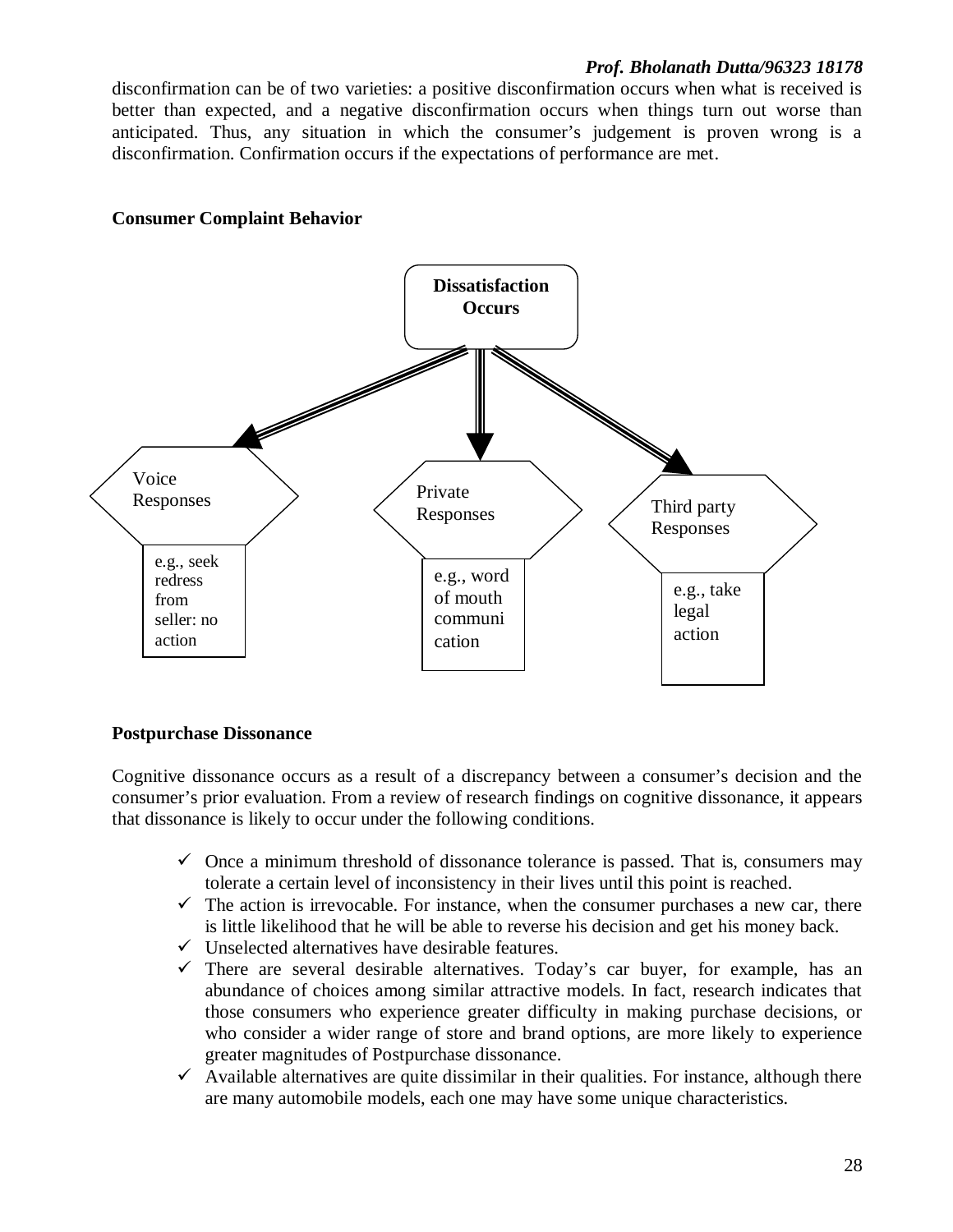- $\checkmark$  The buyer is committed to his decision because it has psychological significance. A large and important living room furniture purchase is likely to have great psychological significance to the buyer because of its dramatic reflection of one's decorating tastes, philosophy, and lifestyle. Ego involvement will be quite high.
- $\checkmark$  There is no pressure applied to the consumer to make the decision. if the consumer is subjected to outside pressure , he will do what he is forced to do without letting his own viewpoint or preference really be challenged.

It is clear that dissonance is likely to be strongest for the purchase of durables, although it can exist for almost every purchase.

## **Dissonance Reduction:**

(i) **Changing product evaluation:** One of the ways consumers seek to reduce dissonance is to reevaluate product alternatives. This is accomplished by the consumers' enhancing the attributes of the products selected while decreasing the importance of the unselected products' attributes. That is, consumers seek to polarize alternatives in order to reduce their dissonance.

(ii) **Seeking new information:** A second way consumers may reduce dissonance is by seeking additional information in order to confirm the wisdom of their product choice. According to dissonance theory, dissonant individuals would be expected to actively avoid information that would tend to increase their dissonance and seek information supporting their decision. It seems reasonable to assume that consumers would seek out advertisements for products they have purchased and tend to avoid competing ads.

(iii) **Changing attitude:** As a result of dissonance, the consumer may change his attitudes to make them consonant with his behavior.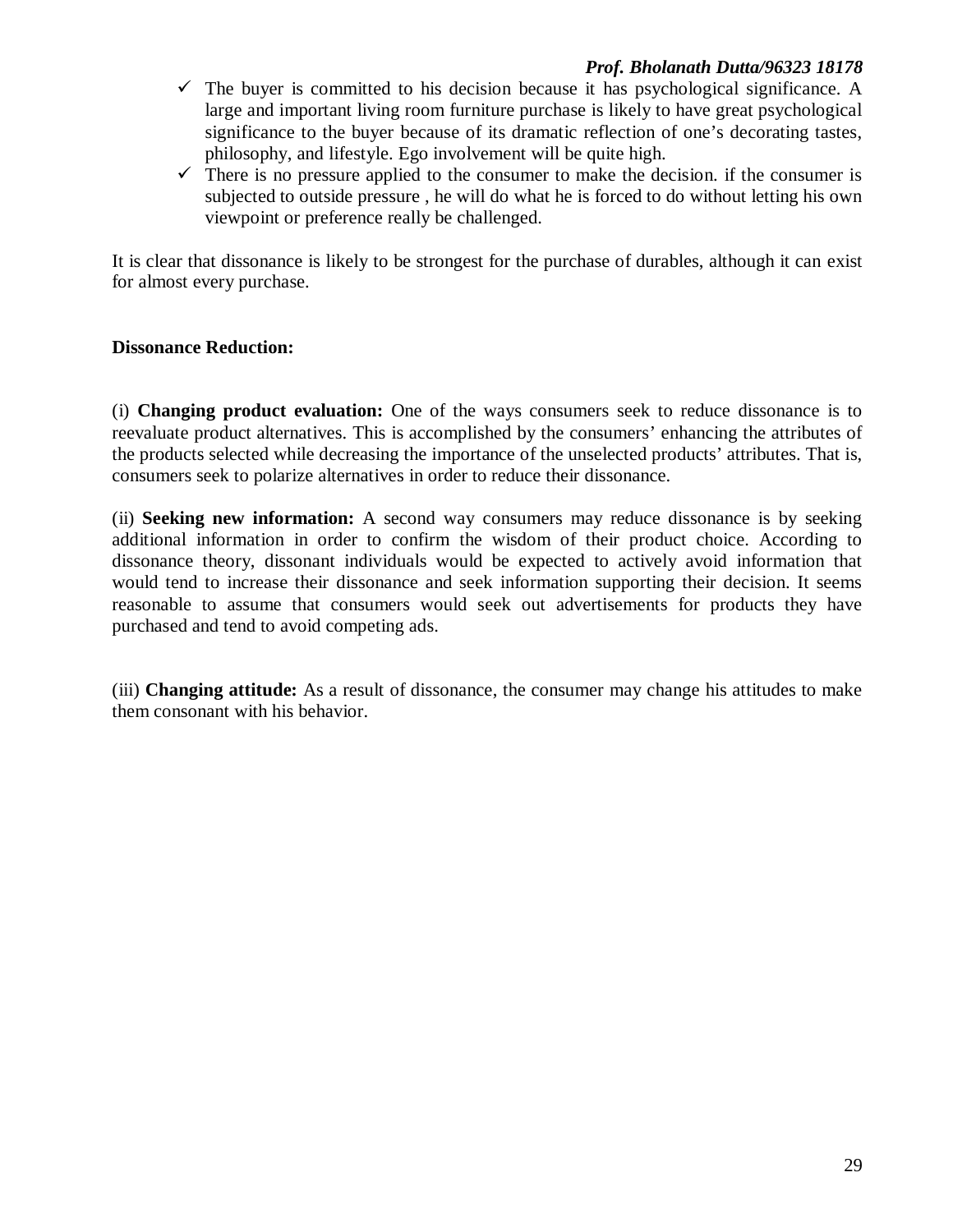# **Product Disposition:**



# **MODULE- V**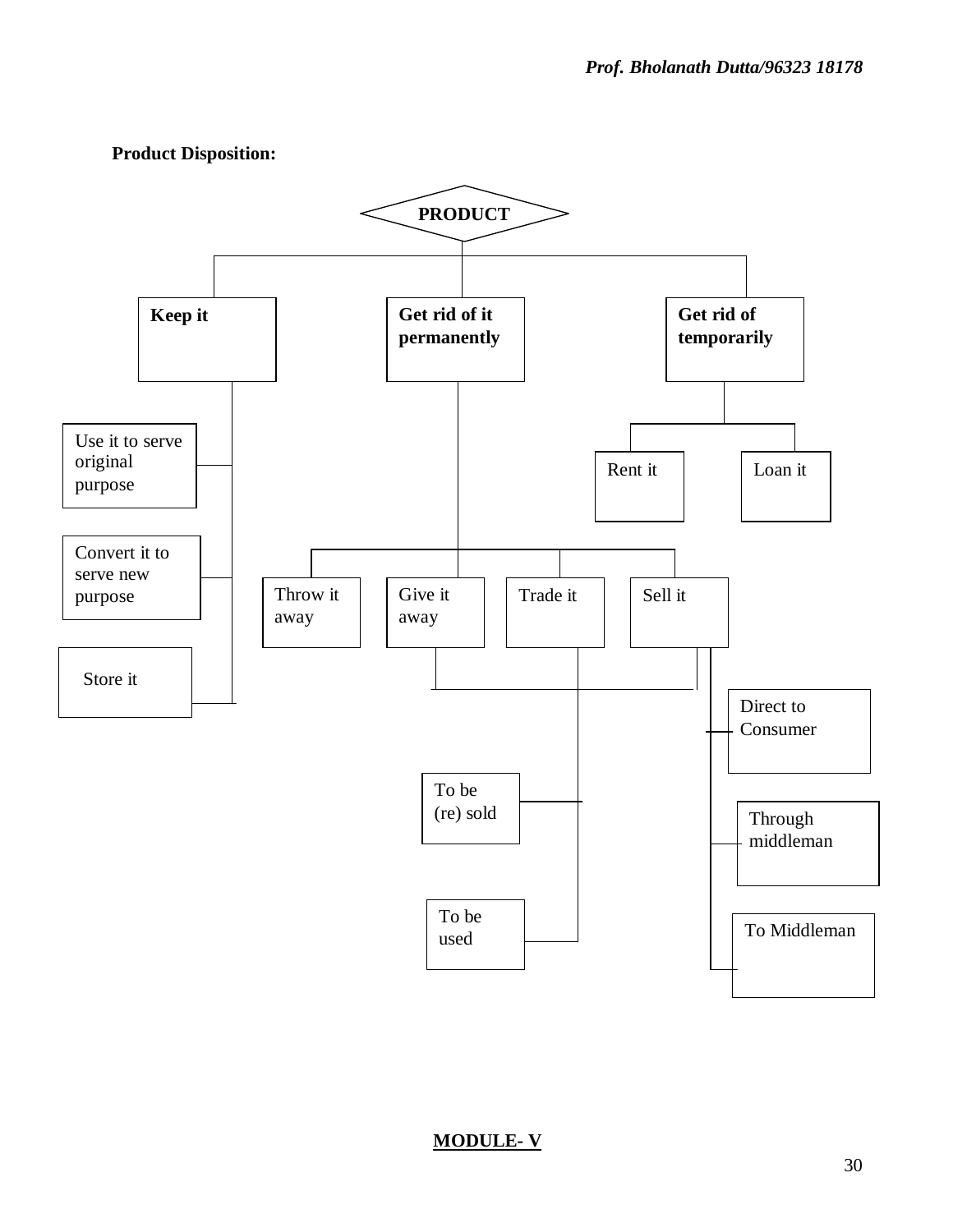### **Communication and Persuasion:**

Components of communication:

Communication can be defined in many ways, but most marketers agree that communication is the transmission of a message from a sender to a receiver via a medium of transmission. In addition to these four basic components- sender, receiver, medium, and message- the fifth essential component of communication is feedback.

### **The sender (The Source):**

The sender, as the initiator of the communication, can be a formal or an informal source. A formal communications is likely to represent either a for-profit (commercial) or a not-for-profit organization; an informal source can be a parent or friend who gives product information or advice. Consumers often rely on informal communications sources in making purchase decisions because, unlike formal sources, the sender is perceived as having nothing to gain from the receiver's subsequent actions. For that reason, word-of-mouth communications tend to be highly persuasive.

### **The receiver (The Target Audience):**

The receiver of formal marketing communications is likely to be a targeted prospect or a customer ( e.g., a member of the marketer's target audience). Intermediary and unintended audiences are also likely to receive marketers' communications. Examples of intermediary audiences are wholesalers, distributors, and retailers, who receive trade advertising from marketers designed to persuade them to order and stock merchandise, and relevant professionals (such as architects or physicians), who are sent professional advertising in the hopes that they will specify or prescribe the marketer's products. Unintended audiences include everyone who is exposed to the message who is not specifically targeted by the sender.

### **The Medium:**

The medium or communications channel can be impersonal (e.g., mass medium) or interpersonal ( a formal conversation between a salesperson and a customer or an informal conversation between two or more people that takes place face-to-face , by telephone, by mail, or online).

Mass media are generally classified as print ( newspapers, magazines, billboards), broadcast (radio, television), or electronic( internet)

### **The message:**

The message can be verbal (spoken or written), nonverbal (a photograph, an illustration, or a symbol), or a combination or the two

### **Feedback:**

It is an essential component of both interpersonal and impersonal communications. Prompt feedback permits the sender to reinforce, to change, or to modify the message to ensure that it is understood in the intended way.

### **The Communication Process:**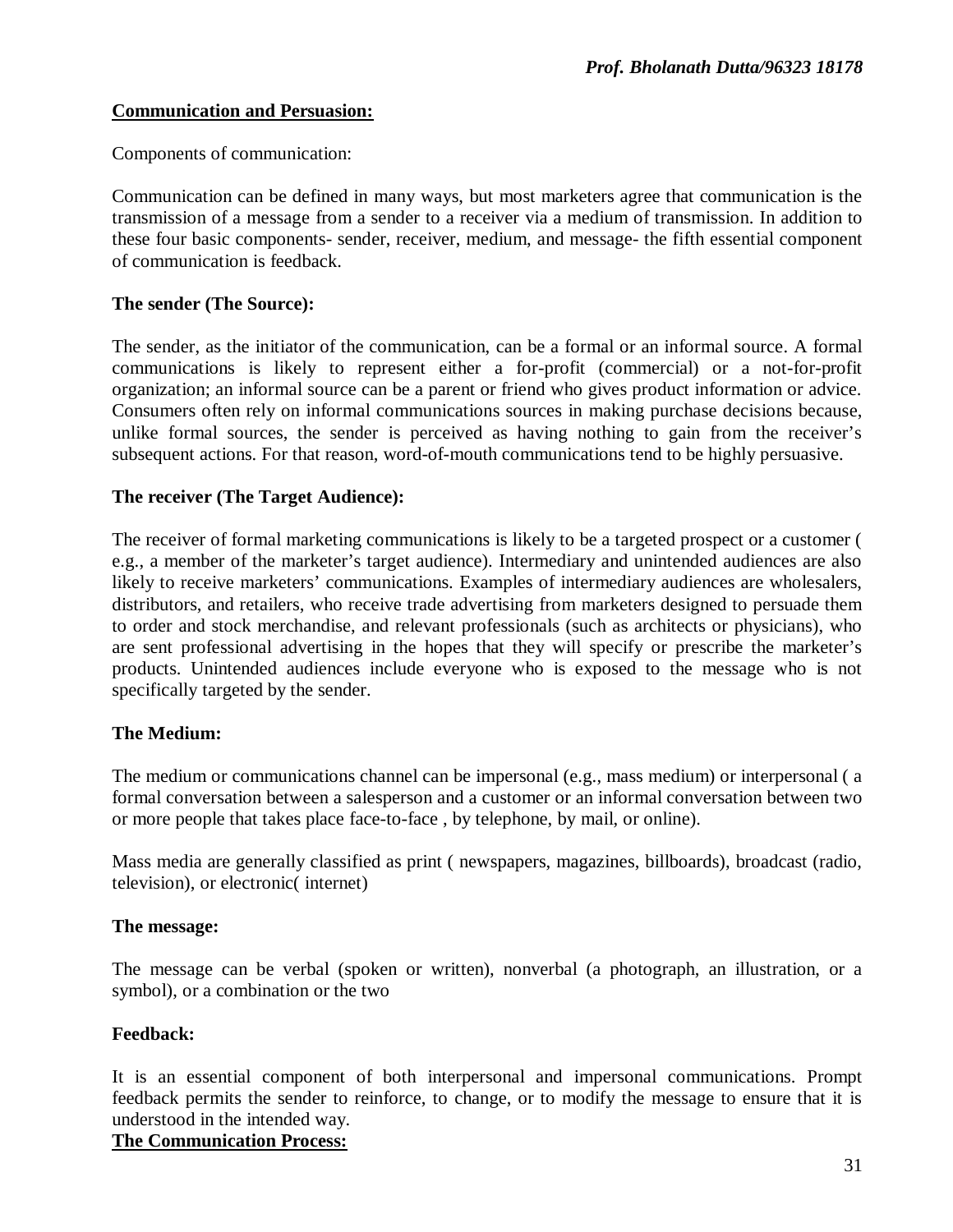# **The Message Initiator (Source):**

The sponsor (initiator) of the message first must decide to whom the message should be sent and what meaning it should convey. Then the sponsor must encode the message in such a way that its meaning is interpreted by the targeted audience in precisely the intended way.

# **Credibility:**

The credibility of the source affects the decoding of the message. The sponsor of the communication – and his or her perceived honesty and objectivity- has an enormous influence on how the communication is accepted by the receiver(s). When the source is well respected and highly thought of by the intended audience, the message is much more likely to be believed. Conversely, a message from a source considered unreliable or untrustworthy is likely to be received with scepticism and may be rejected.

**Credibility of Informal Sources:** One of the major reasons that informal sources such as friends, neighbours, and relatives have a strong influence on a receiver's behavior is simply that they are perceived as having nothing to gain from a that they recommend. That is why word-of-mouth communication is so effective. Interestingly enough, informal communications sources, called opinion leaders, often do profit psychologically.

# **Credibility of Formal Sources:**

Not-for profit sources generally have more credibility than for-profit (commercial) sources. Formal sources that are perceived to be 'neutral'- such as Consumer Reports or newspaper articles- have greater credibility than commercial sources because of the perception that they are more objective in their product assessments.

### **Credibility of spokespersons and endorsers:**

Consumers sometimes regard the spokesperson that gives the product message as the source (or initiator) of the message. Thus the 'pitchman" (whether male or female) who appears in person or in a commercial or advertisement has a major influence on message credibility. This accounts for the increasing use of celebrities to promote products.

### **Message Credibility:**

The reputation of the retailer who sells the product has a major influence on message credibility. Products sold by well-known quality stores seem to carry the added endorsement ( and implicit guarantee) of the store itself. The aura of credibility generated by reputable retail advertising reinforces the manufacturer's message as well.

The reputation of the medium that carries the advertisement also enhances credibility of the advertiser. For example, the image of a prestige magazine like Fortune confers added status on the products advertised within.

However, there is no single answer as to which medium has the most credibility, especially at a time when new forms of media (such as the web) and traditional media in new forms (such as online editions of well-established newspapers) are emerging and evolving.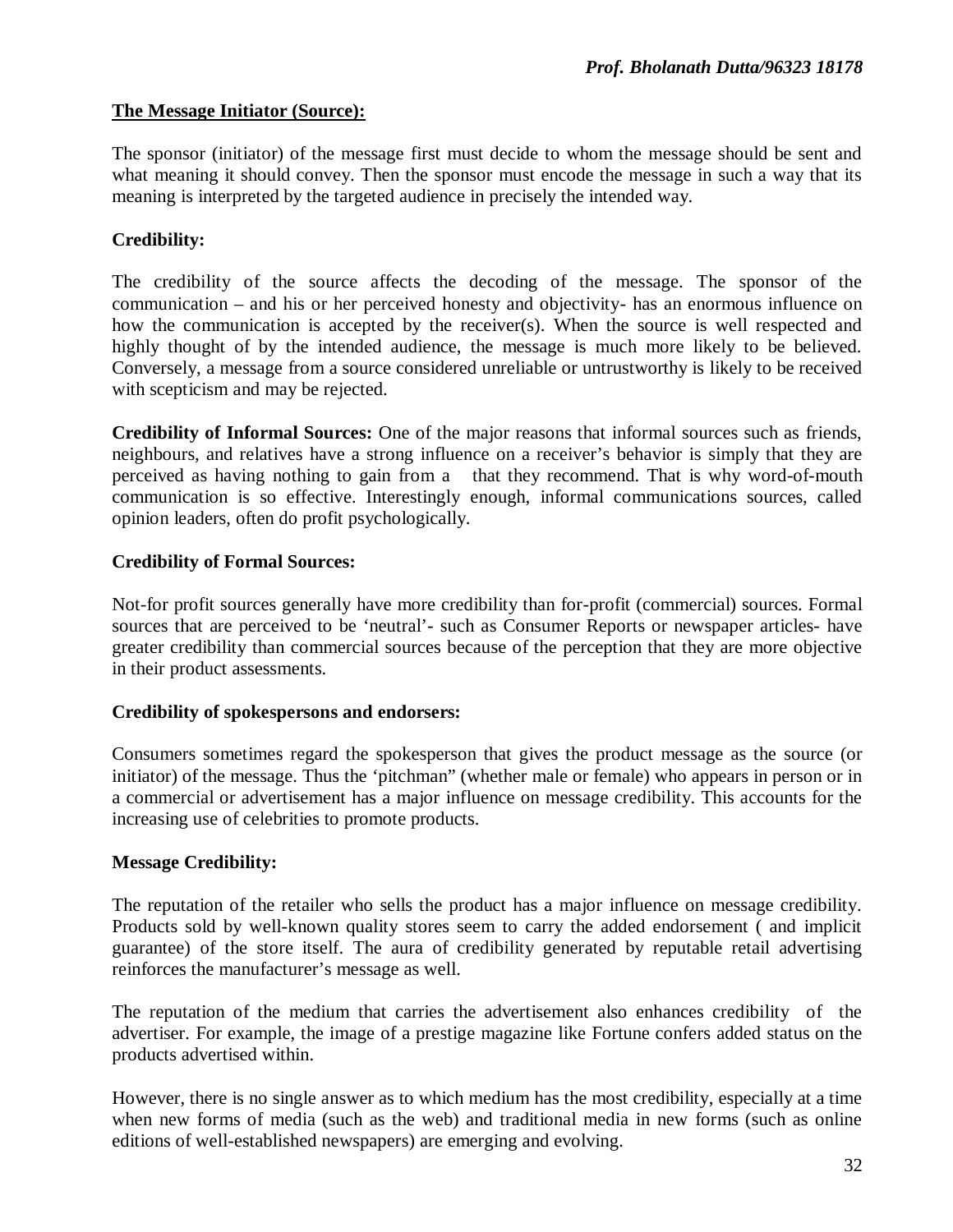# **Effects of Time on Source Credibility:**

The sleeper effect- the persuasive effects of high-credibility sources do not endure over time. Although a high-credibility source is initially more influential than a low-credibility source, research suggests that both positive and negative credibility effects tend to disappear after six weeks or so. This phenomenon has been termed the sleeper effect.

### **The target audience (Receivers):**

Receiver decodes the messages they receive on the basis of their personal experiences and personal characteristics. If Mrs. Brown receives shoddy merchandise from an online retailer, she may be reluctant to buy online again. At the same time, her neighbour, Mrs. Greene, may be so pleased with the merchandise she receives from a reliable online retailer in terms of quality, service, and fit that she vows to do even more of her shopping online in the future.

### **Personal Characteristics and Comprehension:**

A person's demographics (such as age, gender, marital status), socio cultural memberships (social class, race, religion) and lifestyle are key determinants in how a message is interpreted. A bachelor may interpret a friendly comment from his unmarried neighbor as a "come-on": a student may interpret a professor's comments as an indication of grading rigor.

### **Involvement:**

A person's level of involvement plays a key role in how much attention is paid to the message and how carefully it is decoded. People who have little interest (i.e., a low level of involvement) in golf, for example, may not pay much attention to an ad for a specially designed putter; people who are very interested (highly involved) in golf may read every work of a highly technical advertisement describing the new golf club. Thus, a target audience's level of involvement is an important consideration in the design and content of persuasive communications.

# **Mood**

Mood, or affect, plays a significant role in how a message is decoded. A consumer's mood (e.g., cheerfulness or unhappiness) affects the way in which an advertisement is perceived, recalled and acted upon. Marketers of many image-centred products such as perfume, fashion, and liquor have found that appeals focused on emotions and feelings associated with these products are more effective than rational appeals depicting the product's benefit.

### **Feedback- The Receiver's Response:**

Since marketing communications are usually designed to persuade a target audience to act in a desired way, the ultimate test of marketing communications is the receiver's response. For this reason, it is essential for the sender to obtain feedback as promptly and as accurately as possible. Only through feedback can the sender determine whether and how well the message has been received.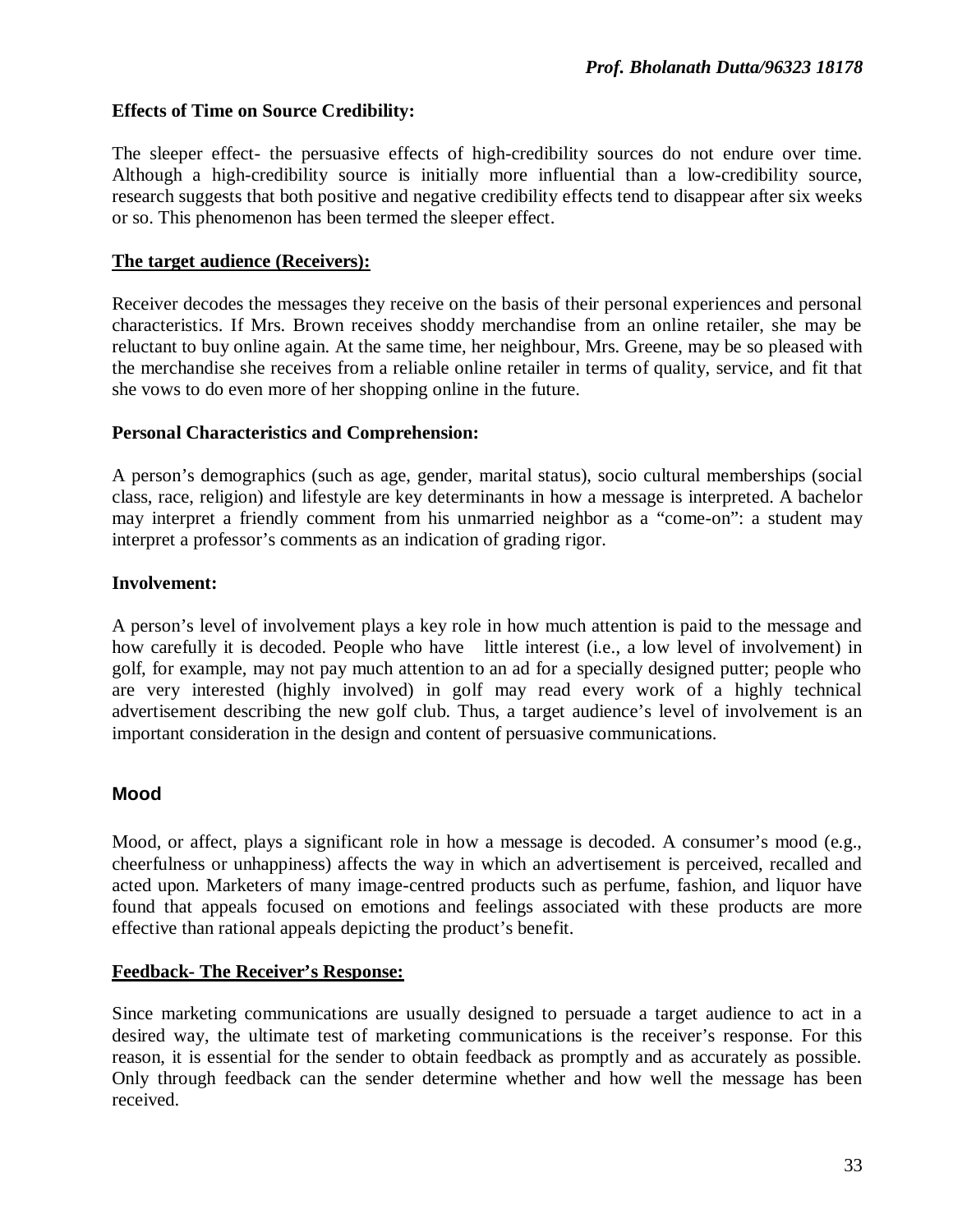An important advantage of interpersonal communications is the ability to obtain immediate feedback through verbal as well as nonverbal cues. Because of the high costs of advertising space and time in mass media, many marketers consider impersonal communications feedback to be even more essential.

## **Designing Persuasive Communications:**

In order to create persuasive communications, the sponsor (who may be an individual, a for-profit company, or a not-for-profit organization) must first establish the objectives of the communication, and then select the appropriate audiences for the message and the appropriate media through which to reach them, and to each audience.

## **Communication Strategy:**

In developing its communications strategy, the sponsor must establish the primary communications objectives. These might consist of creating awareness of a service, promoting sales of a product, encouraging (or discouraging) certain practices, attracting retail patronage, reducing Postpurchase dissonance, creating goodwill or a favourable image, or any combination of these and other communications objectives.

## **Target Audience:**

An essential component of a communications strategy is selecting the appropriate audience. It is important to remember that an audience is made up of individuals – in many cases, great numbers of individuals. Because each individual has or her own traits, characteristics, interests, needs, experience, and knowledge, it is essential for the sender to segment the audience into groups that are homogeneous in terms of some relevant characteristic. Segmentation enables the sender to create specific messages for each target group and to run them in specific media that are seen, heard, or read by the target group. It is unlikely that a marketer could develop a single message that would appeal simultaneously to its total audience. Efforts to use "universal" appeals phrased in simple language that everyone could understand invariably result in unsuccessful advertisements to which few people relate.

# **Media Strategy:**

It is an essential component of a communications plan. It calls for the placement of ads I the specific media read, viewed, or heard by each targeted audience. To accomplish this, advertisers, develop, through research, a consumer profile of their target customers that includes the specific media they read or watch. Media organizations regularly research their own audiences in order to develop descriptive audience profiles. A cost-effective media choice is one that closely matches the advertiser's consumer profile to a medium's audience profile.

### **Message Strategy:**

The message is the thought, idea, attitude, image, or other information that the sender wishes to convey to the intended audience. In trying to encode the message in a form that will enable the audience to understand its precise meaning, the sender must know exactly what he or she is trying to say and why. The sender must also know the target audience's personal characteristics in terms of education, interests, needs and experience. The sender must design a message strategy through words and/or pictures that will be perceived and accurately interpreted by the targeted audience.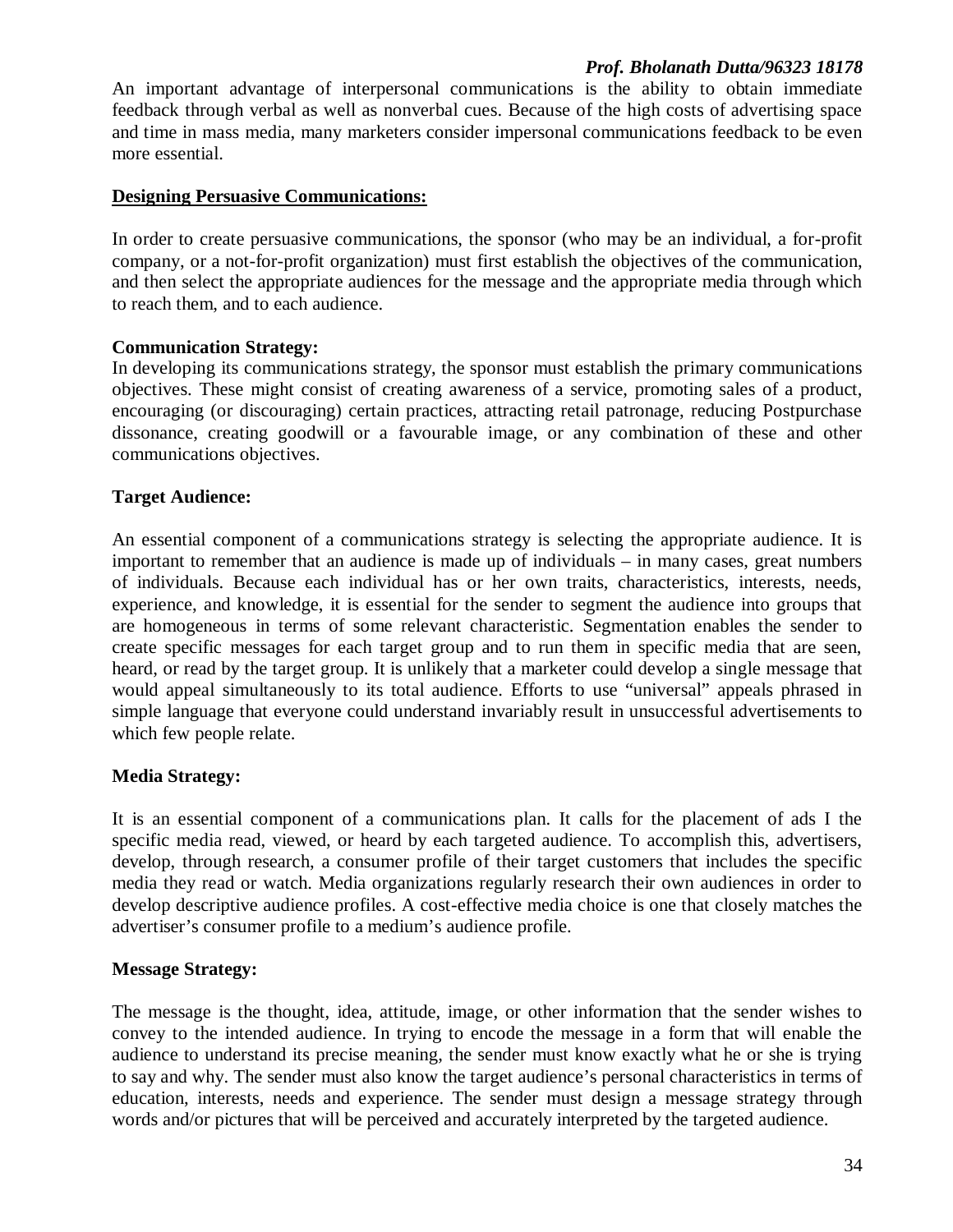# *Prof. Bholanath Dutta/96323 18178*

Message structure and presentation: Resonance advertising resonance is defined as wordplay, often used to create a double meaning, used in combination with a relevant picture. Should a marketer stress the benefits to be gained by using a specific product (positive message framing) or the benefits to be lost by not using the product (negative message framing)? Research suggests that the appropriate message framing decision depends on the consumer's attitudes and characteristics as well as the product itself.

One-sided versus two-sided messages- should marketer tell the audiences only the good points about their products or should they also tell them the bad.

Comparative advertising – it is a widely used marketing strategy in which a marketer claims product superiority for its brand over one or more explicitly named or implicitly identified competitors either on an overall basis or on selected product attributes.

Repetition- it is important factor learning. Thus, it is not surprising that repetition, or frequency of the ad, affects persuasion, ad recall, brand name, recall, and brand preferences. It also increases the likelihood that the brand will be included in the consumer's consideration set.

Advertising appeals- Fear, Humour, sex, abrasive advertising.

## **Crisis in Communication:**

**Selective exposure to Messages:** Consumers selectively perceive advertising messages and tend to ignore advertisements that have no special interest or relevance to them. Furthermore, technology provides consumers with increasingly sophisticated means to control their exposure to media. TV remote controls offer viewers the ability to "wander" among program offerings with ease, to zap commercials by muting the audio and to channel surf. The VCR enables viewers to fast-forward (zip) through commercials of pre-recorded programs. Caller ID, phone answering machines, and other devices allow consumers to screen out telemarketing and other unsolicited contacts fro marketers.

**Psychological Noise:** Just as telephone static can impair reception of a message, so too can psychological noise (e.g., competing advertising messages or distracting thoughts). A viewer faced with the clutter of nine successive commercials messages during a program break may actually receive and retain almost nothing of what he has seen.

# **MODULE – VI**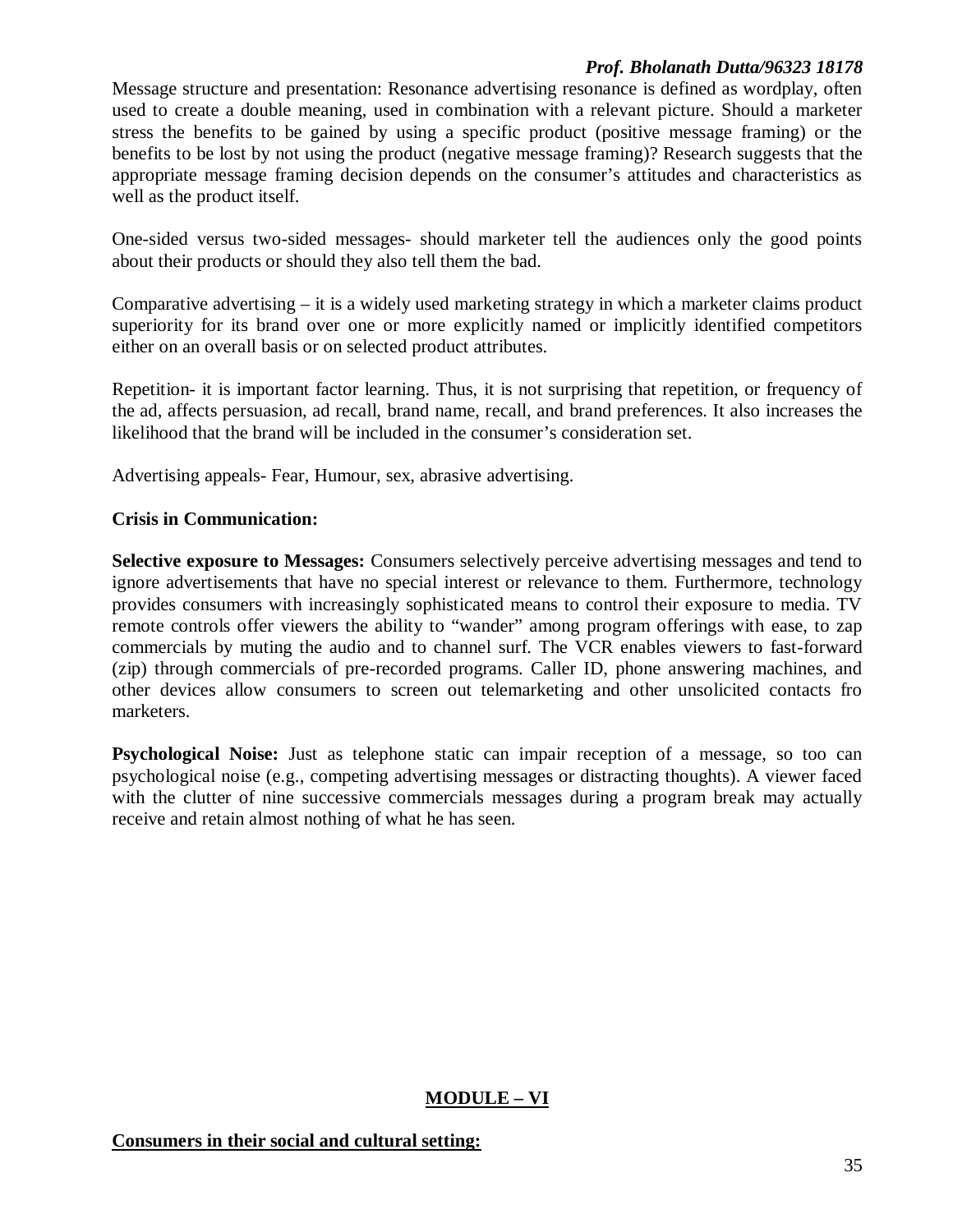## **Group:**

Two or more people who interact to accomplish either individual or mutual goals.

Types of groups Primary: Friend, neighbour, family Secondary: Club membership, Golfer's Club

## **Reference Group:**

It is a group that serves as frames of reference for individuals in their purchase or consumption decision.

- **Normative reference group:** Reference group that influence general or broadly defined values or behaviour are called normative reference group. An example of a child's normative reference group is the immediate family, which is likely to play an important role in moulding the child's general consumer values and behaviour such as which foods to select for good nutrition, appropriate ways to dress for specific occasions, how & where to shop, or what constitutes good value.
- **Comparative reference group:** That serves as benchmark for specific or narrowly defined attitudes or behavior are called comparative reference groups. It may be a neighbouring family whose life styles appear to be admirable and worthy of imitation (the way they maintain their home, their choice of home furnishing and cars, their taste in clothing, or the number and types of vacation they take).
- **Indirect reference group:** It consists of those individuals or groups with whom a person doesn't have direct face-to-face contact, such as movie stars, sport heroes, political leaders, TV personalities or even well-dressed and interesting looking people on the street. It is the power of indirect reference group that helps sell the Nike, titan watch etc. (celebrity appeal).

**Selected consumer relevant reference groups:** Friendship groups, shopping groups, work groups, virtual groups.

### **Family decisions making and consumption related roles:**

**Family:** It is defined as two or more persons related by blood, marriages or adoption who reside together

Although families sometimes are referred to as households, not all households are families. For example, a household might include individuals who are not related by blood, marriage or adoption, such as unmarried couples, family friends, roommates, or boarders. However, within the context of CB households and family usually are treated as synonymous, and we will continue this convention.

### **Functions of the family:**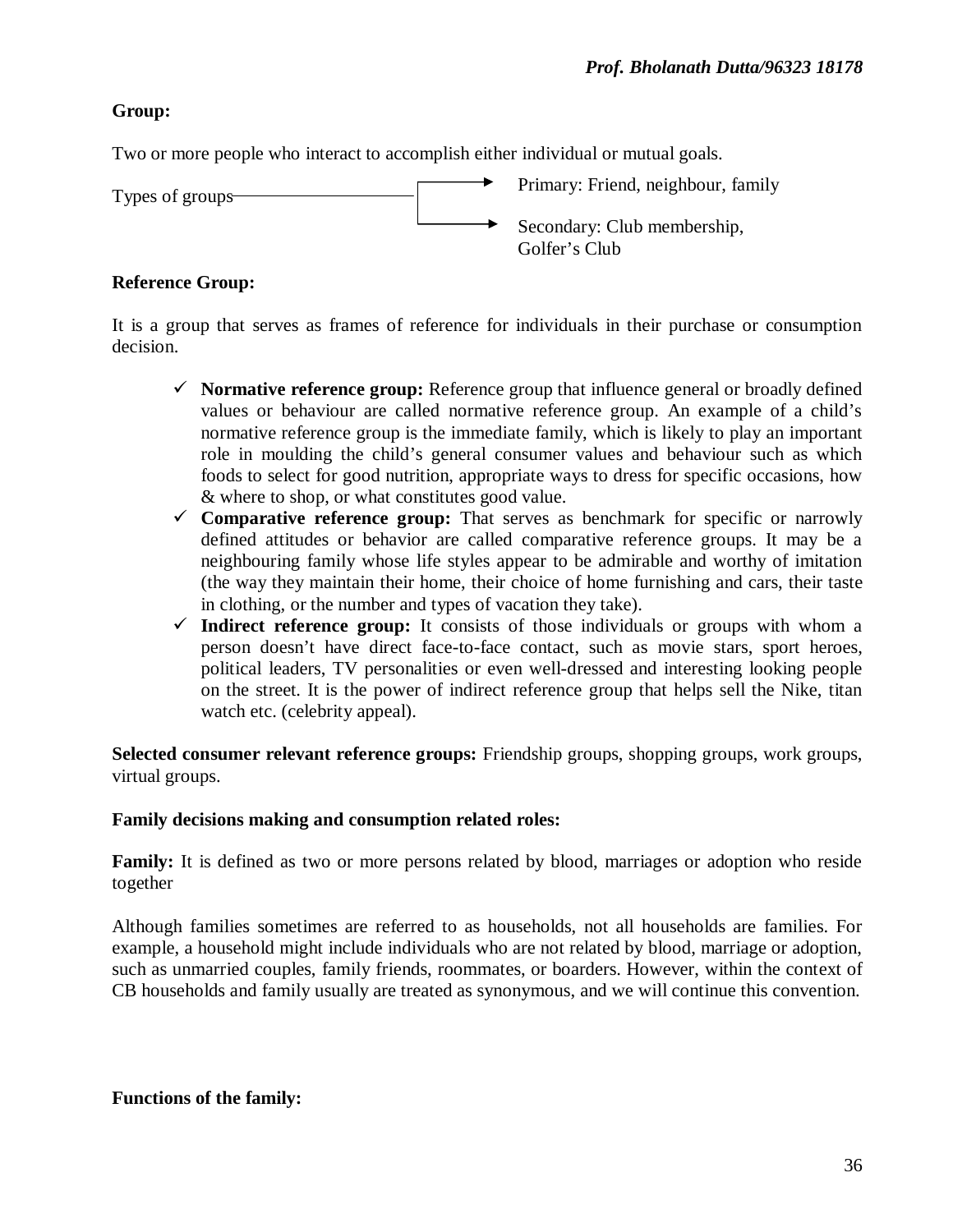- $\checkmark$  Economic well-being: Economic security, providing financial means to its dependents is unquestionably a basic family function.
- **Emotional support:** Love, affection, support, intimacy, care, and courage.
- $\checkmark$  Suitable family life styles: Another important family function in terms of consumer behaviour is the establishment of a suitable life style for the family. Upbringing, experience, and the personal and jointly held goals of the spouses determine the importance placed on education or career, on reading, on television viewing, on the learning of computer skills, on the learning of computer skills, on the frequency and quality of dinning out, and on the selection of other entertainment and recreational activities.
- **Socialization of family members:** It encompasses from young children to adults, is a central function. In the case of young children, this process includes imparting to children the basic values and modes of behavior consistent with the culture. These generally include moral and religious principles, interpersonal skills, dress and grooming standards, appropriate manner and speech and the selection of suitable educational and occupational or career goals.

## **The family life cycle:**

### **(a) Traditional FLC:**

Stage- I: Bachelorhood- young single adult living apart from parents.

Stage- II: Honey mooners- Young married couple.

Stage- III: Parenthood – Married couple with at least one child living at home.

Stage- IV: Post parenthood- an older married couple with no children living at home.

Stage- V: Dissolution- One surviving spouse.

### **(b) Non-traditional FLC stages:**

**Childless Couple:** It is increasingly acceptable for married couples to elect not to have children. Contributing forces are more career oriented married woman and delayed marriages.

**Couples who marry later in life (in their late 30s or later):** More career oriented men & women and greater occurrence of couples living together. Likely to have fewer or even no children.

**Couples who have first child later in life (in their late 30s or later):** Fewer children. Emphasis on life styles.

**Single Parent- I:** High divorce rates contribute to a portion of single parent households.

**Single Parent – II:** Young man & woman who have one or more children out of wedlock.

**Single Parent- III:** A single parents who adopts one or more children.

**Extended family:** Young single adult children who return home to avoid the expenses of living alone while establishing their careers. Divorced daughter & son return to home. Newly-weds living with in-laws.

### **(c) Non- family households:**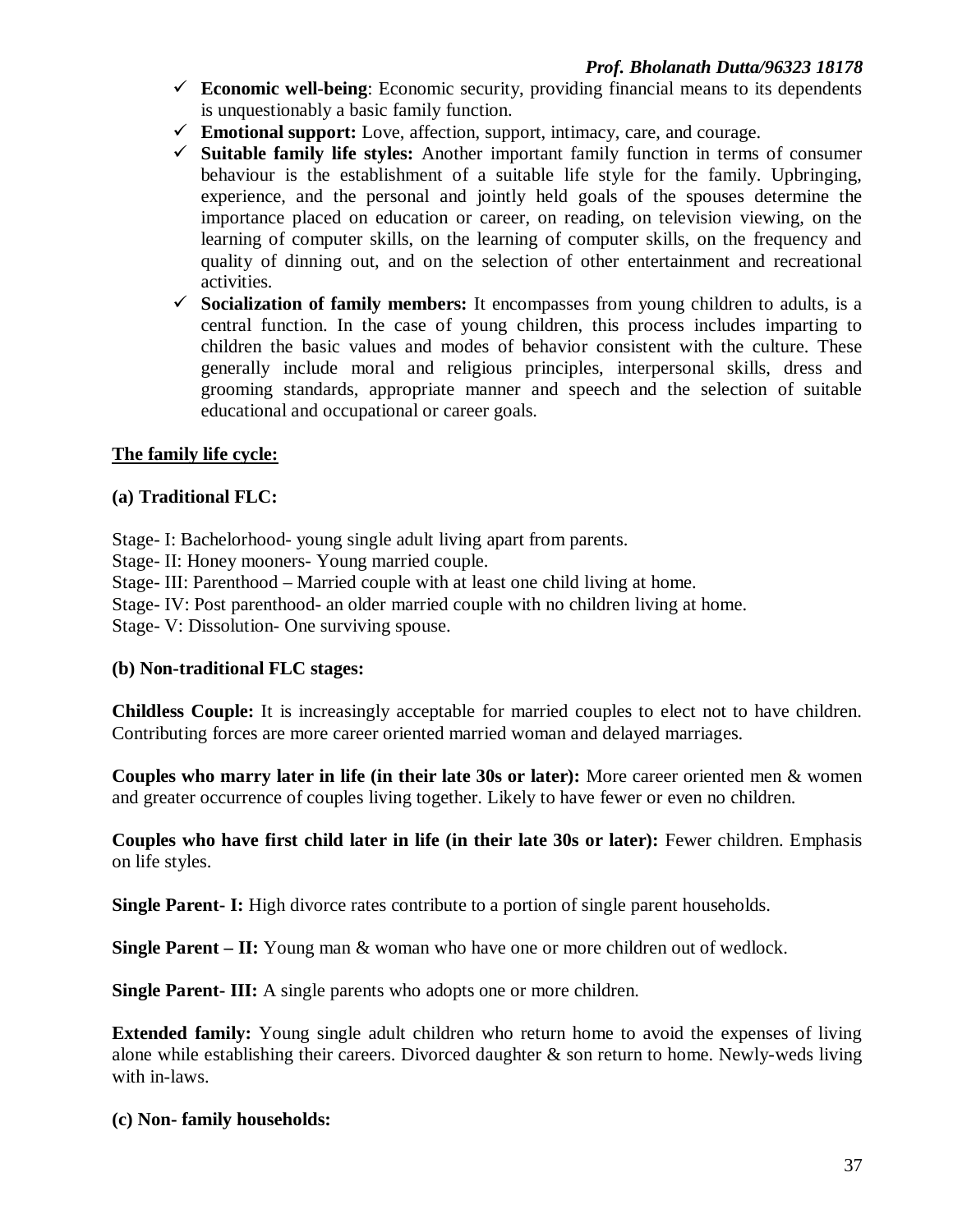**Unmarried couples**: Increased acceptance of heterosexual and homosexual couples.

**Divorced person (No Children):** High divorce rate contributes to dissolution of households before children are born.

**Single person (most are young):** Men and women who never marry.

**Widowed person (Most are elderly):** Longer life expectancy, especially for women, means more over75, single person households.

### **Social class and consumer behavior:**

The division of members of a society into a hierarchy of distinct status ,classes so that members of each class have relatively the same status and members of all other classes have either more or less status.

Researchers often measure social class in terms of social status. They define each social class by the amount of status the members of that class have in comparison with members of other social class. In social class research status is frequently thought of as the relative ranking of members of each social class in terms of specific status factors.

**Social class**: Upper, middle, lower, lower-lower class.

**The affluent consumer:** It constitute an especially attractive target segment because its members have income that provide them with a disproportionately larger share of all discretionary income the "extras" that allow the purchase of luxury cruises, foreign sports car, find Jewellery, laptop etc.

The media exposure of the affluent consumer differs than others. Segmentation can be done on the basis of their life-styles.

For non-affluent consumer media differs, product differs, as they are huge in number.

### **Influence of culture on consumer behavior:**

Definition: That complex whole that includes knowledge, belief, art, morals, law, custom, and any other capabilities and habits acquired by man as a member of society.

Culture is one of the major factors affecting consumer behaviour and some of its dimensions with regard to attitudes and values and customs are important components of culture. Customs are overt modes of behaviour, which are acceptable in a specific cultural context. The different food habits of Indians, for example, are customs, which are part of a region-specific culture. From the marketing viewpoint, products and brand communication have to take into consideration the customs existing in a specific market situation. A marketer offering an alternative for the morning cup of coffee or tea will find it extremely difficult to change the custom. But with changes in environment, customs also change and marketers can be successful if they time their products/brands and position them in an appropriate manner. A few decades ago, using nail enamel and lipstick was a taboo among many consumers, especially in villages. While nobody looks twice at someone who uses the products in urban areas because health and fitness figure pretty high on people's agenda. In both these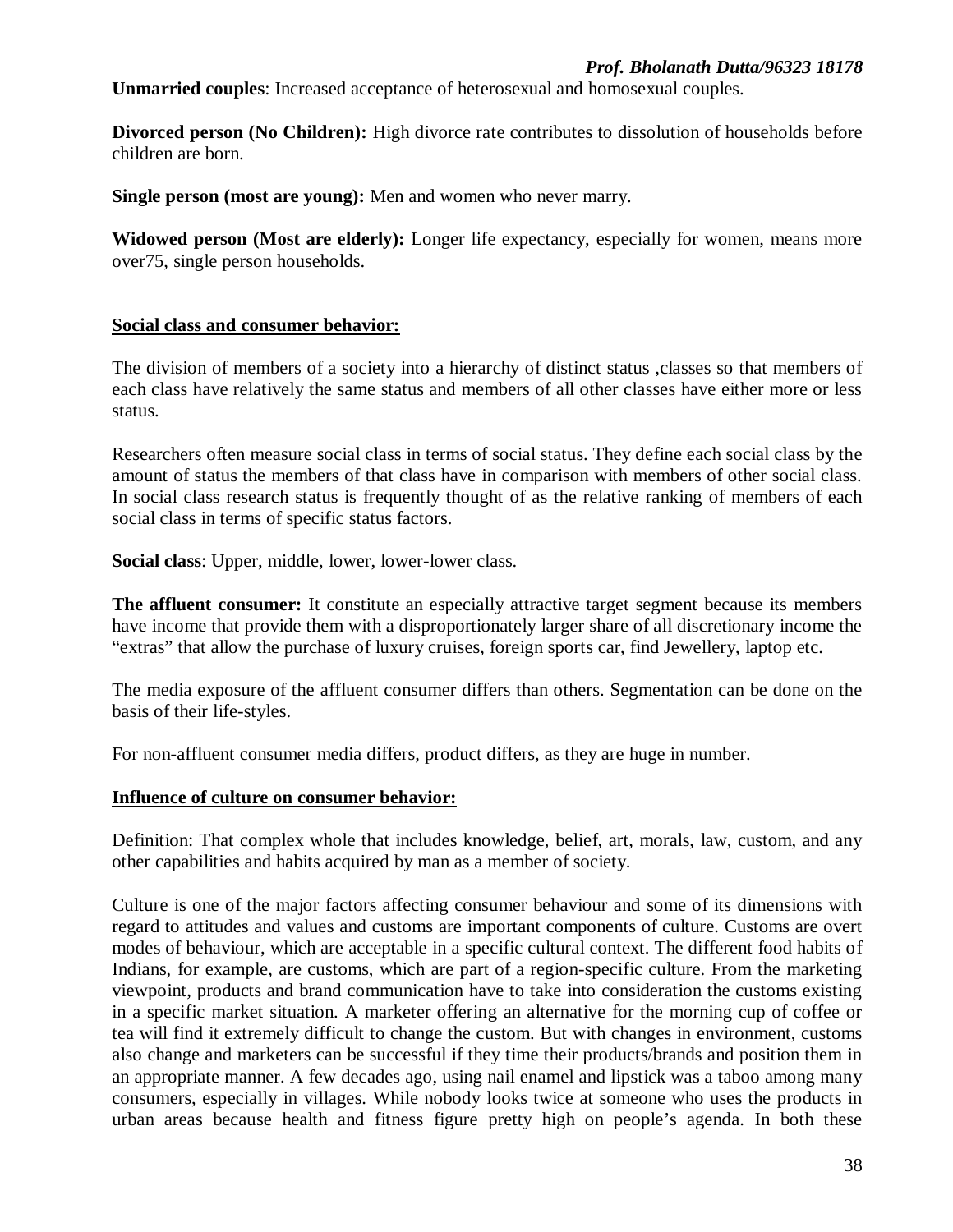examples, the change is 'cultural' – which marketers have recognised and used to sell their products or services.

### **Relationship marketing in cross cultural context:**

 More and more companies have adopted a global outlook in which the world becomes their market. For example, numerous major corporations, such as Coca-Cola, IBM, Pfizer and Gillette, receive over half of their earnings from foreign operations, while many others also have significant international markets. Such situations require the marketer's appreciation both of cultural differences among international markets and of their influence on consumer behavior. In this section some of the marketing implications of these cultural subtleties will be discussed. Unfortunately, there have been rather few published cross-cultural studies of consumer behavior that the marketer may use in making strategy decisions.

A recent study of almost 12,000 managers around the world found that although changes were occurring in every country, culture, and corporation, there is still no common culture of management. Moreover, managers' views tend to correspond more to their country's cultural heritage and less to its geographic location.

The diversity among cultures is reflected not only in management but also in marketing and consumer behavior, and it can take some getting used to. Thus, when Americans venture abroad, they experience what anthropologists call culture shock, that is , a series of psychological jolts when they encounter new customs, value systems, attitudes, and work habits; the shock reduces their effectiveness in foreign commercial environments. Therefore, it is crucial to effective operations that the manager be well schooled in the host culture. A lack of understanding of the host culture will lead the manager to think and act as he would in his home culture. Such a self-reference criterion, that is, the unconscious reference to one's own cultural values- has been termed the root cause of most international business problems abroad. The goal should be to eliminate this cultural myopia.

# **MODULE – VII**

### **Consumer decision marking process:**

### **Personal influence and the opinion leadership process:**

### **Opinion leadership:**

It is the process by which one person (the opinion leader) informally influences the actions or attitudes of others, who may be opinion seekers or merely opinion recipients. The key characteristics of the influence takes and I that it is interpersonal and informal place between two or more people, none of whom represents a commercial selling source that would gain directly from the sale of something. WOM implies personal or face-to-face communication , although it may also take place in a telephone conversation or within the context of e-mail or a chat group on the internet. This communication process is likely, at times also be reinforced by nonverbal observations of the appearance.

### **Viral Marketing:**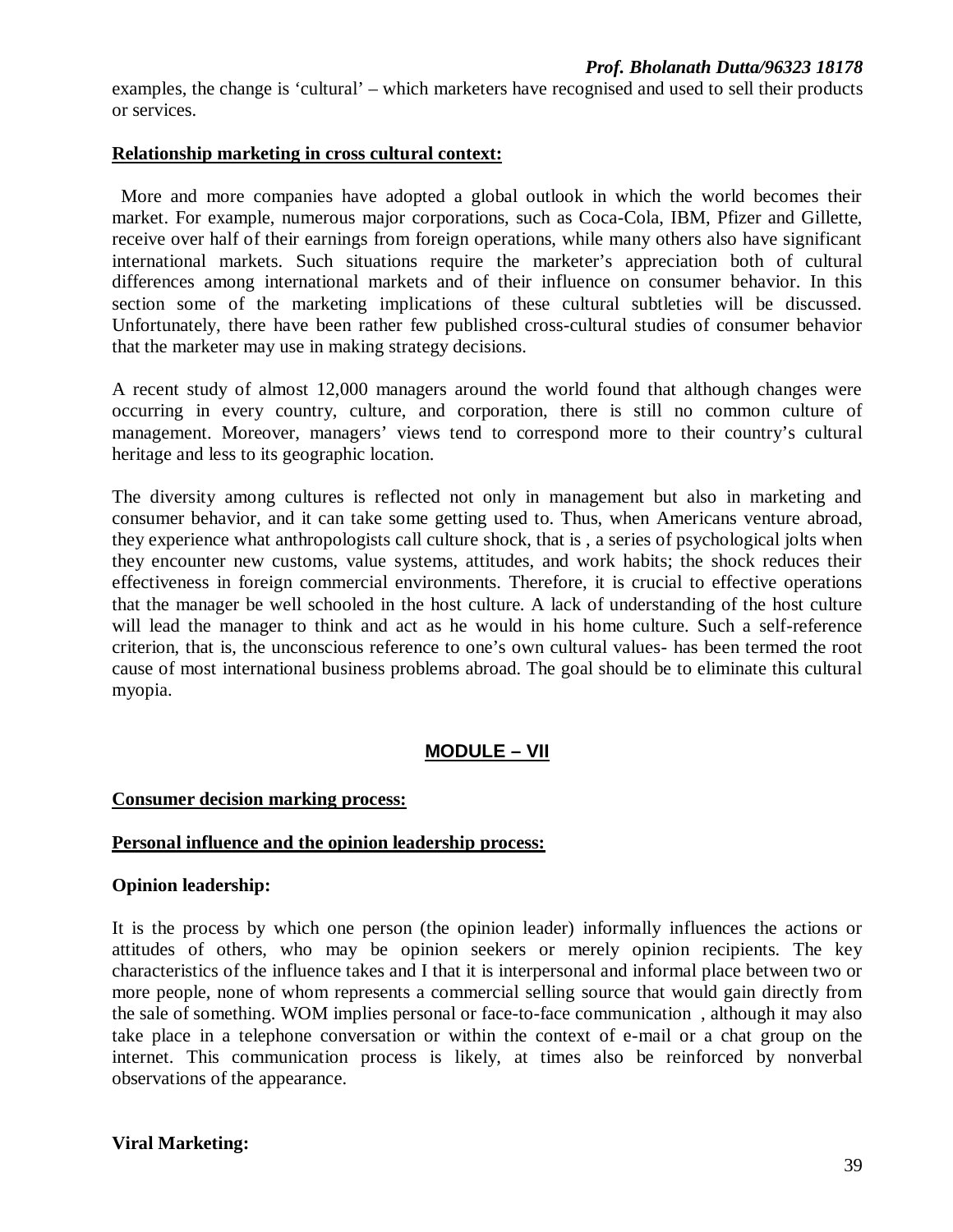Also known as "buzz marketing", "wildfire marketing". VM describes "any strategy that encourages individuals to pass on a marketing message to others, creating the potential for exponential growth in the message exposure and influence". VM is the marriage of e-mail and WOM. It is also named "viral" because it allows a message to spread like a virus.

### **Dynamics of the opinion leadership process:**

The opinion leadership process is a very dynamic and powerful consumer force. As informal communication sources, opinion leaders are remarkably effective at influencing consumers in their product related decisions. Some of the reasons for the effectiveness of opinion leaders are discussed next:

i. Positive and negative product information

ii. Information & advice: Opinion leaders are the source of both information and advice. They may simply talk about their experience with a product, relate what they know about a product, or, more aggressively, advise others to buy or to avoid a specific product.

iii. Opinion leadership is category specific; Opinion leadership tends to be category specific; that is, opinion leaders often "specialize" in certain product categories about which they offer information and advice. When other product categories are discussed, however, they are just as likely to reverse their roles and become opinion receivers. A person who is considered particularly knowledgeable about boats may be an opinion leader in terms of this subject, yet when it comes to purchasing a VCR, the same person may seek advice from someone else- perhaps even from some one who has sought his advice on boats.

iv. Credibility: Opinion leaders are highly credible sources of information. The opinion leader offers advice that does not have a commercial motive.

v. Opinion leadership is a two way street: They give opinion and sometimes they receive opinion also.

### **The motivation behind opinion leadership:**

**i. The needs of Opinion Leader**: What motivates a person to talk about a product or service? Motivation theory suggests that people may provide information or advice to others to satisfy some basic need of their own. However opinion leaders may simply be trying to reduce their won post purchase dissonance by confirming their own buying decisions. Example: I purchased on powerhouse system then I am uncertain whether I have made the right choice, and then may reassure myself by "talking up" the product's advantage to others. Furthermore, I can influence a fried or neighbor to also get powerhouse, this confirms my good judgment in selecting the powerhouse first. Thus the opinion leader's true motivation may really be self-confirmation or selfinvolvement.

In addition to self-involvement, the opinion leader may also be motivated by product involvement, social involvement, and message involvement opinion leaders who are motivated by product involvement may find themselves so pleased or so disappointed with a product that they simply must tell others about it.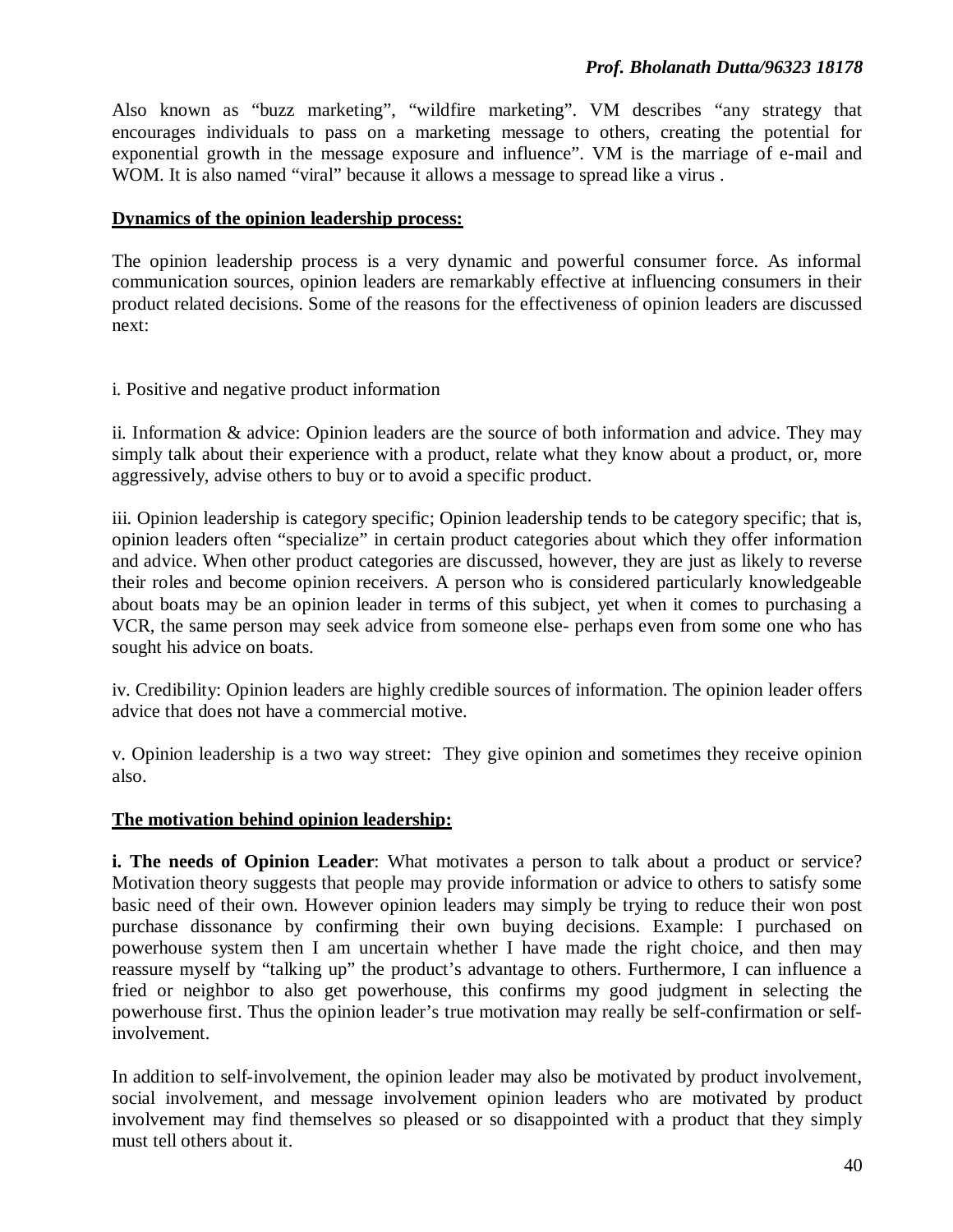Those who are motivated by social involvement need to share product related experiences. The pervasiveness of advertising in our society encourages message involvement. Individual who are bombarded with advertising message and slogans tend to discuss them and the products they are designed to sell. Such WOM conversation is typified by the popular use in everyday conversation such as hutch "wherever you go our network follows". Etc.

**ii. The needs of opinion receiver:** Opinion Receivers satisfy a variety of needs by engaging in product related conversations. First, they obtain new product or new usage information. Second, they reduce their perceived risk by receiving first hand knowledge from a user about a specific product or brand. Third, they reduce the search time entailed in the identification of a needed product or service.

**iii. Purchase Pals:** Researchers have also examined the influence of "purchase pals" as information sources who actually accompany consumers on shopping trips.

Weak Tie- Neighbor, class mate or work colleague. Strong Tie- Mothers, husband or wife.

**iv. Surrogate Buyers Vs Opinion leaders:** Although the traditional model of new product adoption shows opinion leaders influencing the purchase many new products & services, there are instances in which surrogate buyers replace opinion leaders in this role. E.g., most new drug starts out requiring a doctor's prescription; your service station decides which brand of disc brake pads to install in your car.

# **Diffusion of innovations:**

The acceptance of new products and services, ideas, new practices known as diffusion of innovations.

**Diffusion:** It is a macro process that concerned with the spread of a new product (an innovation) from its source to the consuming public.

# **Adoption**:

It is a micro process that focuses on the stages through which an individual consumer passes when deciding to accept or reject a new product.

There is another concept known as consumer innovators: who are the first to purchase a new product. The ability of marketers to identify and reach this important group of consumers plays a major role in the success or failure of new product introductions.

### **The diffusion process:**

**(i) The Innovation:** No universally accepted definition of the terms product innovation or new product exists. Instead, various approaches have been taken to define a new product or a new service.

 $\checkmark$  Firm-oriented definition: This approach treats the newness of a product from the perspective of the company producing or marketing it. When the product is "new" to the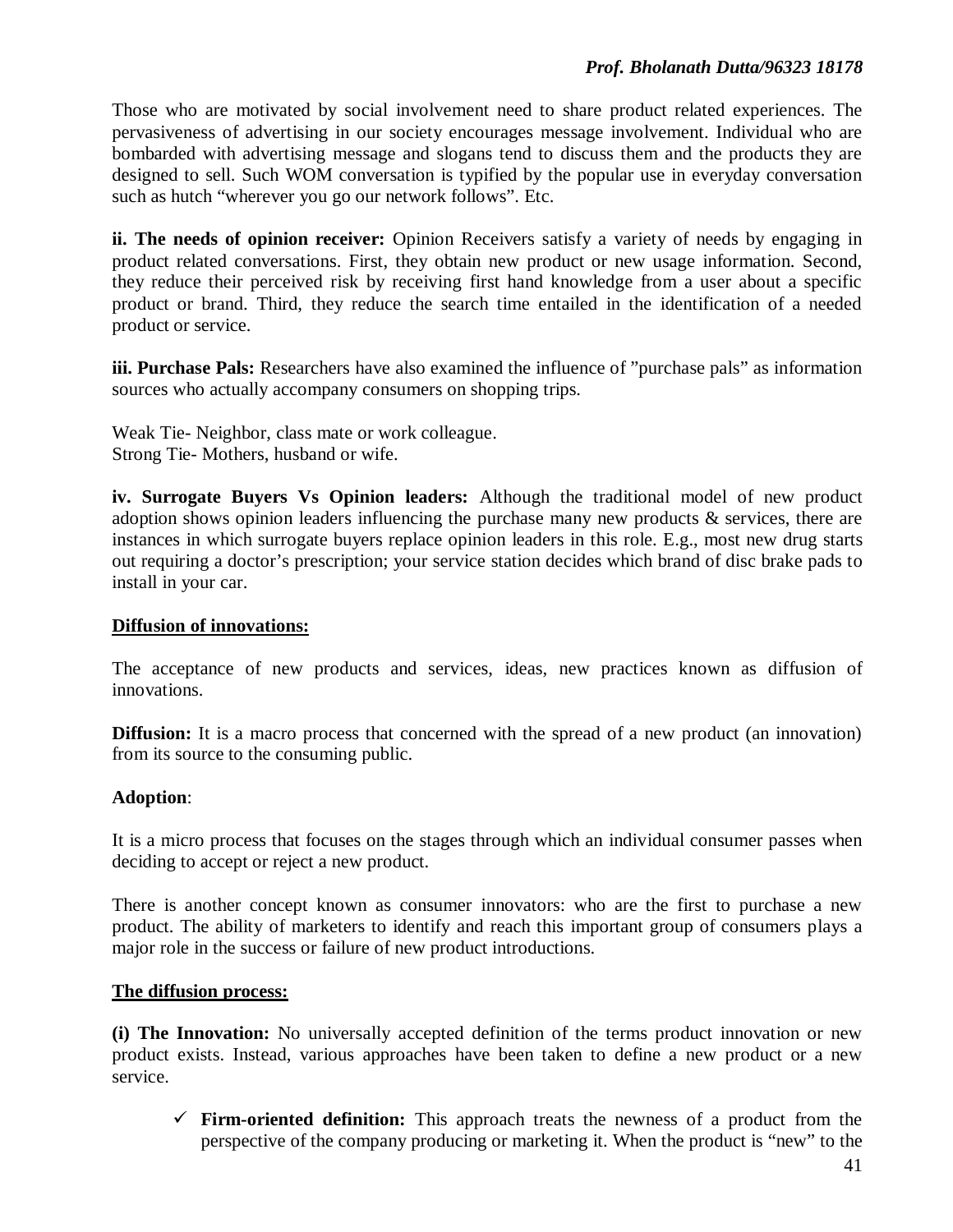company, it is considered new. This definition ignores whether or not the product is actually new to the market place. Consistent with this view, copies or modifications of a competitor's product would qualify as new.

- **Product-oriented definition:** Introduction of a modified product. Creation of a new product. Modification of an existing product. Consumers adopt new behaviour pattern with usage of the product like TV, Radio, and Home Computers etc.
- $\checkmark$  **Market-oriented definition:** This approach judges the newness of a product in terms of how much exposure consumers have to the new product. Two way:
	- A product is considered new if it has been purchased by a relatively small (fixed) percentage of the potential market.
	- A product is considered new if it has been on the market for a relatively short (specified) period of time.
- $\checkmark$  Consumer-oriented definition: A "new" product is any product that a potential consumer judges to be new. In other words, newness is based on the consumer's perception of the product rather than physical features or market realities.

Product characteristics that influence diffusion:

- 1. Relative advantage
- 2. Compatibility
- 3. Complexity
- 4. Triability
- 5. Observability

# **(ii) The Channels of Communication:**

How quickly an innovation spreads through a market depends to a great extent on communications between the marketer and consumers, as well as communication among consumers (WOM Communication). Of central concern is the uncovering of the relative influence of impersonal spouses (advertising & editorial) and interpersonal sources (sales people & informal opinion leader)

### **(iii) The Social System:**

The diffusion of a new product usually takes place in a social setting frequently referred to as a social system. In the context of CB, the terms market segment and target market may be more relevant than the term social system used in diffusion research. A social system is a physical, social or cultural environment to which people belong & within which they function.

The orientation of a social system, with its own special values or norms is likely to influence the acceptance or rejection of new products. When a social system is modern in orientation, the acceptance of innovation is likely to be high. In contrast when a social system is traditional in orientation, innovations that are perceived as radical or as infringements on established customs are likely to be avoided.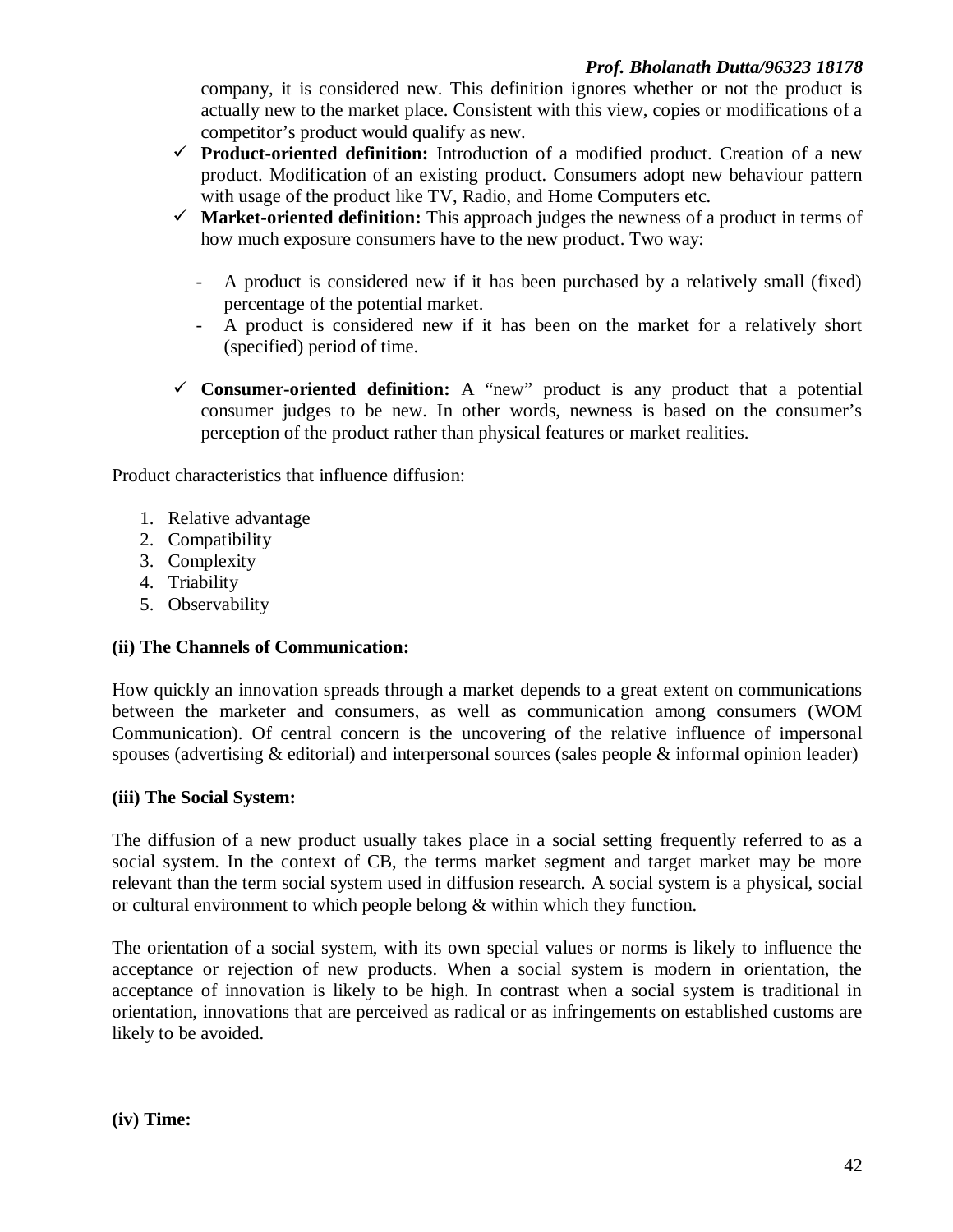It is the backbone of the diffusion process.

- $\checkmark$  Purchase time: It refers to the amount of time that elapses between consumers' initial awareness of a new product or service and the point at which they purchase or reject it. When the individual purchase time is short, a marketer can expect that the overall rate of diffusion will be faster than when the individual purchase time is long.
- $\checkmark$  Adoption categories: Based on when the consumers adopt a new product. Innovator: 2.5%; Early Majority: 34%; Late Majority: 34%; Laggards: 16%.

### **The Adoption Process:**

It is often assumed that the consumers move through five stages in arriving at a decision to purchase or reject a new product.

- $\checkmark$  Awareness: Consumer is first exposed to the product innovation.
- $\checkmark$  Interest: Consumer is interested in the product and searches for additional information.
- $\checkmark$  Evaluation: Consumer decides whether or not to believe that this product or service will satisfy the need – a kind of "mental trial".
- $\checkmark$  Trial: Consumer uses the product on a limited basis.
- $\checkmark$  Adoption (rejection): It trial is favourable consumer decides to me the product on a full rather than a limited basis- if unfavourable, the consumer decides to reject it.

## **Consumer Decision Making:**

A decision is the selection of an option from two or more alternative choices. When a person has a choice between making a purchase and not making a purchase, a choice between brand X and brand Y, that person is in a position to make a decision. On the other hand, if the consumer has no alternatives from which to choose and is literally forced to make a particular purchases or take a particular action (e.g., use a prescribed medication), then this single "no-choice" instance does not constitute a decision; such a "no-choice" decision is commonly referred to as a "Hobson's choice".

# **Levels of consumer decision-making:**

Not all consumer decision-making situations receive (or require) the same degree of information search. If all purchase decisions required extensive effort, then consumer decision-making would be an exhausting process that left little time for anything else. On the other hand, if all purchases were routine, then they would tend to be monotonous and provide little pleasure or novelty. On a continuum of effort ranging from very high to very low, we can distinguish three specific levels of consumer decision-making:

- **Extensive Problem solving:** When consumers have no established criteria for evaluating a product category or specific brands in that category or have not narrowed the number of brands they will consider to a small manageable subset, their decisionmaking efforts can be classified as extensive problem solving. At this level, the consumer needs a great deal of information to establish a set of criteria on which to judge specific brands and a correspondingly large amount of information concerning each of the brands to be considered.
- $\checkmark$  Limited Problem Solving: At this level of problem solving, consumers already have established the basic criteria for evaluating the product category and the various brands in the category. However, they have not fully established preferences concerning a select group of brands. Their search for additional information is more like "finetuning"; they must gather additional brand information to discriminate among the various brands.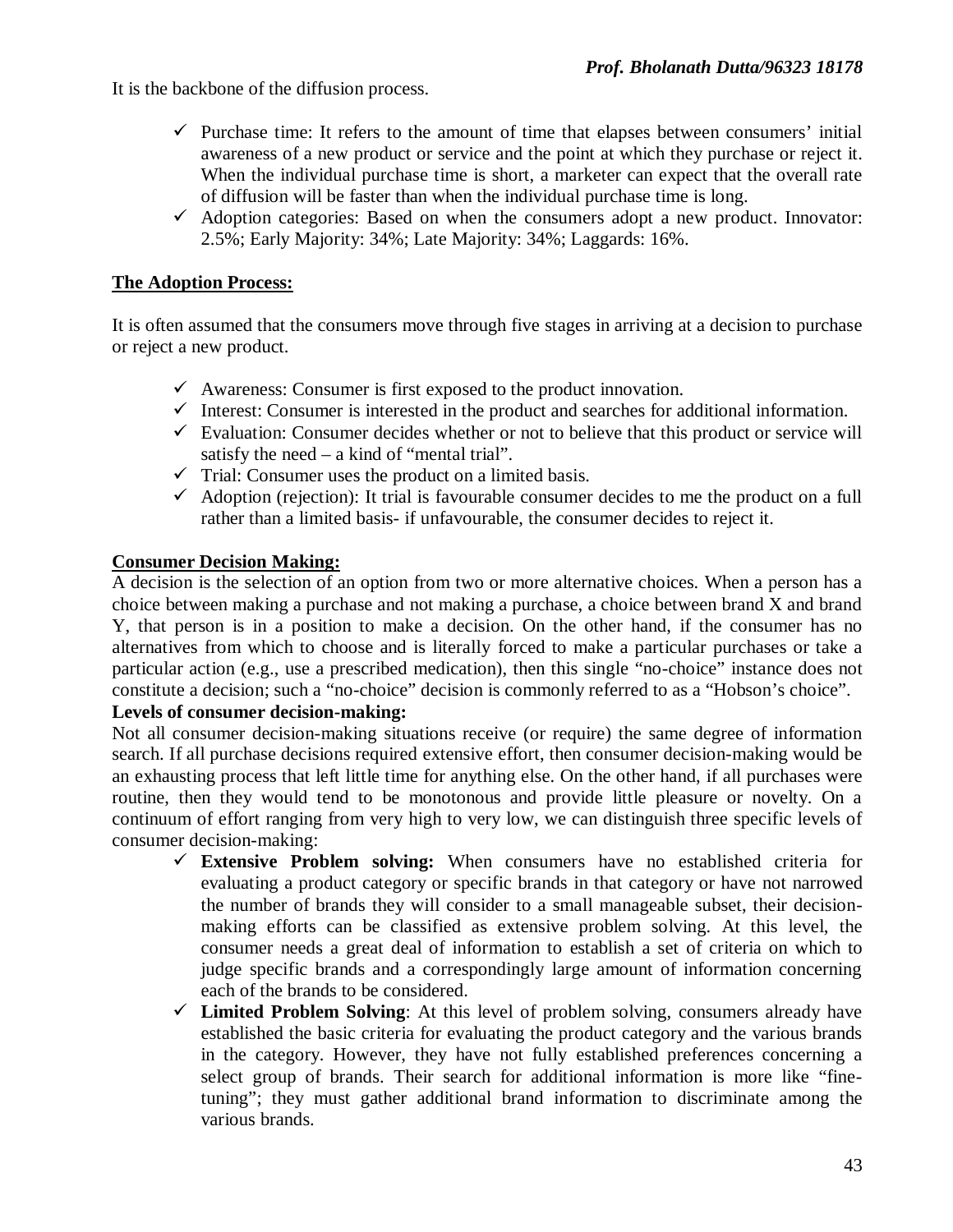### *Prof. Bholanath Dutta/96323 18178*

 **Routinised Response Behavior:** At this level, consumers have experience with the product category and a well-established set of criteria with which to evaluate the brands they are considering. In some situations, they may search for a small amount of additional information; I others, they simply review what they already know.

Just how extensive a consumer's problem-solving task is depends on how well established his or her criteria for selection are, how much information he or she has about each brand being considered, and how narrow the set of brands is from which the choice will be made. Clearly, extensive problem solving implies that the consumer must seek more information to make a choice, whereas routinised response behavior implies little need for additional information.

All decisions in our lives cannot be complex and require extensive search and consideration-we just cannot exert the level of effort required. Some decisions have to be "easy ones".

### **Models of consumers: Four views of consumer decision-making:**

How and why individuals behave as they do. Four views:

**(i) An Economic View:** In economics consumers have often been characterized as making rational decisions. This model, called the "economic man theory", has been critized by consumer researchers for a number of reasons. To behave rationally in the economic sense, a consumer would have to (a) be aware of all available product alternatives (b) Be capable of correctly ranking each alternative in terms of its benefits and disadvantages and (c) Be able to identify the one best alternative. Realistically, however consumers rarely have all of the information or sufficiently accurate information or even an adequate degree of involvement or motivation to make the socalled "perfect" decision.

**(ii) A passive view:** Depicts the consumer as basically submissive to the self-serving interests and promotional efforts of marketers. In the passive view, consumers are perceived as impulsive & irrational purchasers, ready to yield to the aims and into the arms of marketers. At least to some degree, the passive modes of the consumer were subscribes to by the hard-driving super sales people of old, who were trained to regard the consumer as an object to be manipulated.

(**iii) A cognitive View:** The third model portrays the consumer as a thinking problem solver. Consumers actively search for products and services that fulfil their needs and enrich their lives.

Here, consumers are viewed as information processors. Information processing leads to the formation of preferences and ultimately to purchase intentions. The cognitive view also recognizes that the consumer is unlikely to even attempt to obtain all available information about every choice. Instead, consumers are likely to cease their information-seeking efforts when they make a "satisfactory" decision.

The cognitive, or problem-solving view describes a consumer who falls some where between the extremes of the economic and passive views, who does not (or can not) have total knowledge about available product alternatives and, therefore, can not make perfect decisions, but who nonetheless actively seeks information and attempts to make satisfactory decisions.

**iv) An Emotional View:** Although long aware of the emotional or impulsive model of consumer decision making, marketers frequently prefer to aim of consumers in terms of economic or passive models.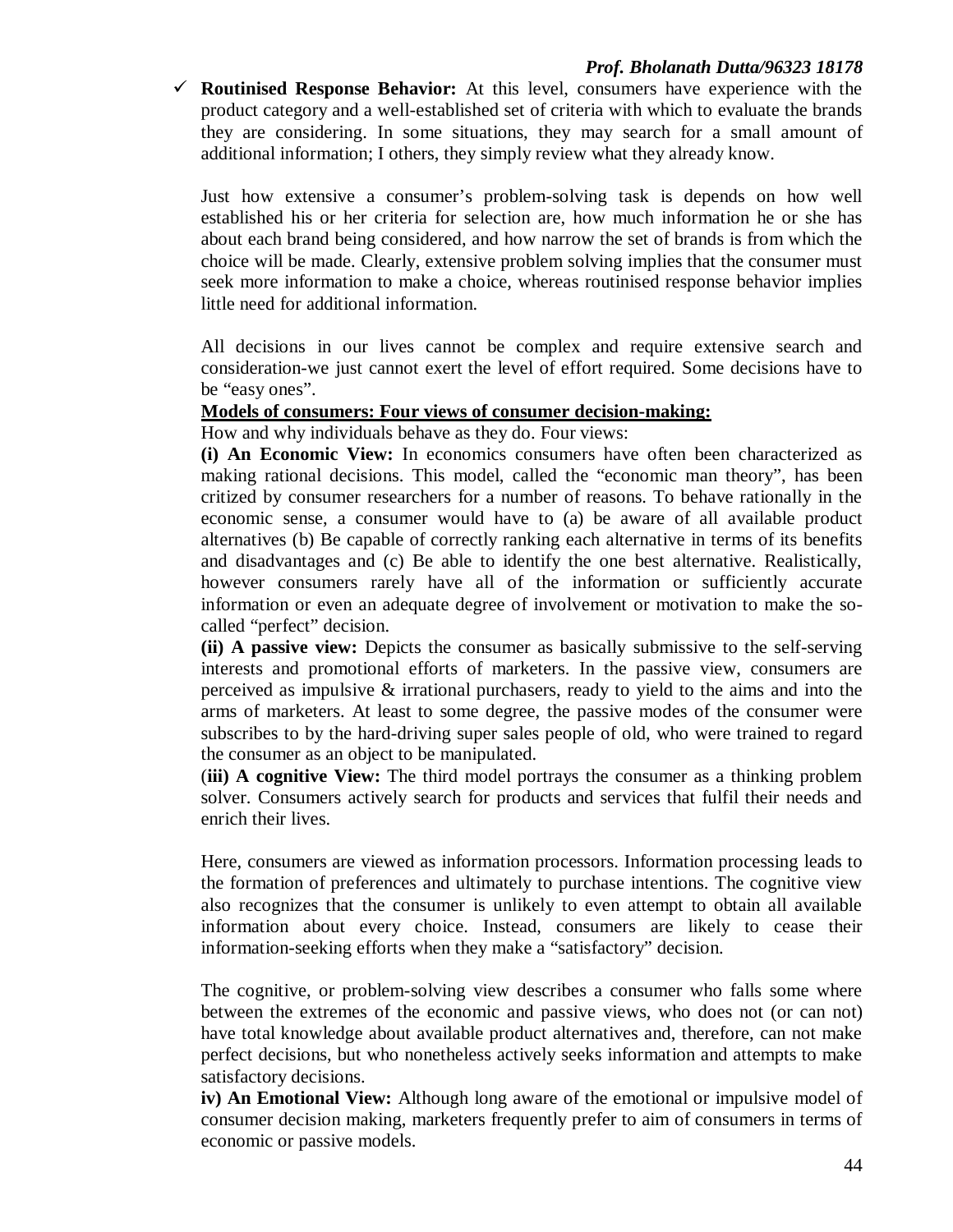Reality, each of us is likely associate deep feelings or emotions, such as joy, fear, love, hope, sexuality, fantasy with certain purchases or possessions. These feelings or emotions are likely to be highly involving. For instance, a person who misplaces a favourite fountain pen might go to great lengths to look for it, despite the fact that he or she has six others at hand.

When a consumer makes what is basically an emotional purchase decision, less emphasis is placed on the search for pre-purchased information. Instead, more emphasis is placed on current mood and feelings (go for it).

### **Model of Consumer Decision Making: Input-process-Output Model:**



45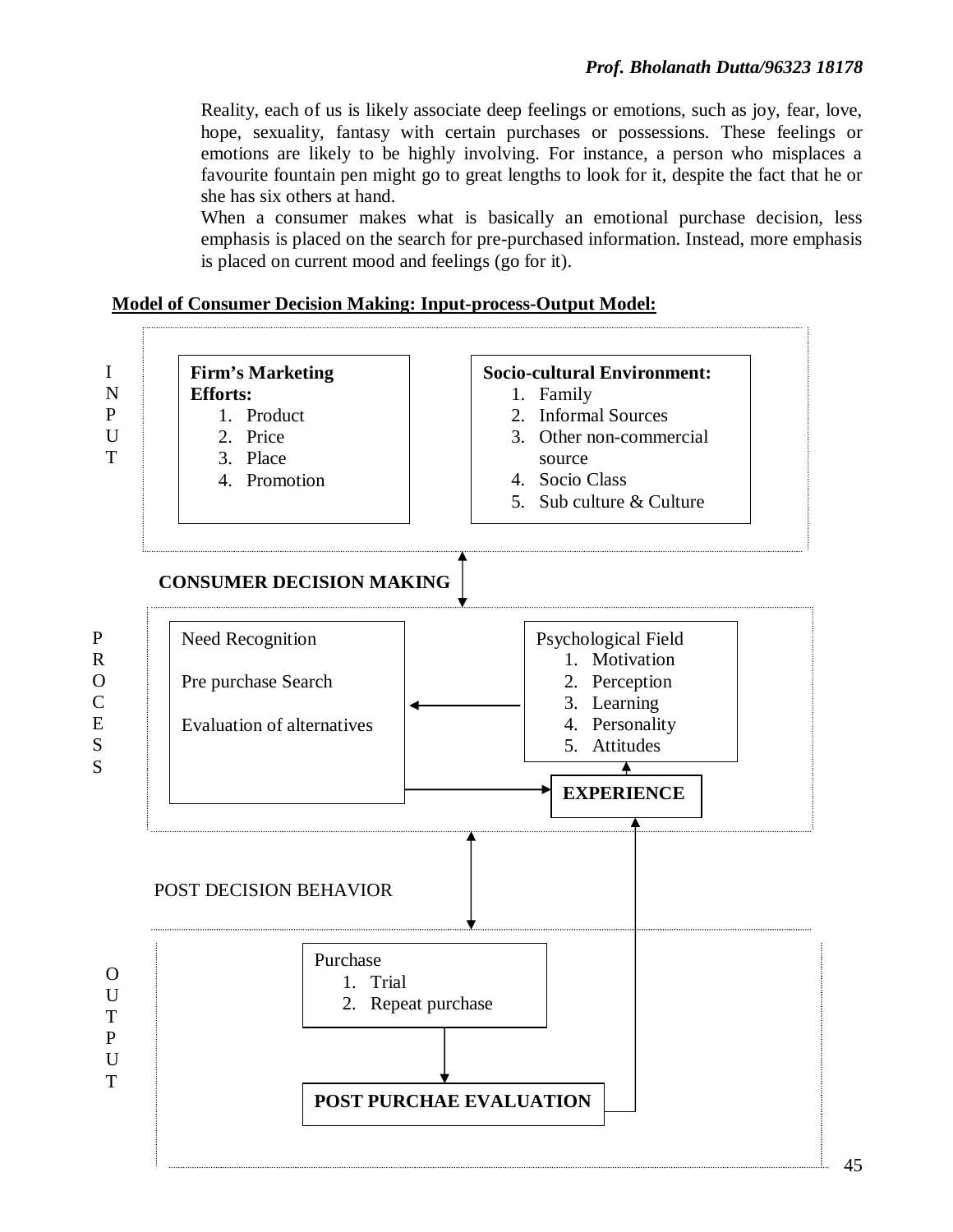# **Consumer Gifting Behavior:**

Gifts are a particularly interesting part of consumer behavior products and services chosen as a gift represent more than "ordinary" purchases. Because of their symbolic meaning, they are associated with such important events as mother's day, births, birthday, engagement, wedding, graduations, valentine day and many other accomplishments and milestones.

Gift behavior has been defined as the process of gift exchange that takes place between a giver and a recipient.

Gifting is an act of symbolic communications, love and regret to obligation and dominance. The nature of relationship between gift giver and gift receiver is an important consideration in choosing a gift. Often gifting impact the relationship between the giver & recipient.

| <b>Gifting</b>        | <b>Definition</b>                                     | <b>Example</b>                  |
|-----------------------|-------------------------------------------------------|---------------------------------|
| <b>Relationship</b>   |                                                       |                                 |
| Inter group           | A group giving a gift to another group                | A Christmas gift from one       |
|                       |                                                       | family to another family        |
| <b>Inter Category</b> | An individual giving a gift to a group or a           | One individual gives gift to    |
|                       | group giving a gift to an individual                  | husband & wife both instead     |
|                       |                                                       | individual<br>marriage<br>on    |
|                       |                                                       | anniversary.                    |
| Intra group           | A group giving a gift to itself or its members        | A family buys a VCR for itself  |
|                       |                                                       | as a Christmas gift.            |
| Interpersonal         | An individual<br>giving<br>gift<br>another<br>to<br>a | Valentine's<br>day<br>chocolate |
|                       | individual.                                           | presented from a boy friend to  |
|                       |                                                       | a girl friend.                  |
| Intra personal        | Self-gift                                             | herself<br>A<br>buys<br>woman   |
|                       |                                                       | jewellery to cheer herself up   |

# **Beyond the decision: Consuming and Processing:**

The emphasis in consumer behavior studies has been on product, service, and brand choice decisions. As we have studied through out the course, however there are many more facets to CB. The experience of using products and services, as well as the sense of pleasure derived from possessing, collecting or consuming "things" and "experiences" (mechanical watches, old fountain pens or a baseball card collection)

Contributes to consumer satisfactions and overall quality of life. These consumption outcomes or experiences, in turn, affect consumer future decision process.

### **Online decision making in consumer purchase process:**

Consumers keep making decisions to buy the products of their choice. The steps included in the decision-making are same as discussed earlier.

1. Problem recognition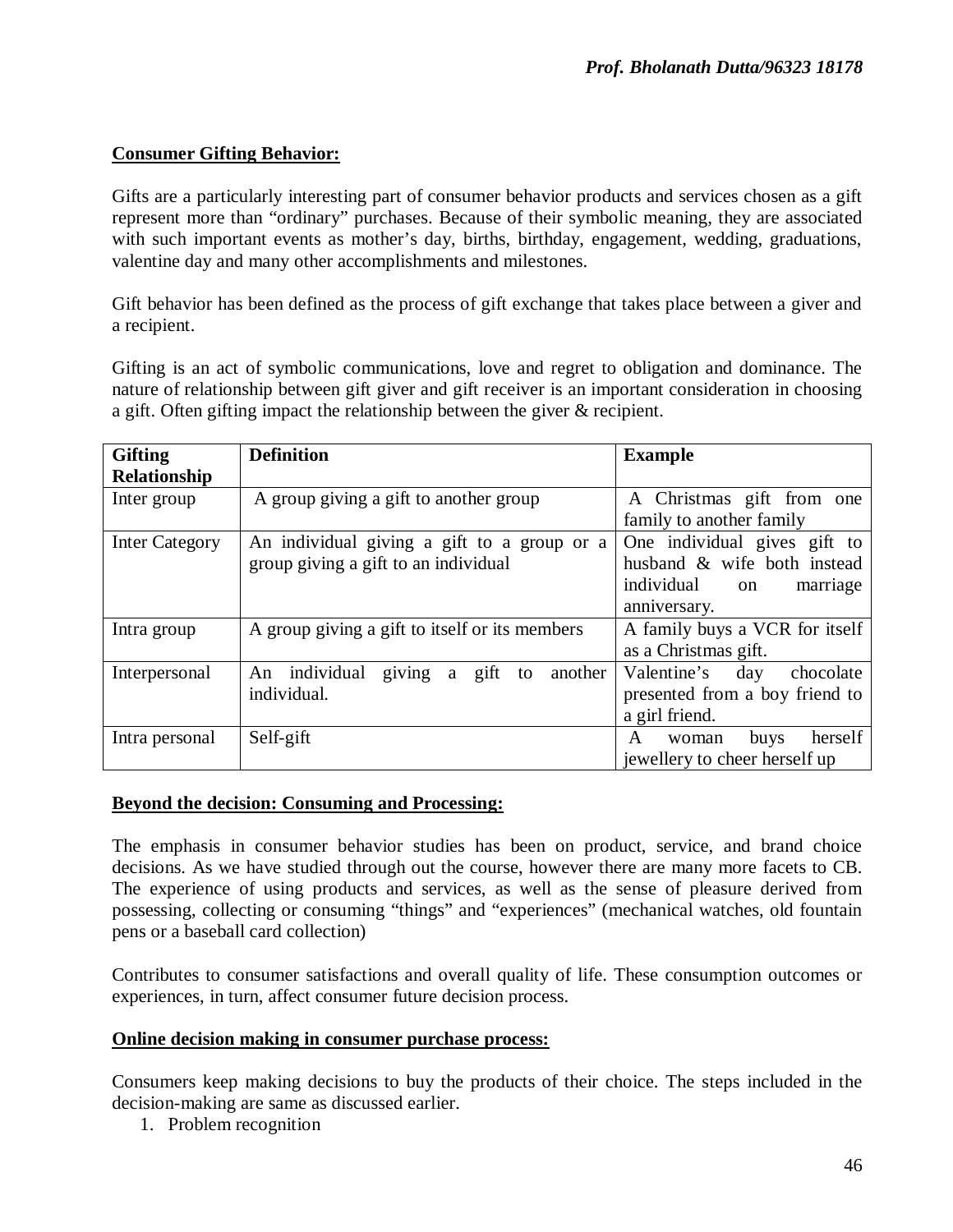- 2. Information search
- 3. Evaluation of alternatives
- 4. Purchase
- 5. Post purchase behaviour.

The decision-making as we have seen earlier is influenced by the internal determinants which include learning, memory, personality, self concepts, attitude, motivation and involvement. The external determinants consist of cultural and sub cultural influences, social group influences, family influences, social influences and other influences. External and internal influences thus, together influence the decision-making process and most customers follow these steps in a logical manner.

E-business enhances this process, and saves time of the consumer by providing all relevant information on the Internet that is required.

### **Problem Recognition:**

A problem is recognised when there is a gap between the existing and the desired position in the use of a product by the consumer. This gap may be caused by a number of factors, and it has to be reduced for satisfaction of the consumer. E-Business provides the customer with more information regarding products and services. The customer, therefore, has a better understanding of the solving of these problems and starts demanding products, which were earlier not available locally. He has higher aspirations and fulfils his needs in a better way.

For example, microwave oven and automatic dishwashers, which were not available locally, are now made available to the Indian Consumer.

### **Information search and evaluation of alternatives:**

Once the problem is recognised, the customer can find the alternatives to solve the problem on the computer. It gives enough and sufficient information to a consumer to choose. It provides many alternatives which can also be evaluated by mathematical models in the case of extensive problem solving, where more money and time is at stake. The evaluation of alternatives can be done speedily, and the advantages and disadvantages of various brands and products can be recognised. This also depends on the weightage given to different desired attributes in a product and making assumptions on a comparative scale. Internet can give comparative charts for making evaluation easier and rational.

The computer can also help in deciding about the choice heuristics (rule that guides the decision in areas of high probability). Information processing becomes easier and the area of information is enlarged greatly.

### **Purchase:**

E-consumer is a fully informed consumer and is aware of various product offerings by all competitors. His purchase decision cannot be influenced easily. He takes rational decisions and usually decides to go for a product that offers good value for money. He also knows the advantages and disadvantages of when to buy, how to buy, from where to buy, what to buy, and whom to buy.

### **Post purchase behavior:**

After using the product/service consumers can electronically interact with the manufacture or marketer giving valuable feedback. The critical feedback to the company regarding the improvement of the product. If the customer is dissatisfied, he may communicate his anger against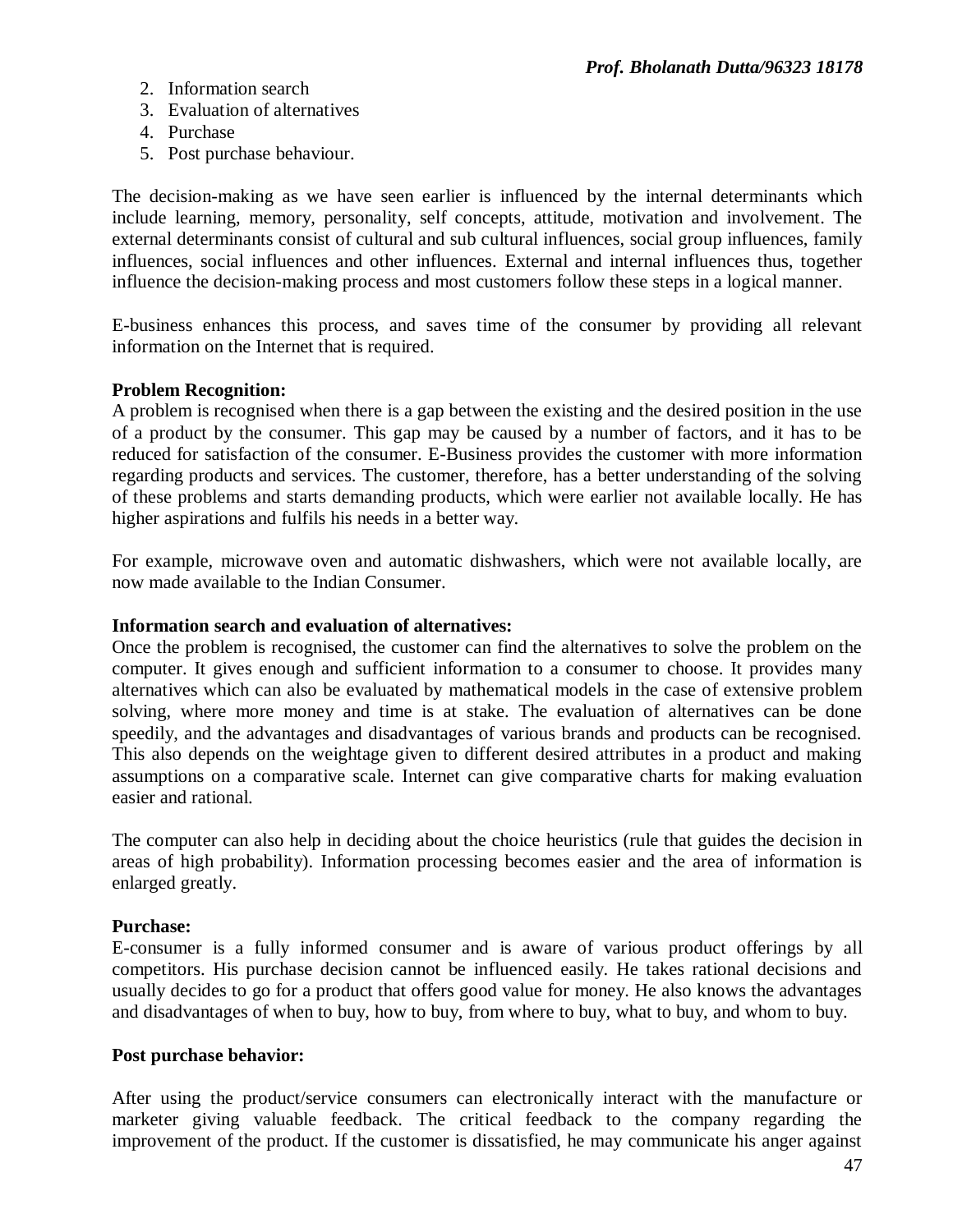# *Prof. Bholanath Dutta/96323 18178*

the company to lakhs of people worldwide instantly. This may affect the reputation and good will of the company and tarnish its image. A satisfied customer acts as a best advertising and promotional means of worldwide publicity at no cost.

The theoretical study of consumer behaviour cannot be overlooked and remains an important aspect, in spite of the development of E-business. The theoretical framework of consumer behaviour has to be understood and applied in the application of E-business for proper marketing results. Ebusiness does not replace, but supplements the theoretical foundation of consumer behaviour.

# **MODULE – 8**

### **C RM in consumer marketing: Focus on customer relationship:**

There have been a number of studies in the recent times on how customer retention can contribute significantly to profitability. In the times of Internet, it is worthwhile to analyse how this low-cost reach can lead to profitability. Some companies like Siebel. Oracle and Braodvision have created useful CRM products, which can track a number of dimensions of consumer behaviour. There is a basic need on the part of any organisation to have a good internal coordination before a CRM package can be used effectively. The impact of consumer behaviour dimensions on CRM is equally important to firms conducting business on the Net. A study indicated that though the acquisition costs of consumers can be high on the Net, they spend more over a period of time if they develop loyalty towards an online store. Even so, McKinsey study in 1999 proved that among customer attraction, customer conversion and customer retention, the greatest profitability comes from the investments made in customer retention rather than customer attraction or conversion.

Peter Drucker said, "The purpose of a business is to create customers." Implied in his words and his work is the importance of keeping those same customers and of growing the depth of their relationship with you. Initially, new customers cost you money-money spent on advertising and marketing and money spent learning what they want and teaching them how best to do business with you. CRM can be the single strongest weapon you have as a manager to ensure that customers become and remain loyal.

CRM is a comprehensive approach for creating, maintaining and expanding customer relationships.

The relationship marketing approach has great significance from the organisations' point of view due to the following:

- $\checkmark$  Reduction in customer recruitment cost
- $\checkmark$  Generation of more and more loyal customers
- $\checkmark$  Expansion of customer base
- $\checkmark$  Reduction in advertisement and other sales promotion expenses
- $\checkmark$  Benefiting customer selectivity approach
- $\checkmark$  Increase in the number of profitable customers
- $\checkmark$  Easy introduction of new products
- $\checkmark$  Easy business expansion possibilities
- $\checkmark$  Increase in customer partnering. Etc.

### **Building Customer Relationship Management:**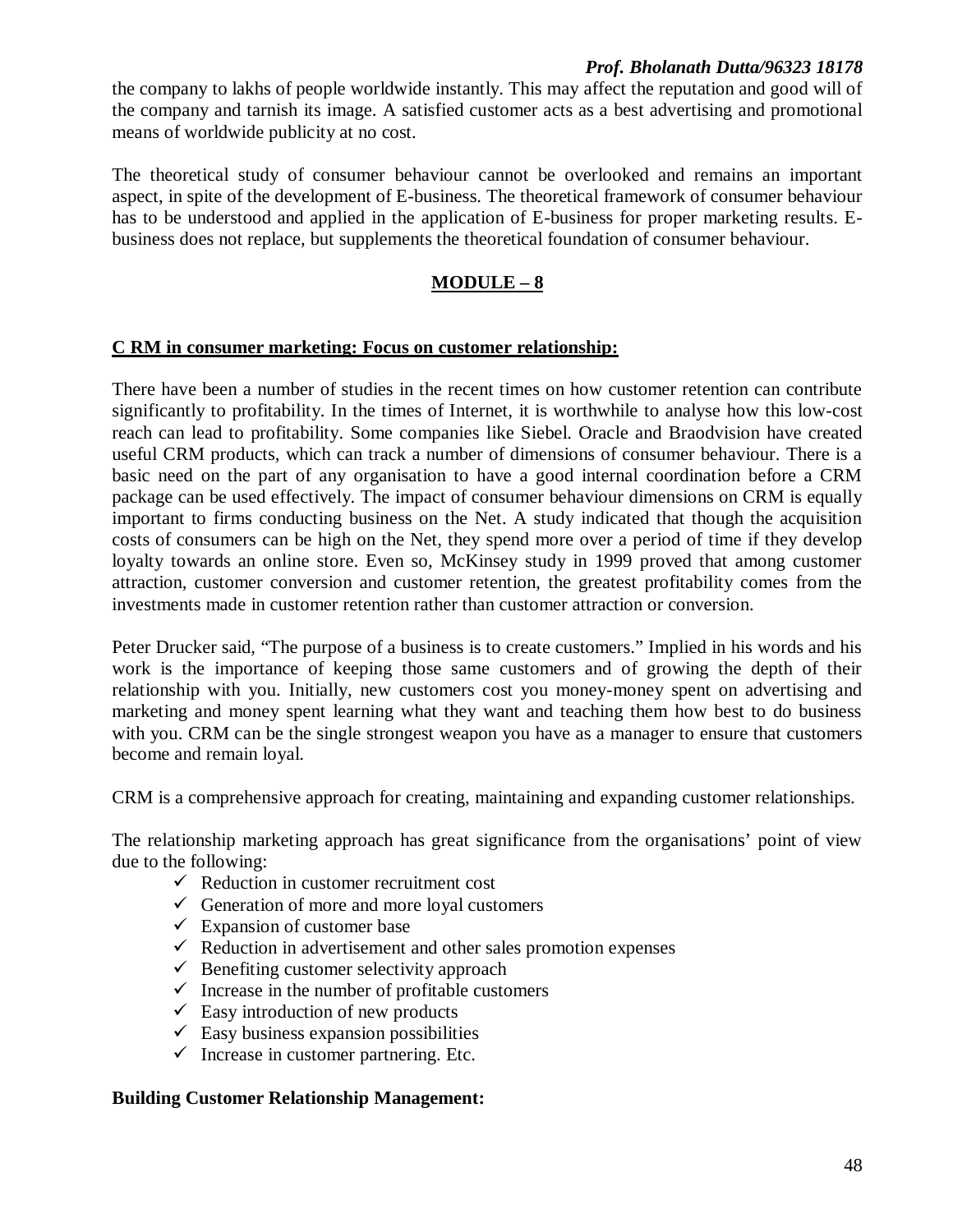**Step 1: Acquisition:** It is a vital stage in building customer relationship. The acquisition process constitutes the following stages.

- $\triangleleft$  Enquiry
- Interaction
- ◆ Exchange
- ◆ Co-ordination
- ◆ Adoption

Each one of the above stages assumes a significant role in the acquisition process. In the enquiry stage, the prospective buyer undertakes a detailed enquiry with regard to several aspects pertaining to the organisation, product, nature of transaction and all other related aspects. Having stored the information he passes on to the interaction stage, where the customer interacts with the organisation and obtains additional information, clarifies and ensures already collected information.

Terms of exchange, mode of delivery and other things related to exchange, are settled at the exchange stage. Further coordinated effort on either side would lead the customers moving to adoption of the product or service concerned, and that completes the acquisition process.

**Step 2: Customer Interaction Management (CIM):** Interaction plays a lead role in building customer relationships. CIM constitutes the customer relationship technologies with additions of technology-based interactive solutions. The interactive channels that are currently available enable very effective customer interactive communications, which leads to CIM, which further leads to relationship building.

In view of technology growth, the interaction management is facilitated by communication in terms of media, message, speed, accuracy, distance, content, reach, repetition etc. The customer interaction management stands for intensive interaction between customers and the organisation, which is supported by technology-enabled mechanisms such as Internet.

CIM can assume the following routes:

- Online routes- e-mails, web communities, chat rooms.
- Offline routes- telephone, fax, mails, interactive television network.
- Outsourcing

**Step 3: Customer Retention:** The focus of the organisations is more on customer retention than simply on customer acquisition. Customer retention is the process of keeping customers in the customer inventory for an unending period by meeting the needs and exceeding the expectations of those customers. It is the approach of converting a casual customer into a committed loyal customer.

CRM is a complete system with a number of inter-linkages- beginning with what type of consumers should be targeted to finally obtaining efficiency in it. Unless an organisation has a holistic view of CRM, it may begin to concentrate on those aspects of CRM may not have critical linkages with the other important dimensions of marketing. Online processing or customer call-centres alone cannot lead to a successful CRM. A CRM has to start with a good database of consumers and it should have a historical perspective on them. For example, it should be possible for a CRM programme to have specific strategies for prospects, first-time buyers, repeat buyers and advocates. CRM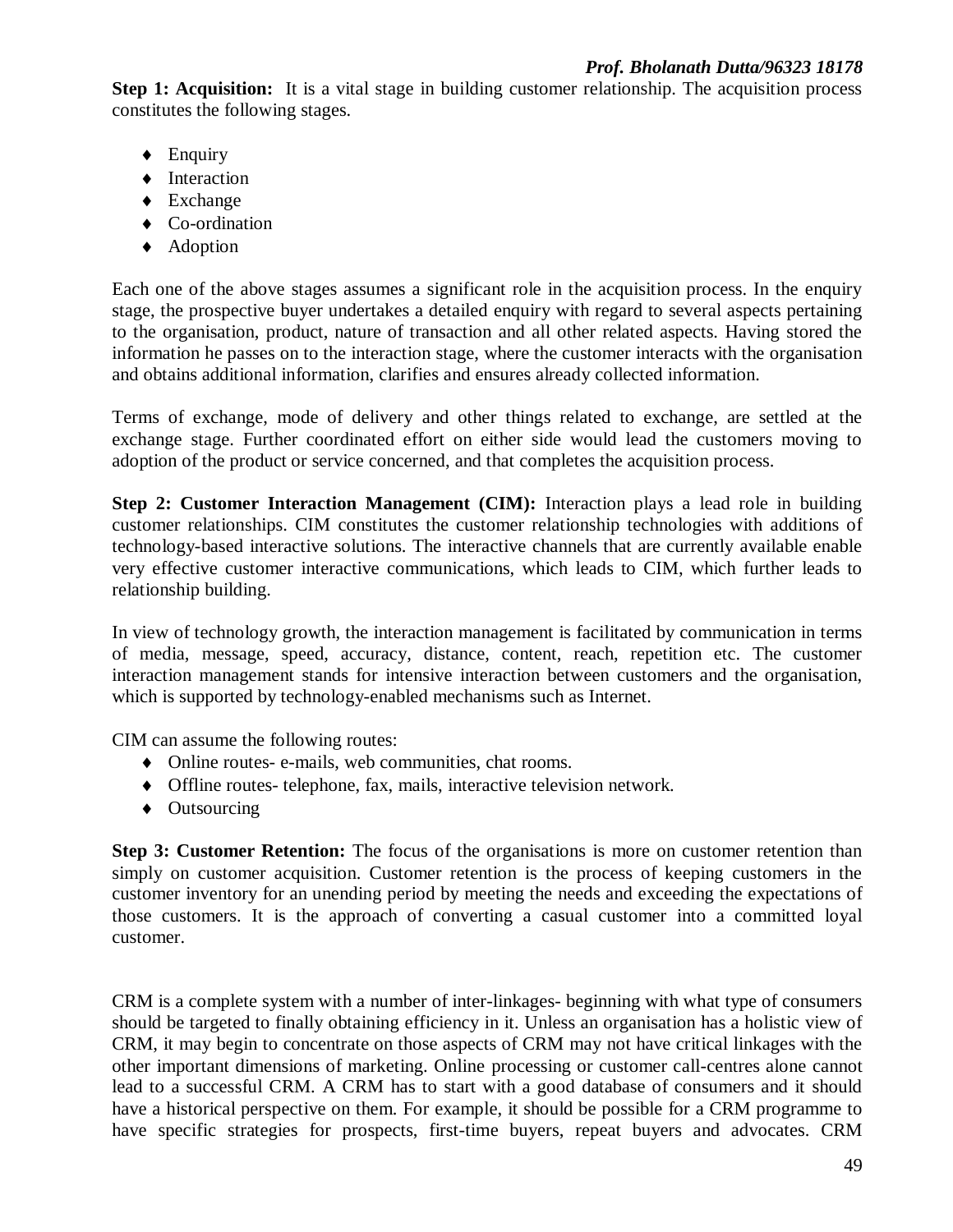### *Prof. Bholanath Dutta/96323 18178*

strategies have to take into consideration these differences to qualify consumers for a CRM programme. This is important because a CRM programme has to be beneficial both to the company and its consumers and holds true in the case of both consumer and industrial products.

# **E-CRM:**

E-commerce really is not a new game. It's an extension of the game we have been playing since the dawn of commerce- the game of creating, maintaining, and expanding customer relationships. To play the game of business in this century, it's important to know what e-commerce can do for you and how it's changing customer expectations. Working with the touchstone of your CRM strategy, you will be able to use new rules and the new tools offered by e-commerce to satisfy your customers.

The Internet can enable your CRM strategy in three ways:

Level 1: Getting information out to customer: The Internet can provide an avenue for getting information about your business and your products and services to your current and potential customers. At its most basic level, this means letting them know you are there and how to reach you in the "real world". It can be as simple as a Web-based brochure that describes your products and services and tells customers where you are located and how to reach you by phone.

Level 2: Getting information back from customers: The next level of sophistication means you not only provide information to your customers, but also learn more about them and from them. The Internet allows you to collect all sorts of useful- and sometimes not so useful- data about your customers. Sometimes this means customers respond to questions and provide you useful information. In other cases you may be able to collect information that's very useful to your business without interfering at all with the customer experience.

Level 3: E-commerce sales: At its highest level, you can use the Internet to deliver products and services to your customers. You can have mutually rewarding relationships with customers you never see, meet, or speak with! Your entire relationship can successfully exist in cyberspace. With the technology available today, you can sell your products over the Internet, respond to customer questions., offer additional products and services based on previous purchases, and evaluate customers' satisfaction with your offerings- all without ever dealing with them in person. Leveraging the Internet can free up resources to deliver higher levels of value to customers in new ways.

**Level 4: Getting Information out to Customers:** With half of American households wired to the internet, and the numbers growing throughout the United States and the world, you should expect your customers to search the Web for information about you and your products and services. From a CRM standpoint, it's helpful to think about this level of Internet activity in two ways, passive and active.

# **CRM and ECRM: The Difference:**

Being able to take care of your customer via the internet, or, customers being able to take care of themselves online: that's the difference between CRM and ECRM. It implies a myriad of issues, questions, approaches, technologies, and architecture that are different from client/server-based CRM. Many of them are issues general to the Internet. Others are issues related to the certain of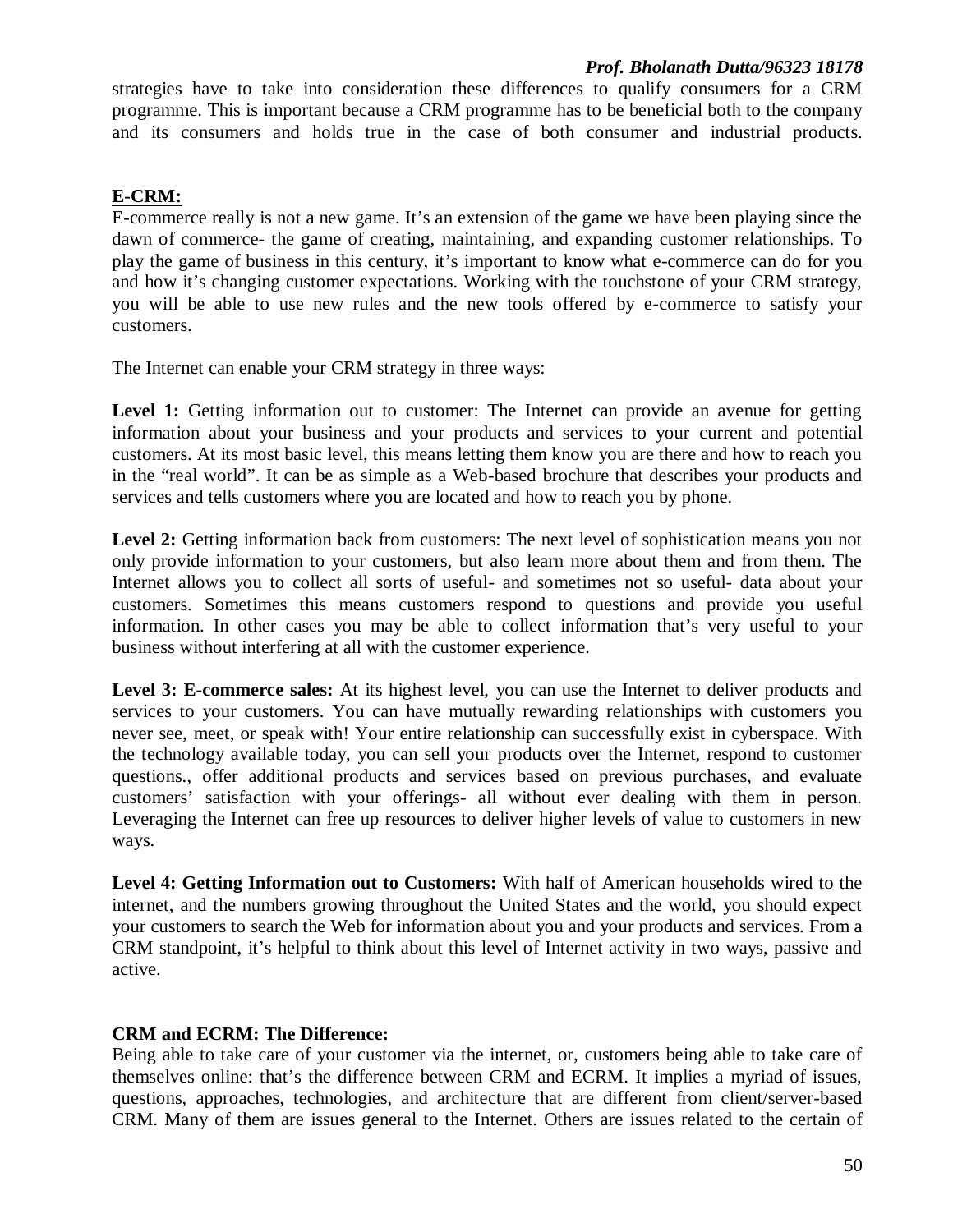applications for the Internet. The third group is related directly to ECRM and its actual value to business.

# **The CRM Process:**

The final objective of the CRM process is to originate a powerful new tool for customer retention. The focus of any process is to achieve something we have always wanted, but didn't have the proper resources. The CRM implementation and success rate purely depend upon the process, which includes the future, revenue, customer value, customer retention, customer acquisition and profitability.

A Closed-loop CRM Process**:**

- Gathering information: Initially, gather information about customers. Customer data comes from sources both internal and external to organisation.
- Perform data aggregation: It is here that the data is merged and compressed into a complete view of the customer. A large customer data repository is produced.
- Create "exploration warehouses": These are extracts of the customer data needed to support specific analyses, such as customer profitability and predictive modelling. Exploration warehouses are the engines for analytical applications that support identification of opportunities and developing strategies.
- Execution of strategies: Execute these strategies by developing and launching marketing campaigns across targeted segments of customers. Campaign execution inevitably results in an interaction with customers.

Finally, once a customer interaction takes place and the customer responds, capture that response and "recycle" it to use in the on-going learning, analysis, and refinement process.

Each time the process loop is completed, more is learned about the needs and wants of customers. Marketing improves as understanding of customers is enhanced and the ability to anticipate their needs increases.

# **CRM Implementation:**

If you attempt to implement a CRM package without knowing how implementation work, it is likely that you will face problems throughout the project and you could be in for a fall-and a big one at that, it could even be a job termination. The statement of work and the change management processes have to be clear prior to starting the installation.

Forget about planning it in the course of customisation. Figure it out this way. The industry thumb rule is that the implementation services will cost you at least double to triple the price of the software itself. This definitely needs your attention.

It is definitely necessary to have a formal steering committee that consists of the stake holders, program managers, project managers, and so on who would review the project as it moves through the implementation stages.